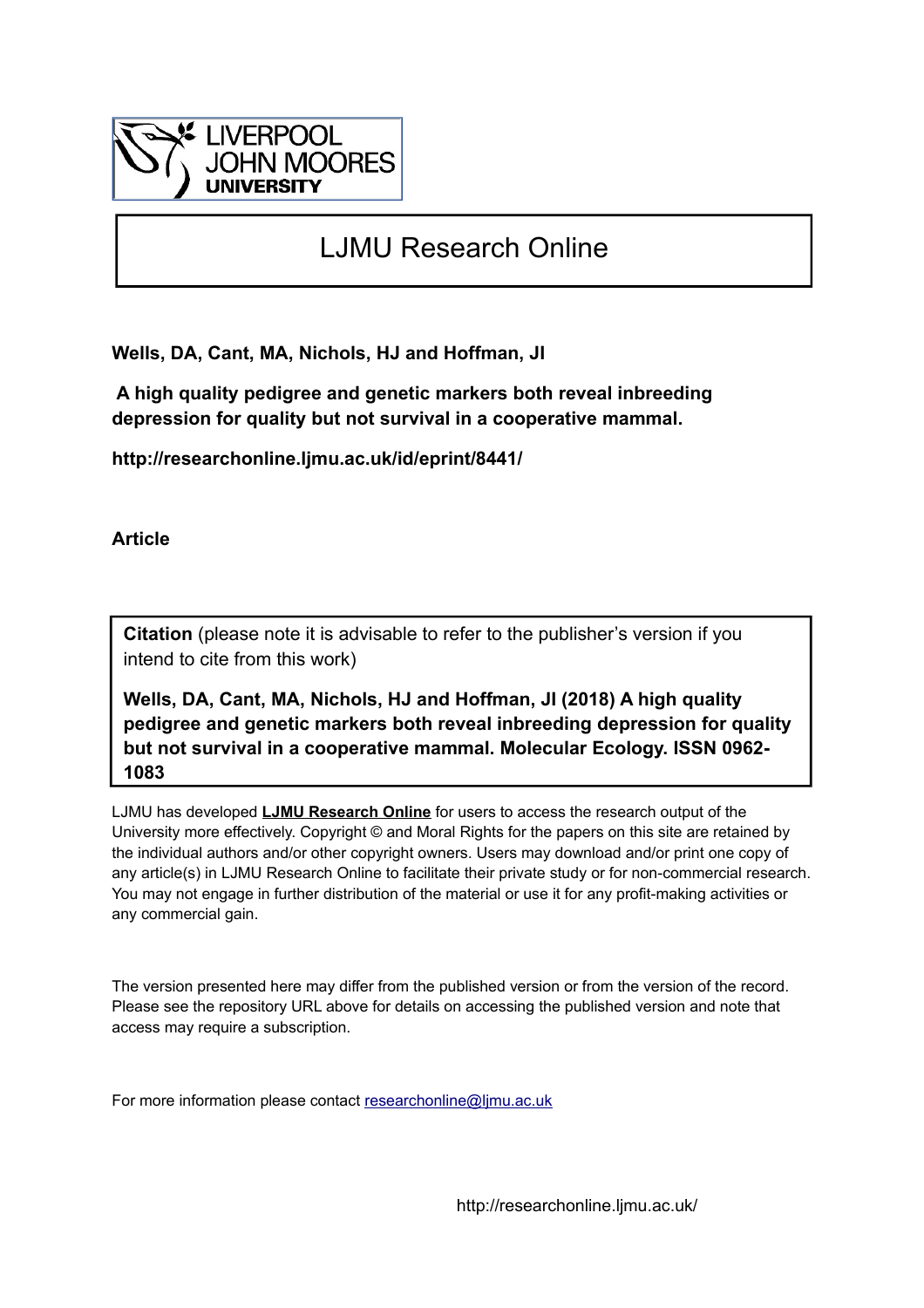Molecular Ecology

# MOLECULAR ECOLOGY

# **A high quality pedigree and genetic markers both reveal inbreeding depression for quality but not survival in a cooperative mammal**

| Journal:                      | <b>Molecular Ecology</b>                                                                                                                                                                                                                                                                                                                                                                                   |
|-------------------------------|------------------------------------------------------------------------------------------------------------------------------------------------------------------------------------------------------------------------------------------------------------------------------------------------------------------------------------------------------------------------------------------------------------|
| Manuscript ID                 | MEC-18-0035.R1                                                                                                                                                                                                                                                                                                                                                                                             |
| Manuscript Type:              | Original Article                                                                                                                                                                                                                                                                                                                                                                                           |
| Date Submitted by the Author: | 05-Mar-2018                                                                                                                                                                                                                                                                                                                                                                                                |
| Complete List of Authors:     | Wells, David; Universitat Bielefeld Fakultat fur Biologie, animal behaviour;<br>Liverpool John Moores University, Natural sciences and psychology<br>Cant, Michael; University of Exeter, College of Life and Environmental<br><b>Sciences</b><br>Nichols, Hazel; Liverpool John Moores University, School of Natural Science<br>and Psychology<br>Hoffman, Joe; University of Bielefeld, Animal Behaviour |
| Keywords:                     | Inbreeding, Heterozygosity, Reproductive success, Survival, Pedigree,<br>Banded mongoose                                                                                                                                                                                                                                                                                                                   |
|                               |                                                                                                                                                                                                                                                                                                                                                                                                            |
|                               | <b>SCHOLARONE</b><br><b>Manuscripts</b>                                                                                                                                                                                                                                                                                                                                                                    |

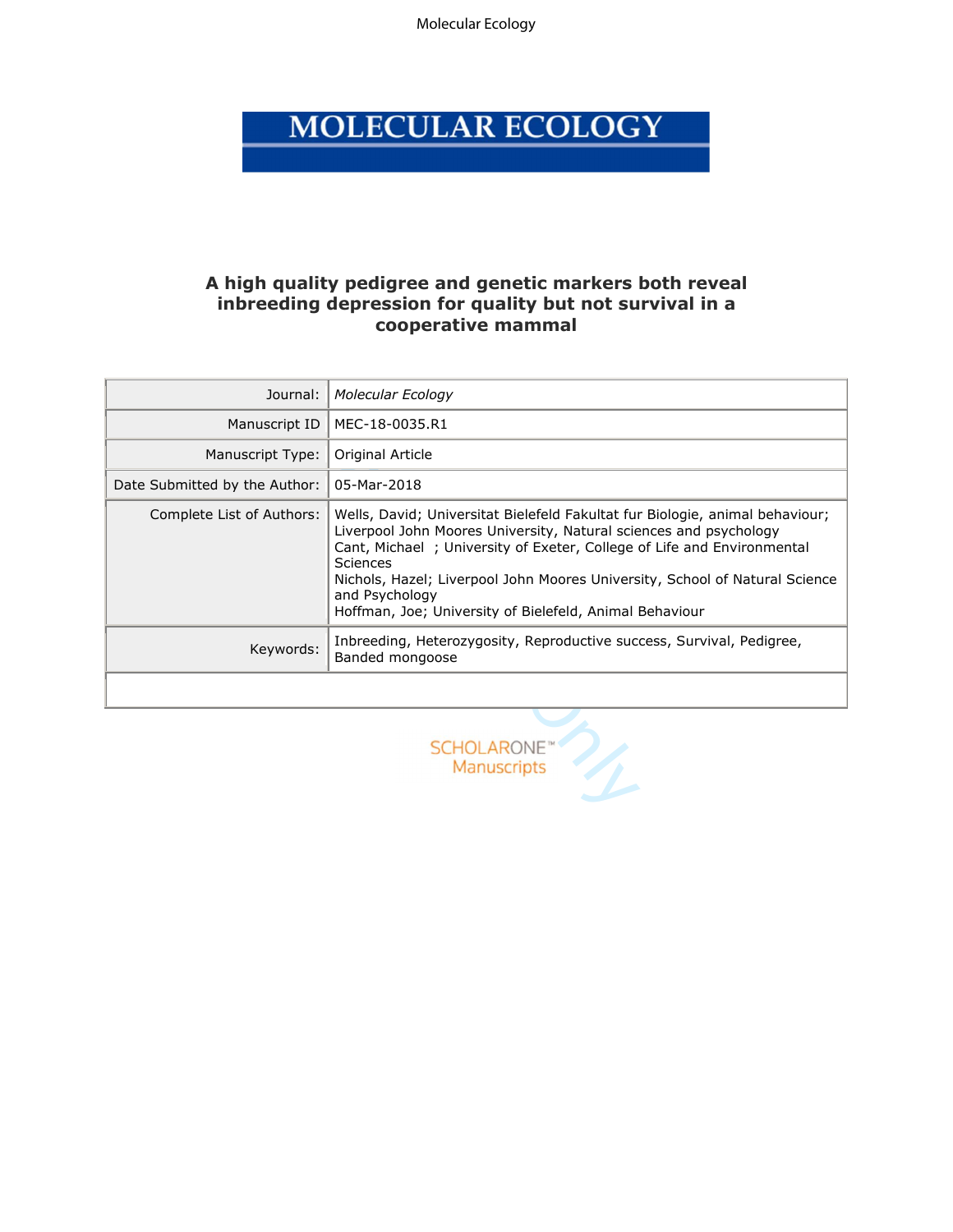# Page 1 of 57 Molecular Ecology

| 1              | A high quality pedigree and genetic markers both reveal inbreeding depression for                                            |
|----------------|------------------------------------------------------------------------------------------------------------------------------|
| $\overline{2}$ | quality but not survival in a cooperative mammal                                                                             |
| 3              |                                                                                                                              |
| $\overline{4}$ | David A. Wells <sup>1,2</sup> , Mike A. Cant <sup>3</sup> , Hazel J. Nichols <sup>2*</sup> , Joseph I. Hoffman <sup>1*</sup> |
| 5              |                                                                                                                              |
| 6              | 1. Department of Animal Behaviour, University of Bielefeld, Postfach 100131, 33501                                           |
| $\overline{7}$ | Bielefeld, Germany                                                                                                           |
| $8\,$          | 2. School of Natural Science and Psychology, Liverpool John Moores University, Liverpool                                     |
| $\mathbf{9}$   | L3 3AF, UK                                                                                                                   |
| 10             | 3. College of Life and Environmental Sciences, University of Exeter, Penryn TR10 9FE, UK                                     |
| 11<br>12       | * Joint senior authors                                                                                                       |
| 13             | Keywords: Inbreeding depression, heterozygosity, reproductive success, survival,                                             |
| 14             | microsatellites, cooperative breeding, banded mongoose                                                                       |
| 15             |                                                                                                                              |
| 16             | Corresponding author: David A. Wells                                                                                         |
| 17             | $\mathcal{P}_\ell$<br>Email: david.wells@uni-bielefeld.de, d.a.wells@2016.ljmu.ac.uk                                         |
| 18             |                                                                                                                              |
| 19             | Running title: Inbreeding depression in banded mongooses                                                                     |
| 20             |                                                                                                                              |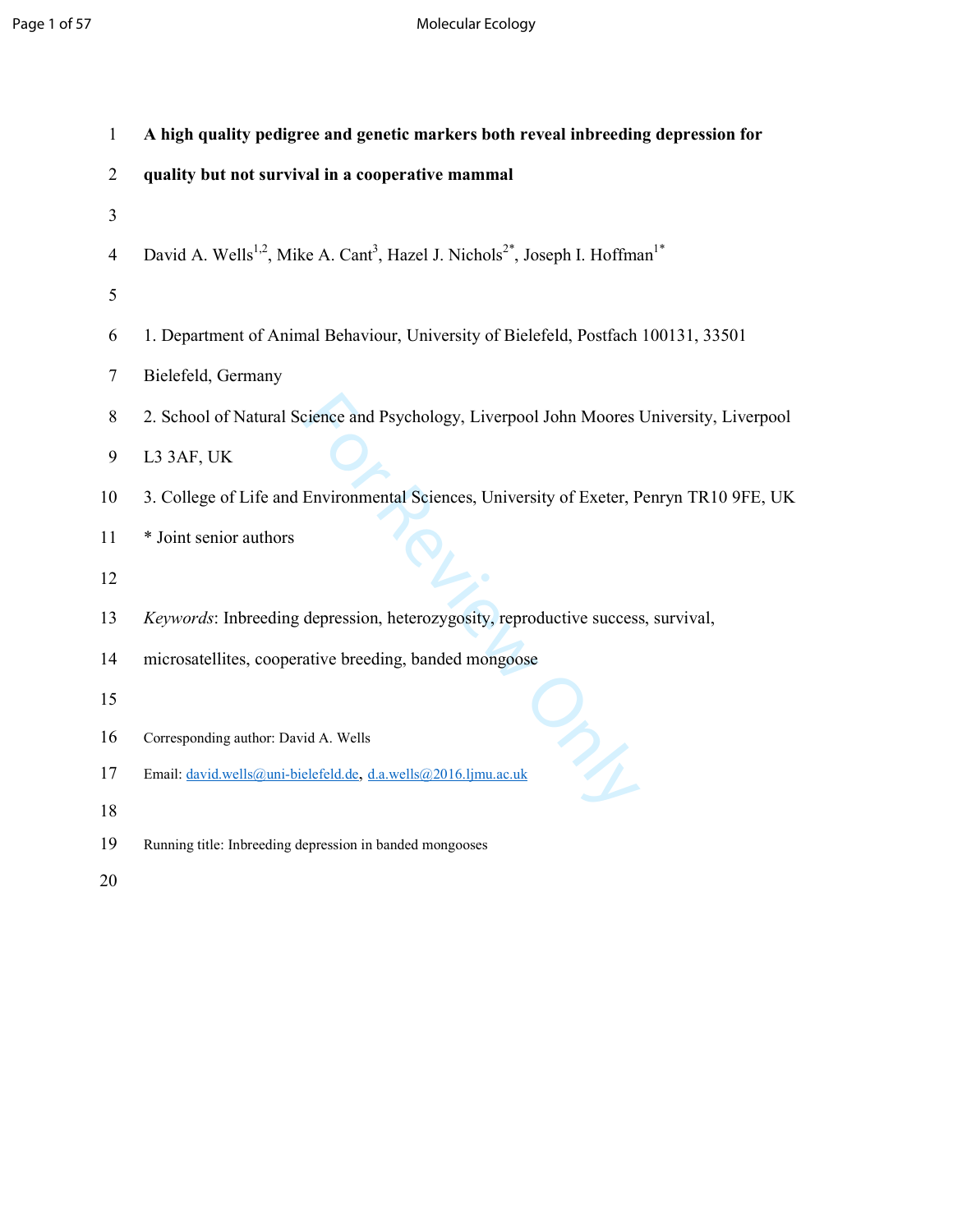# 21 **Abstract**

22

| 23 | Inbreeding depression, the reduced fitness of offspring of closely related parents, is                               |
|----|----------------------------------------------------------------------------------------------------------------------|
| 24 | commonplace in both captive and wild populations and has important consequences for                                  |
| 25 | conservation and mating system evolution. However, because of the difficulty of collecting                           |
| 26 | pedigree and life history data from wild populations, relatively few studies have been able to                       |
| 27 | compare inbreeding depression for traits at different points in the life cycle. Moreover,                            |
| 28 | pedigrees give the expected proportion of the genome that is identical by descent (IBD <sub>g</sub> )                |
| 29 | whereas in theory with enough molecular markers realised $IBDg$ can be quantified                                    |
| 30 | directly. We therefore investigated inbreeding depression for multiple life-history traits in a                      |
| 31 | wild population of banded mongooses using pedigree-based inbreeding coefficients $(f_{\text{ped}})$ and              |
| 32 | standardised multilocus heterozygosity (sMLH) measured at 35-43 microsatellites. Within an                           |
| 33 | information theoretic framework, we evaluated support for either $f_{\text{ped}}$ or sMLH as inbreeding              |
| 34 | terms and used sequential regression to determine whether the residuals of sMLH                                      |
| 35 | on $f_{\text{ped}}$ explain fitness variation above and beyond $f_{\text{ped}}$ . We found no evidence of inbreeding |
| 36 | depression for survival, either before or after nutritional independence. By contrast,                               |
| 37 | inbreeding was negatively associated with two quality related traits, yearling body mass and                         |
| 38 | annual male reproductive success. Yearling body mass was associated with $f_{\text{ped}}$ but not                    |
| 39 | sMLH, while male annual reproductive success was best explained by both $f_{\text{ped}}$ and residual                |
| 40 | sMLH. Thus, our study not only uncovers variation in the extent to which different traits                            |
| 41 | show inbreeding depression, but also reveals trait-specific differences in the ability of                            |
| 42 | pedigrees and molecular markers to explain fitness variation and suggests that for certain traits                    |
| 43 | genetic markers may capture variation in realised IBD <sub>g</sub> above and beyond the pedigree                     |
| 44 | expectation.                                                                                                         |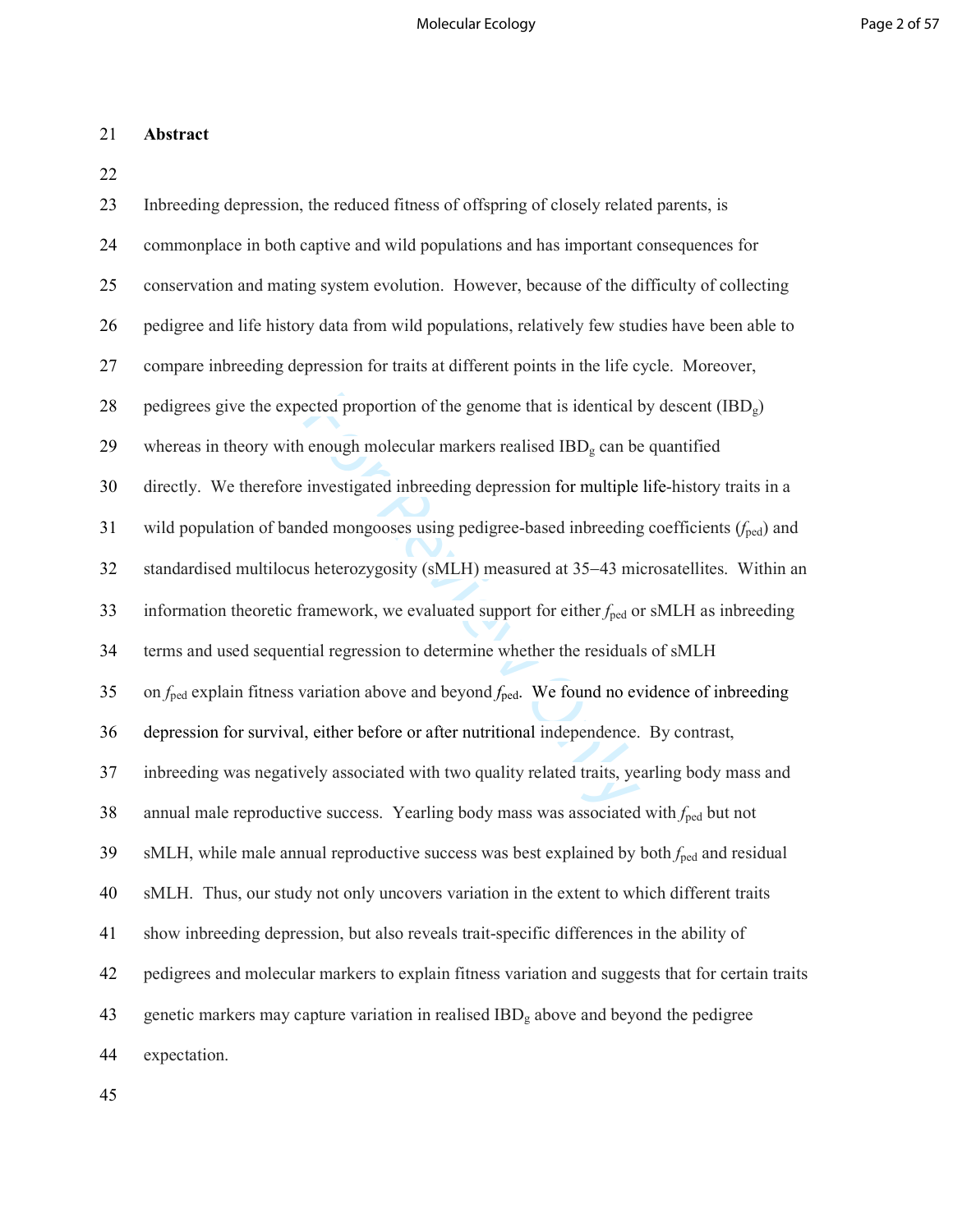#### 46 **Introduction**

47

| 48  | Inbreeding depression, the reduction in offspring fitness that can result from incestuous          |
|-----|----------------------------------------------------------------------------------------------------|
| 49  | matings, occurs in a wide range of both captive and wild populations (Hedrick & Garcia-            |
| 50  | Dorado, 2016; Keller & Waller, 2002). Inbreeding increases the proportion of the genome            |
| 51  | that is identical by descent $(IBDg)$ , which in turn reduces fitness mainly through the increased |
| 52  | expression of deleterious recessive alleles but also due to increased homozygosity at loci         |
| 53  | showing overdominance (Charlesworth $\&$ Willis, 2009). The resulting loss in fitness can be       |
| 54  | substantial and is believed to have shaped the evolution of dispersal and mating behaviour in      |
| 55  | many species. Consequently, quantifying the severity of inbreeding depression in natural           |
| 56  | populations is essential for understanding population and evolutionary dynamics (Hedrick &         |
| 57  | Garcia-Dorado, 2016; Keller & Waller, 2002; Nichols, 2017; Szulkin, Stopher, Pemberton, &          |
| 58  | Reid, 2013).<br>PL                                                                                 |
| 59  |                                                                                                    |
| 60  | Inbreeding depression is predicted to be strongest for traits that are closely related to fitness  |
| 61  | such as survival and reproduction, as these will be subject to stronger directional selection and  |
| 62  | therefore exhibit greater directional dominance (Falconer & Mackay, 1996). This is                 |
| 63. | supported by a meta-analysis of 54 animal species, although most of the studies involved were      |

60 Inbreeding depression is predicted to be strongest for traits that are closely related to fitness 61 such as survival and reproduction, as these will be subject to stronger directional selection and 62 therefore exhibit greater directional dominance (Falconer & Mackay, 1996). This is 63 supported by a meta-analysis of 54 animal species, although most of the studies involved were 64 of captive or experimental populations (DeRose & Roff, 1999). However, understanding how 65 inbreeding depression affects different life history traits in natural populations is more 66 challenging due to the difficulty of collecting high quality lifetime fitness measures and 67 generating deep, well resolved pedigrees. Furthermore, strong viability selection against 68 inbred offspring will result in an adult population in which inbred individuals are rare,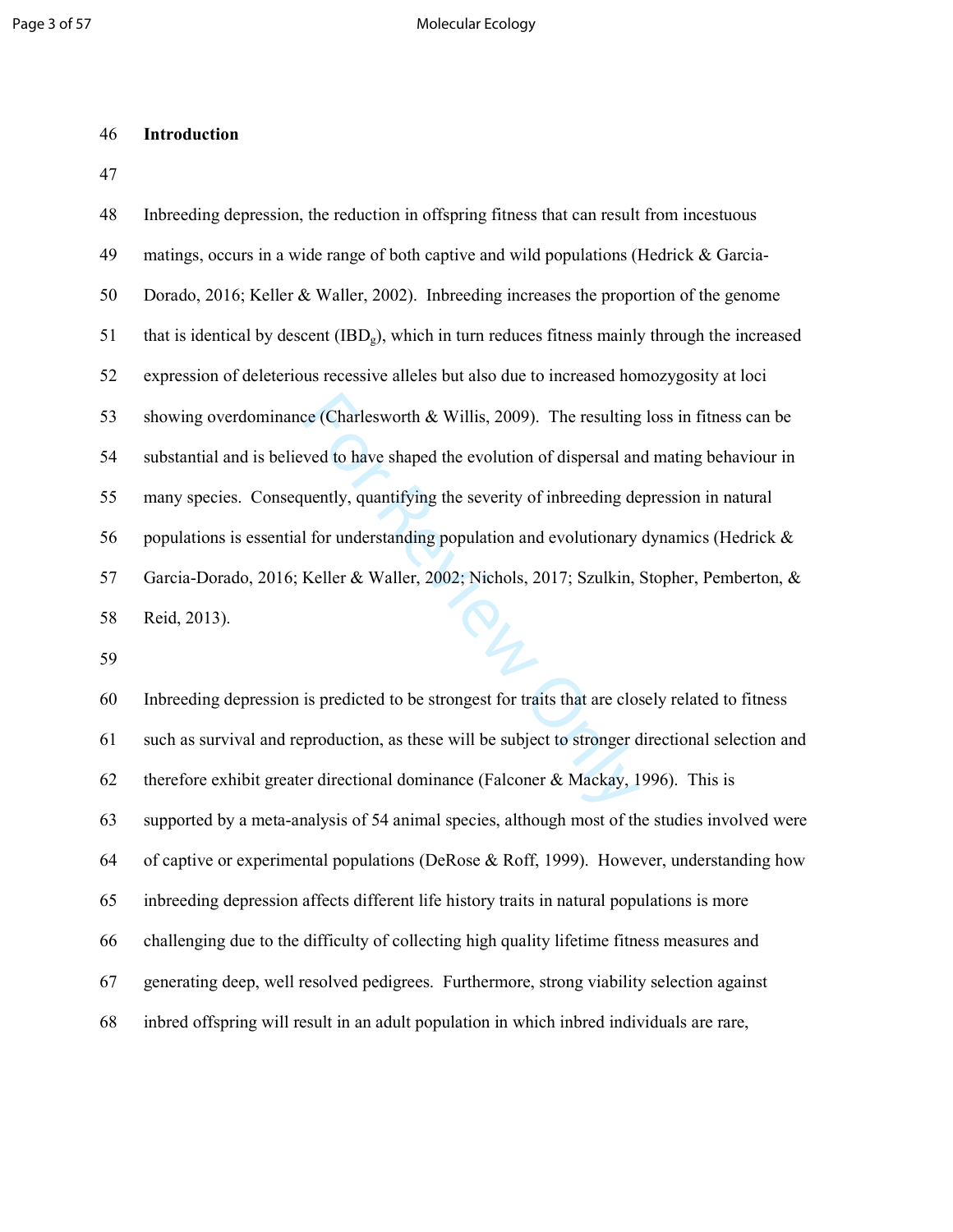# Molecular Ecology **Page 4 of 57**

| 69 | potentially making it more difficult to detect inbreeding depression for late acting traits                            |
|----|------------------------------------------------------------------------------------------------------------------------|
| 70 | (Huisman, Kruuk, Ellis, Clutton-Brock, & Pemberton, 2016).                                                             |
| 71 |                                                                                                                        |
| 72 | Traditionally, pedigrees were considered the gold standard for measuring inbreeding in                                 |
| 73 | natural populations (Pemberton, 2004). However, the vast majority of pedigrees are                                     |
| 74 | incomplete and will also contain errors that can impair their ability to detect inbreeding                             |
| 75 | depression (Reid et al., 2014; H. R. Taylor, Kardos, Ramstad, & Allendorf, 2015).                                      |
| 76 | Additionally, pedigrees cannot account for inbreeding caused by ancestors who are not                                  |
| 77 | included in the pedigree. This can result in downwardly biased estimates of inbreeding,                                |
| 78 | particularly where the pedigree is only a few generations deep and relationships among the                             |
| 79 | founders are unknown (Kardos, Luikart, & Allendorf, 2015). Arguably, an even greater issue                             |
| 80 | is that pedigrees simply cannot be generated for the majority of wild populations, many of                             |
| 81 | which are large and demographically open.                                                                              |
| 82 |                                                                                                                        |
| 83 | A further drawback of pedigrees is that, even when multiple generations of accurate ancestry                           |
| 84 | data can be collected, the pedigree inbreeding coefficient $(f_{\text{ped}})$ quantifies an individual's               |
| 85 | expected IBD <sub>g</sub> based on the known common ancestors of its parents, whereas <i>realised</i> IBD <sub>g</sub> |
| 86 | will differ stochastically from this expectation due to Mendelian segregation and                                      |
| 87 | recombination (Hedrick, Kardos, Peterson, & Vucetich, 2016; Hill & Weir, 2011; Knief,                                  |
| 88 | Kempenaers, & Forstmeier, 2016). The variance in realised $IBDg$ among individuals with the                            |
| 89 | same $f_{\text{ped}}$ will be higher for species with few chromosomes and short genetic maps (Fisher,                  |
| 90 | 1965; Franklin, 1977; Hill & Weir, 2011; Kardos et al., 2015) and will also decrease with the                          |
| 91 | number of generations separating an inbred individual from its common parental ancestor(s)                             |
|    |                                                                                                                        |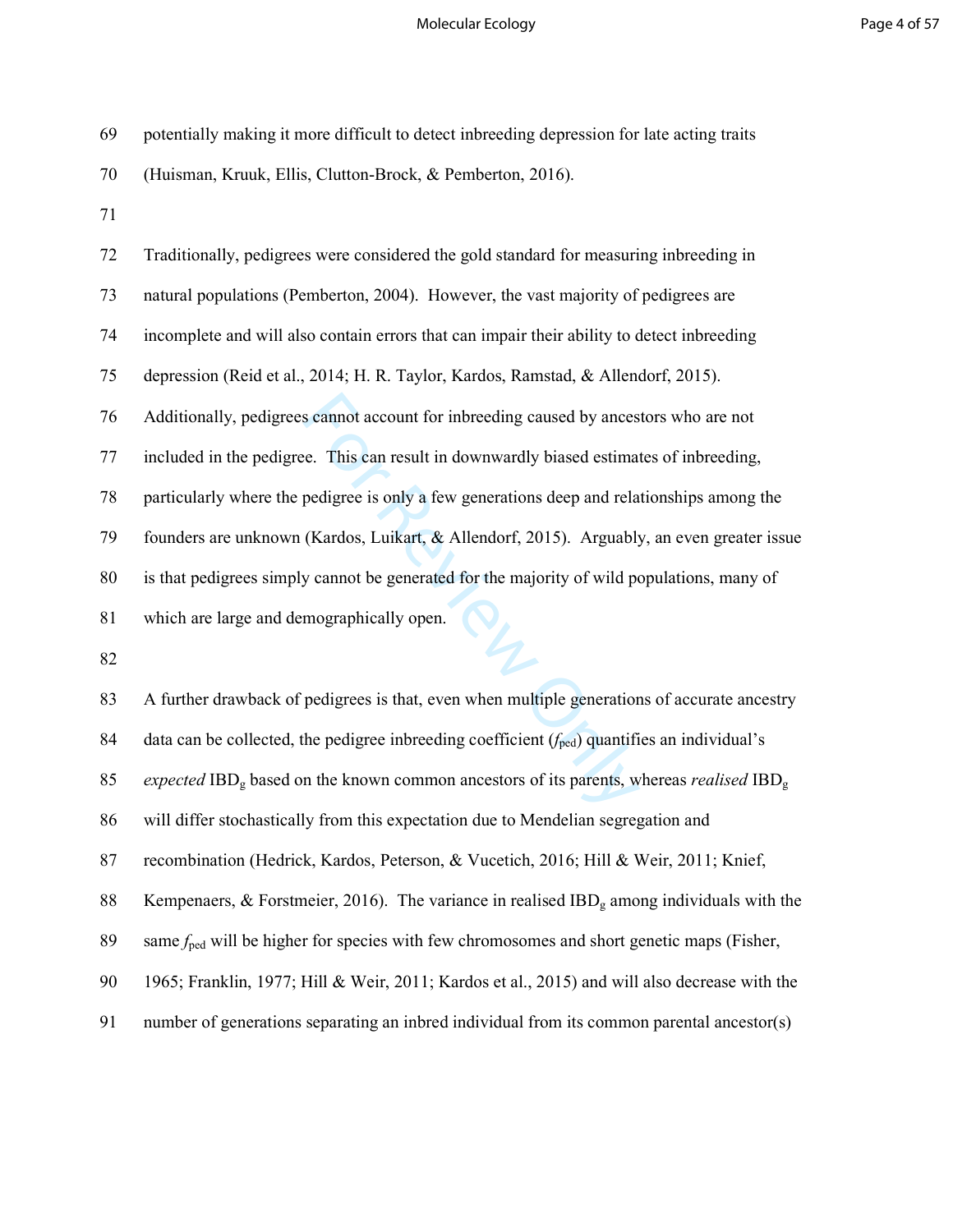#### Page 5 of 57 Molecular Ecology

92 as IBD chromosomal segments are gradually broken down by successive recombination 93 events (Hedrick et al., 2016).

94

becies (Chapman, Nakagawa, Coltman, Slate, &<br>
IBD<sub>g</sub> based on such small panels of markers wil<br>
uigh sampling variance and the difficulty of distintity by state (IBS, Balloux, Amos, & Coulson,<br>
ion and empirical studies s 95 As deep, high quality pedigrees are also lacking for the majority of natural populations, many 96 studies have used the heterozygosity of small panels of typically around 10–20 presumed 97 neutral markers such as microsatellites as a surrogate measure of  $IBD<sub>g</sub>$ . The result is a large 98 and expanding literature describing heterozygosity-fitness correlations (HFCs) covering a 99 long list of traits and species (Chapman, Nakagawa, Coltman, Slate, & Sheldon, 2009). 100 However, estimates of  $IBD<sub>g</sub>$  based on such small panels of markers will tend to have limited 101 precision due to both high sampling variance and the difficulty of distinguishing identity by 102 descent (IBD) from identity by state (IBS, Balloux, Amos, & Coulson, 2004; Slate et al., 103 2004). Recent simulation and empirical studies suggest that these issues can be overcome 104 with very large panels of markers, with around ten thousand or more single nucleotide 105 polymorphisms (SNPs) being preferable under most circumstances even to a deep pedigree 106 for quantifying inbreeding depression (Hoffman et al., 2014; Huisman et al., 2016; Kardos et 107 al., 2015; Wang, 2016). However, until SNP genotyping costs fall to the point where such 108 large datasets can be collected within the budgets of most projects, it is likely that 109 microsatellites will continue to be used to investigate inbreeding effects in wild populations. 110 111 Only a handful of studies have directly compared the ability of  $f_{\text{ped}}$  and microsatellites to

112 detect inbreeding depression (e.g. Grueber, Waters, & Jamieson, 2011; S. S. Taylor et al.,

113 2010), and these have uncovered mixed results. At one end of the spectrum, Nietlisbach et al.

114 (2017) used an unusually deep and well resolved song sparrow pedigree to show that *f*ped

115 outperformed microsatellite heterozygosity, even when the latter could be calculated from an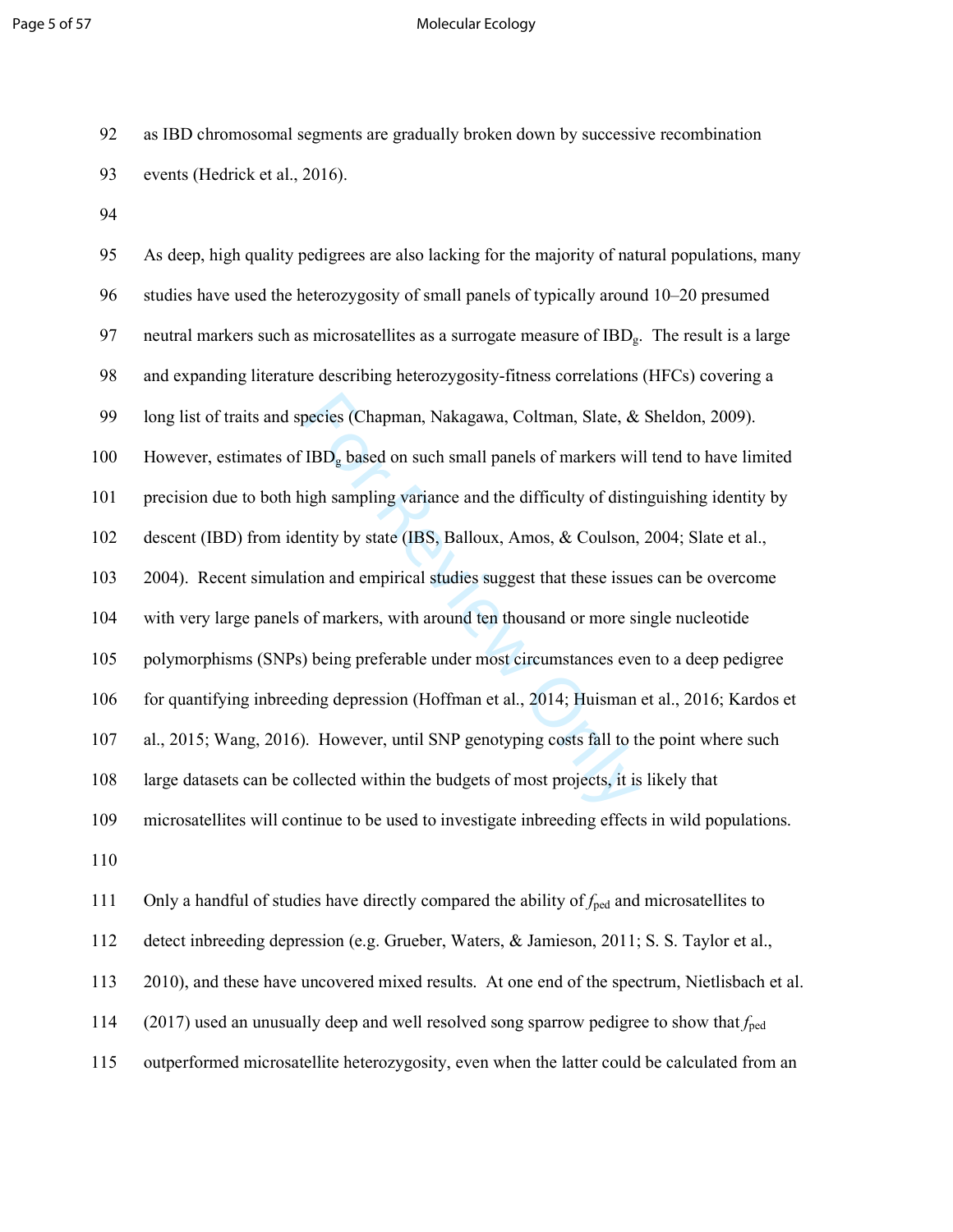#### Molecular Ecology **Page 6 of 57**

whether the heterozygosity of genetic markers can<br>yond that explained by  $f_{\text{ped}}$ . Some studies have a<br>HFCs within individuals of the same pedigree in<br>Hasselquist, Åkesson, & Bensch, 2004; Hemmi<br>we constructed statistica 116 unusually large panel of 160 markers. At the other end, both Forstmeier et al. (2012) and 117 Hammerly et al. (2013) found that smaller panels of around ten microsatellites explained more 118 fitness variation than  $f_{\text{ped}}$ . These contradictory outcomes probably reflect a multitude of 119 factors including variation among studies in pedigree depth and quality, marker number and 120 resolution, as well as factors intrinsic to a given system such as the recombination landscape. 121 Consequently, in order to obtain a more general picture of how pedigrees and genetic markers 122 can capture fitness variation, similar studies of a wider variety of taxa are needed. 123 124 A related question is whether the heterozygosity of genetic markers can explain fitness 125 variation above and beyond that explained by  $f_{\text{ped}}$ . Some studies have approached this 126 question by testing for HFCs within individuals of the same pedigree inbreeding class 127 (Hansson, Westerdahl, Hasselquist, Åkesson, & Bensch, 2004; Hemmings, Slate, & Birkhead, 128 2012), while others have constructed statistical models of the focal traits containing both *f*ped 129 and marker heterozygosity (e.g. Bensch et al., 2006), an approach that Nietlisbach et al. 130 (2017) recently termed 'residual heterozygosity-fitness correlation'. However, if these two 131 inbreeding measures are strongly correlated, the variance explained by either term cannot be 132 properly partitioned due to collinearity (Dormann et al., 2013). One way to account for this 133 would be to take the residuals of marker heterozygosity on  $f_{\text{ped}}$  and fit this as an explanatory 134 variable alongside  $f_{\text{ped}}$ . The variance shared by these two terms will be attributed to the 135 pedigree, while any effect of residual heterozygosity will reflect the ability of the markers to 136 detect variation in realised  $IBD<sub>g</sub>$  that cannot be captured by the pedigree. This approach is 137 known as 'sequential regression' (Graham, 2003) or sometimes 'residual regression' and has 138 been shown to perform well in a comparison of approaches for dealing with collinearity 139 (Dormann et al., 2013).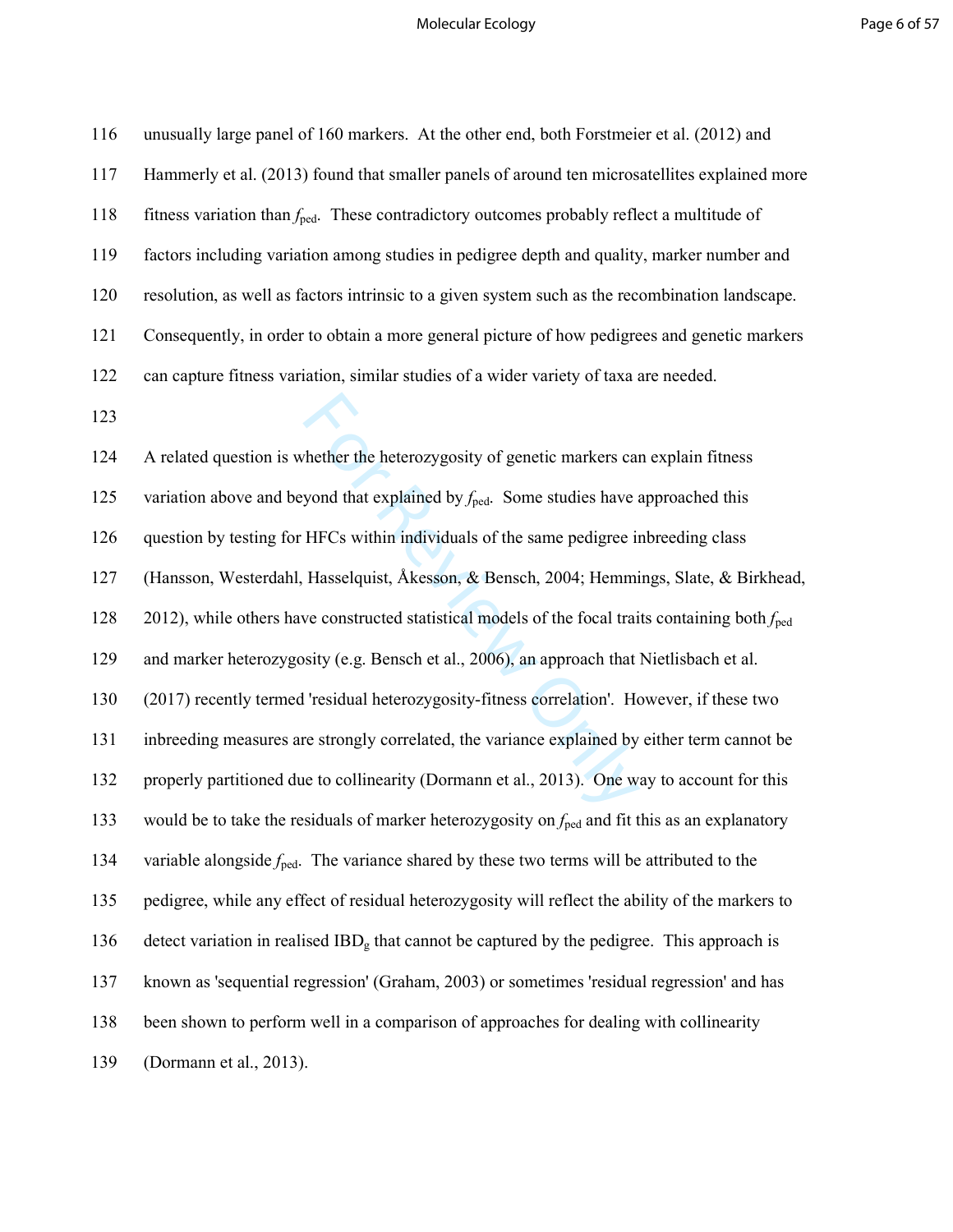#### Page 7 of 57 Molecular Ecology

| 140 |
|-----|
|-----|

| 141 | A long term study of banded mongooses (Mungos mungo) provides an excellent opportunity                         |
|-----|----------------------------------------------------------------------------------------------------------------|
| 142 | to investigate the strength of inbreeding depression for multiple traits, as well as to explore the            |
| 143 | ability of $f_{\text{ped}}$ and marker heterozygosity to capture fitness variation in a wild vertebrate        |
| 144 | population. Banded mongooses live in social groups of 10–40 adults and, unlike most                            |
| 145 | cooperative breeders, members of both sexes habitually breed within their natal pack despite                   |
| 146 | the presence of close relatives (Nichols, Cant, Hoffman, & Sanderson, 2014). As a result,                      |
| 147 | inbreeding appears to be common despite evidence that females attempt to avoid inbreeding                      |
| 148 | and that males preferentially mate guard more distant relatives (Sanderson, Wang, Vitikainen,                  |
| 149 | Cant, & Nichols, 2015). Furthermore, inbreeding appears to have fitness implications for                       |
| 150 | offspring as recent studies have uncovered inbreeding depression for both yearling body mass                   |
| 151 | and parasite load (Mitchell, Vitikainen, Wells, Cant, & Nichols, 2017; Sanderson et al., 2015).                |
| 152 | However, although both of these studies were based on a high quality, nine-generation deep                     |
| 153 | pedigree, only the latter compared the ability of $f_{\text{ped}}$ and microsatellite heterozygosity to detect |
| 154 | inbreeding depression.                                                                                         |
| 155 |                                                                                                                |
| 156 | Here, we genotyped an additional 192 individuals at 35 microsatellite loci in order to enlarge                 |
| 157 | the ovicting bended mengeoge nedigree to include 777 individuals with all four greed permis                    |

157 the existing banded mongoose pedigree to include 777 individuals with all four grandparents

158 known. The resulting dataset was then used to investigate inbreeding depression for a variety

159 of traits acting at different time points in the life cycle: (i) survival to nutritional

160 independence; (ii) survival beyond nutritional independence; (iii) yearling body mass; and (iv)

161 annual reproductive success. We additionally evaluated the abilities of  $f_{\text{ped}}$ , marker

162 heterozygosity and residual marker heterozygosity to detect inbreeding depression. We

163 hypothesised that viability selection against inbred individuals would reduce both the mean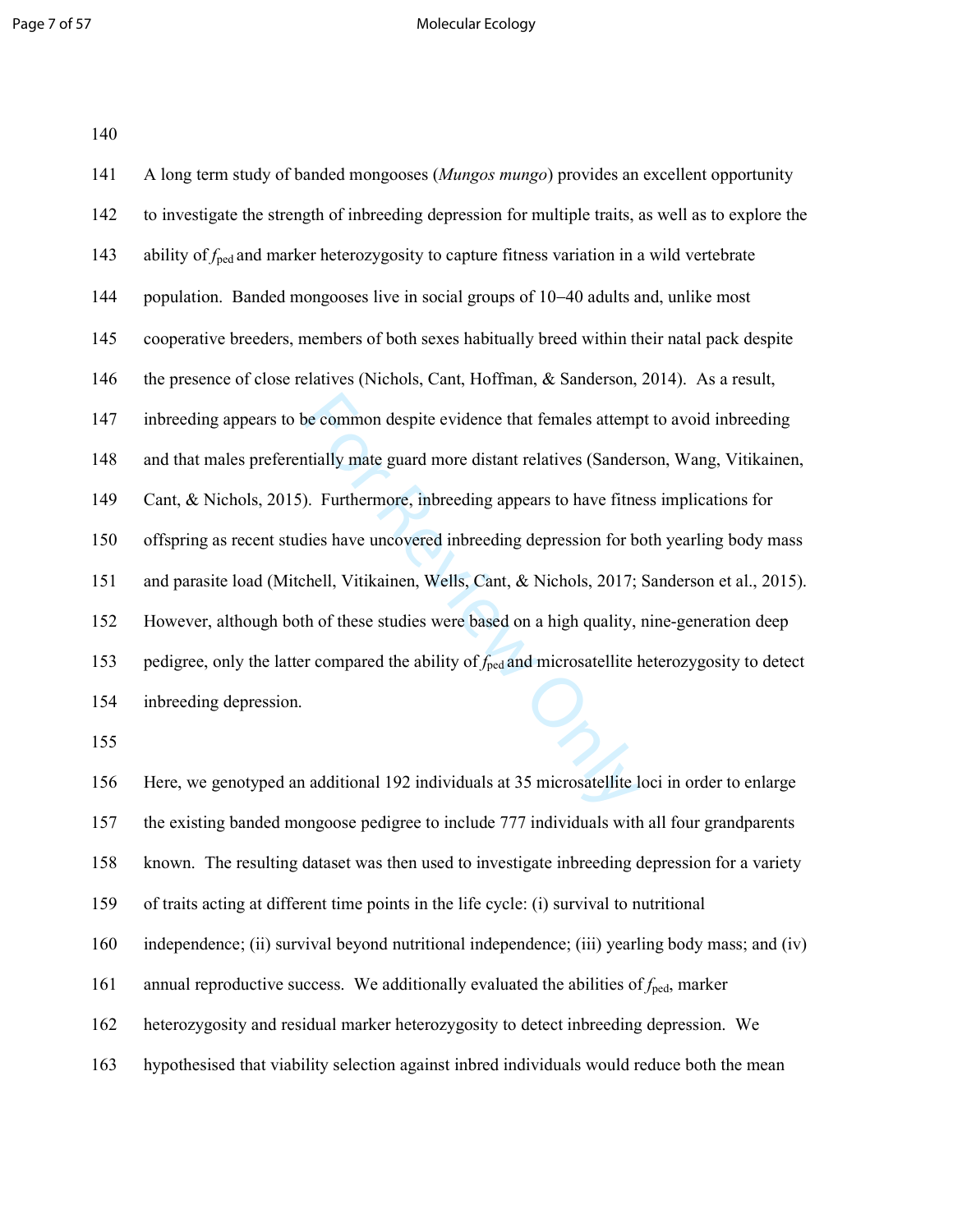164 and variance in inbreeding in the adult population, thereby rendering inbreeding depression

165 for late-acting traits more difficult to detect. We also hypothesised that, despite having a high

166 quality pedigree, our moderately large panel of microsatellites would allow us to explain

167 fitness variation above and beyond that explained by *f*ped, and that the explanatory power of

168 the markers would increase with the number of loci.

For Review Only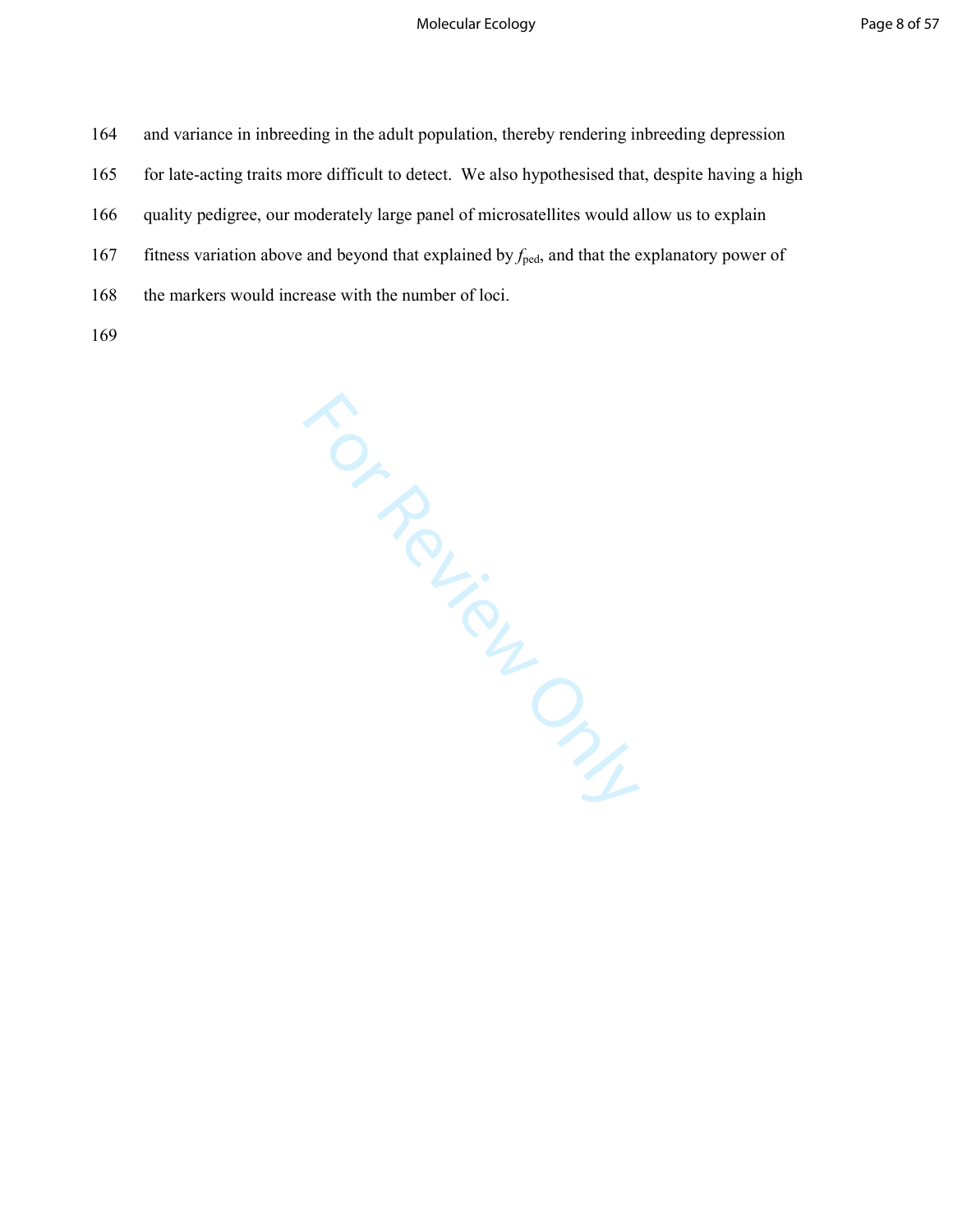#### 170 **Materials and methods**

171

### 172 *Study site, individual identification and sample collection*

or 1,978 individuals between May 1997 and July<br>lation consisted of approximately 250 individua<br>ination of approaches were used to identify indi-<br>duals were first captured as pups and given eithe<br>FAG-P-122IJ, Wyre Micro Des 173 This study was conducted on a free-ranging population of banded mongooses in Queen 174 Elizabeth National Park, Uganda (0°12'S, 27°54'E). The study area comprises approximately 175 10 km<sup>2</sup> of savannah on and around the Mweya Peninsula and a weather station near the centre 176 measures the amount of daily rainfall. Genetic, behavioural and life-history data were 177 collected from a total of 1,978 individuals between May 1997 and July 2016 inclusive. At 178 any one time, the population consisted of approximately 250 individuals belonging to 10–12 179 social groups. A combination of approaches were used to identify individuals in the field. 180 The majority of individuals were first captured as pups and given either a unique tattoo or a 181 subcutaneous pit tag (TAG-P-122IJ, Wyre Micro Design Ltd., UK) to allow permanent 182 identification. For genetic analysis, a 2mm tissue sample was taken from the tip of the tail 183 using surgical scissors and a dilute solution of potassium permanganate was applied to 184 minimise infection risk. To identify individual mongooses by sight, commercially available 185 hair dye (L'Oreal, UK) was used to apply unique patterns to animals up to six months of age. 186 Adults were given a unique shave pattern and, after they had stopped growing, were fitted 187 with colour-coded plastic collars. To maintain dye markings, shave patterns and collars, all 188 individuals were trapped every 3–6 months as described by Cant (2000), Hodge (2007) and 189 Jordan et al. (2010).

190

191 *Life history data collection* 

192 Detailed behavioural and life history data were collected by visiting each pack every 2–4

193 days. All individuals in the population were habituated to human observers. Mongoose packs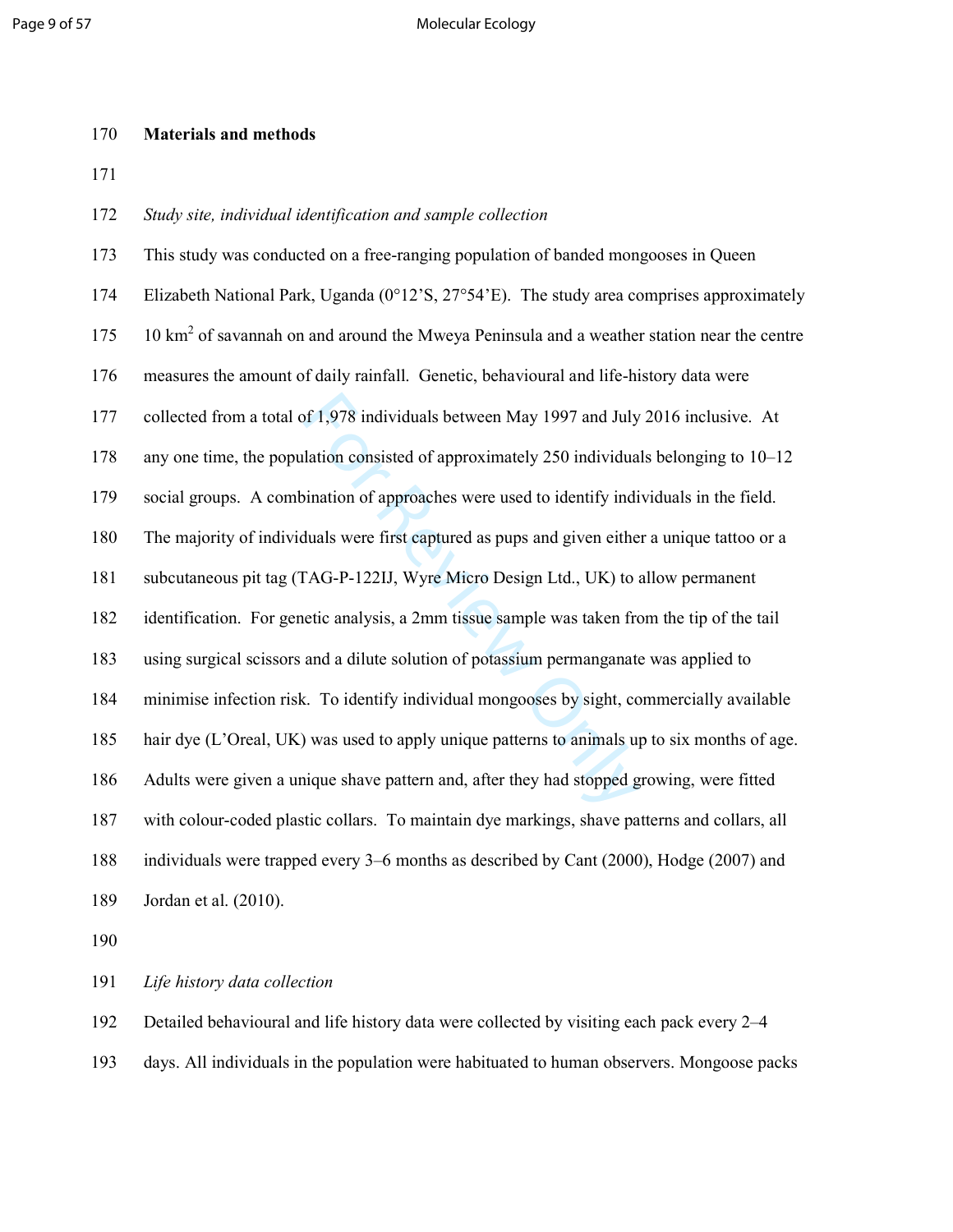# Molecular Ecology **Page 10 of 57**

| 194 | could be reliably located because one or two adults in each pack were fitted with a 27g radio   |
|-----|-------------------------------------------------------------------------------------------------|
| 195 | collar (<2% of body mass, Sirtrack Ltd., New Zealand) with a 20cm whip antenna (Biotrack        |
| 196 | Ltd., UK). Age could be determined for the majority of individuals born within the study site   |
| 197 | based on their mother's parturition dates, but was unknown for immigrants. Individual lifespan  |
| 198 | was calculated as the time in days between the date of birth and the date of death. Death could |
| 199 | be distinguished from dispersal because mongooses disperse in groups (Cant, Otali, $\&$         |
| 200 | Mwanguhya, 2001) and dispersal events are also generally preceded by a period of aggression     |
| 201 | from the rest of the group (Thompson et al., 2016).                                             |
| 202 |                                                                                                 |
| 203 | Escorting is a form of care unique to banded mongooses that affects offspring fitness (Cant,    |
| 204 | Vitikainen, & Nichols, 2013; Gilchrist, 2004; Hodge, 2005). Escorting begins approximately      |
| 205 | 27 days after birth, when pups leave the den and begin to forage with the pack (Gilchrist,      |
| 206 | 2004). During this time, some of the pups form an exclusive one-to-one relationship with an     |
| 207 | adult who feeds, grooms, carries and protects them from predators. We therefore collected       |
| 208 | detailed data on escorting behaviour so that we could incorporate escorting into our analyses   |
| 209 | of early-acting fitness traits. Throughout the escorting period, which lasts approximately two  |
| 210 | months, we visited packs once or twice daily. If an adult was closely associated with a pup     |
| 211 | (i.e. spent more than half of a 20 minute observation period within 0.5m of the focal pup) the  |
| 212 | adult was deemed to be an escort for that pup. For each pup, we quantified the amount of care   |
| 213 | received as the proportion of visits during which a pup was seen with an escort.                |
| 214 |                                                                                                 |
| 215 | Ethical statement                                                                               |

216 Research was carried out under licence from the Uganda National Council for Science and

217 Technology and all procedures were approved by the Uganda Wildlife Authority. All research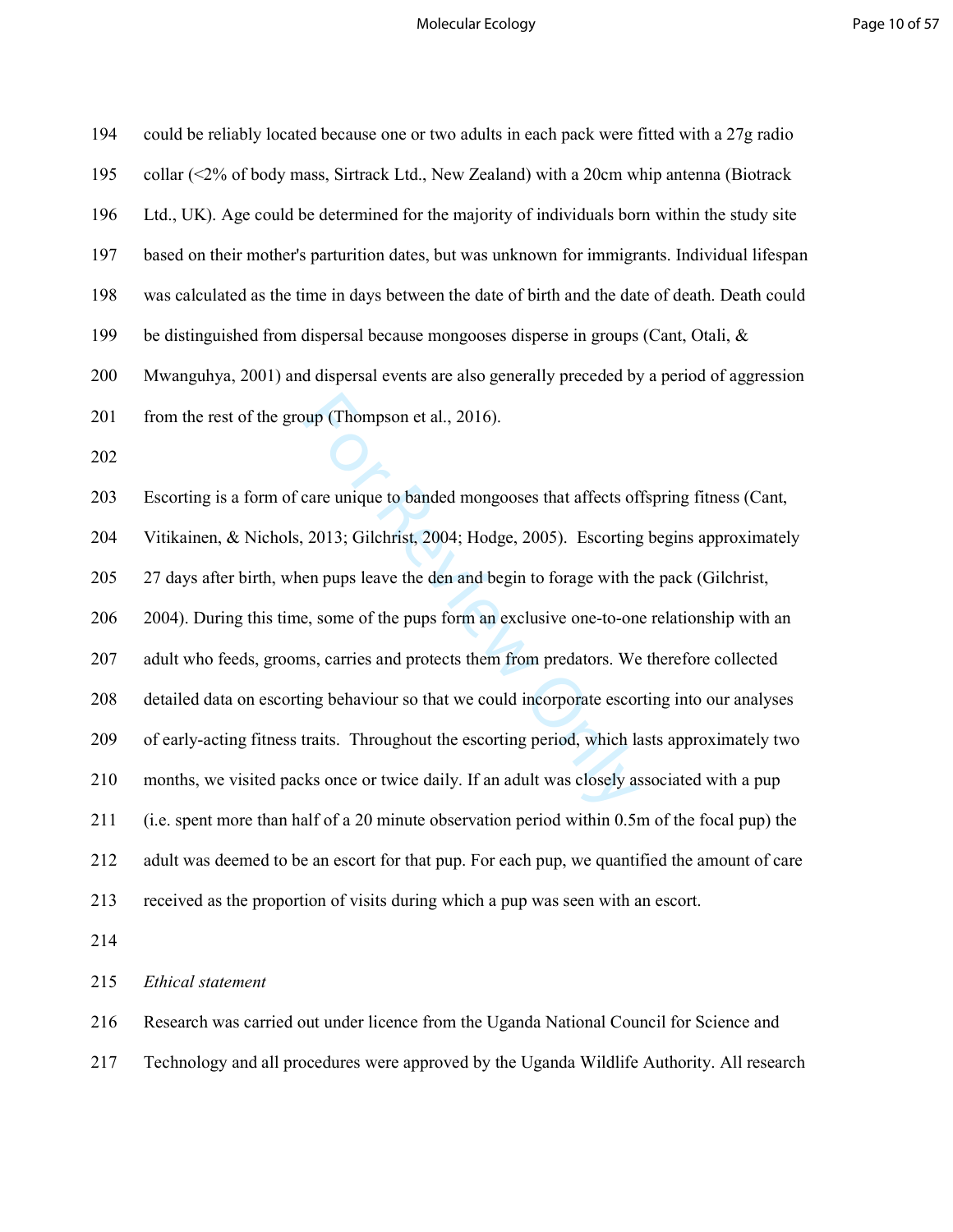# Page 11 of 57 and 10 million 10 million 10 million 10 million 10 million 10 million 10 million 10 million 10 mi

| 218 | procedures adhered to the ASAB Guidelines for the Treatment of Animals in Behavioural           |
|-----|-------------------------------------------------------------------------------------------------|
| 219 | Research and Teaching and were approved by the Ethical Review Committee of the                  |
| 220 | University of Exeter. Our trapping procedure has been used over 8000 times and tissue           |
| 221 | samples have been taken from over 1900 individuals with no adverse effects.                     |
| 222 |                                                                                                 |
| 223 | DNA extraction and microsatellite genotyping                                                    |
| 224 | Prior to this study, genetic data were available for 1,748 individuals that were tissue sampled |
| 225 | between 1997 and 2013 and genotyped at up to 43 microsatellite loci (Sanderson et al. 2015).    |
| 226 | All of these loci are known to be in Hardy-Weinberg and linkage equilibrium in the study        |
| 227 | population (Sanderson et al. 2015). To enlarge this dataset, we genotyped an additional 192     |
| 228 | individuals that were sampled between 2014 and 2015 at 35 of these microsatellites. We          |
| 229 | excluded 8 loci that had previously been amplified individually and visualised through          |
| 230 | radioactive incorporation but which failed to amplify reliably in multiplexed PCRs using        |
| 231 | fluorescent labelled primers. DNA was extracted using Qiagen® DNeasy blood and tissue kits      |
| 232 | following the manufacturer's protocol. The genotyping was conducted as described in detail      |
| 233 | by Sanderson et al. (2015). Briefly, fluorescently labelled microsatellite primers were         |
| 234 | incorporated into seven separate multiplexes. PCR reactions were conducted using a Type It      |
| 235 | kit (Qiagen) according to the manufacturer's protocol with an annealing temperature of 57°C     |
| 236 | and a reaction volume of 12µ1. PCR products were resolved by electrophoresis on an ABI          |
| 237 | 3730xl capillary sequencer and allele sizes were scored using GeneMarker version 1.95           |
| 238 | (SoftGenetics, Pennsylvania, USA).                                                              |
| 239 |                                                                                                 |

240 *Pedigree construction*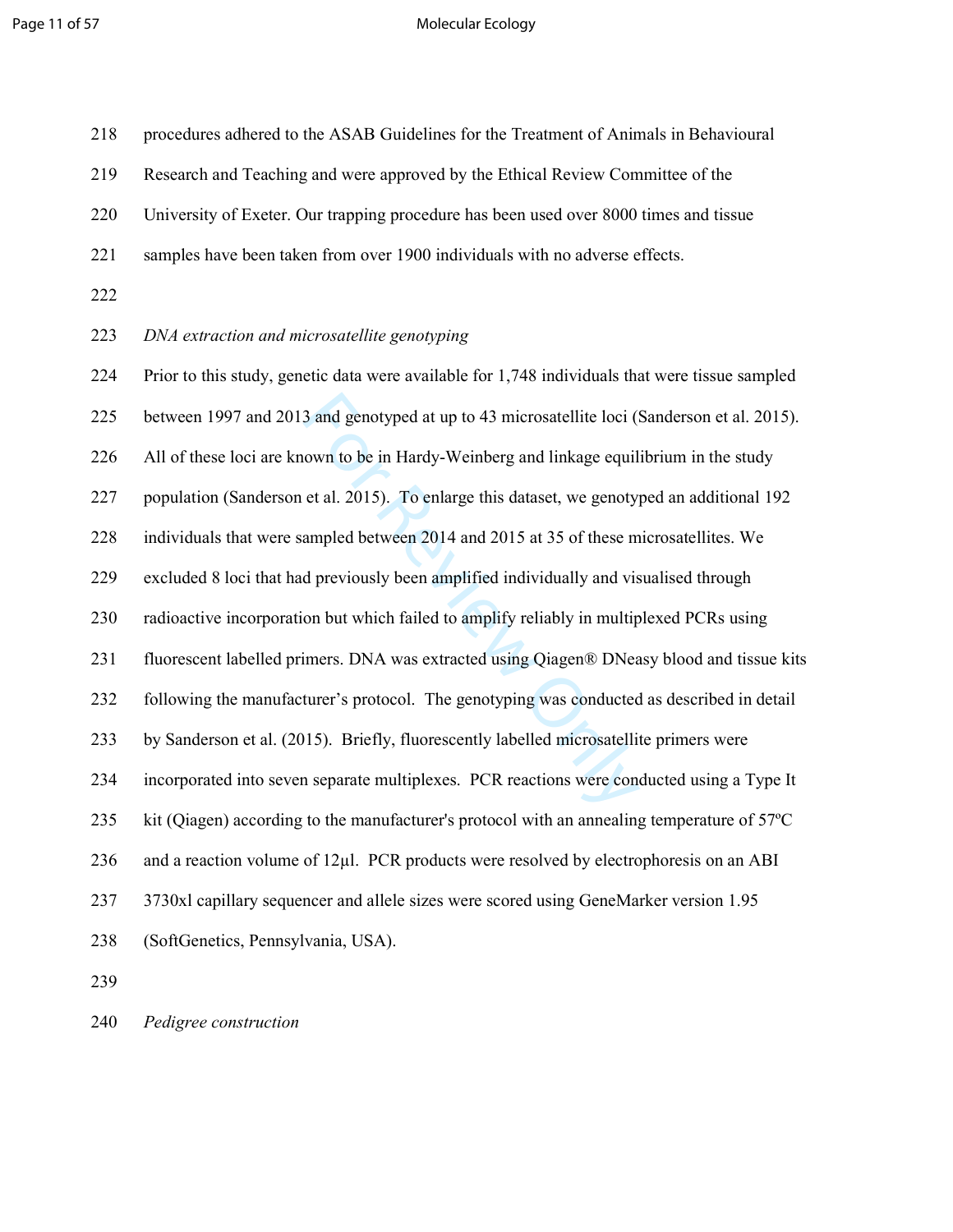#### Molecular Ecology **Page 12 of 57**

| 241 | The resulting microsatellite dataset was used to update an existing banded mongoose            |
|-----|------------------------------------------------------------------------------------------------|
| 242 | pedigree, comprising 1,748 individuals genotyped at 35–43 microsatellite loci (Sanderson et    |
| 243 | al., 2015). We followed the protocol of Sanderson et al. (2015) to extend the pedigree using a |
| 244 | combination of MasterBayes (Hadfield, Richardson, & Burke, 2006) and COLONY (Jones &           |
| 245 | Wang, 2010). MasterBayes was used as the primary parentage assignment program because          |
| 246 | of its ability to incorporate phenotypic data, which can result in larger numbers of higher    |
| 247 | confidence assignments. COLONY was used both to confirm the MasterBayes assignments            |
| 248 | and to assign sibships among individuals with one or both unsampled parents. The latter        |
| 249 | provides putative information about the relationships among founders and immigrants rather     |
| 250 | than assuming that they are unrelated.                                                         |
| 251 |                                                                                                |
|     |                                                                                                |

among individuals with one or both unsampled p<br>mation about the relationships among founders a<br>y are unrelated.<br>malysis, we specified the following strict require<br>ad to be alive on the estimated date of conceptio<br>e on the 252 For the MasterBayes analysis, we specified the following strict requirements for assigning 253 parentage: (i) fathers had to be alive on the estimated date of conception of the focal pup; (ii) 254 mothers had to be alive on the date of birth and present in the pack where the focal pup was 255 born; (iii) both parents had to be at least six months of age during the month of conception of 256 the focal pup; (iv) offspring could not be their own parents. To maximise confidence in 257 parentage assignments, we also incorporated the following phenotypic data: (i) age and age<sup>2</sup>, 258 as reproduction increases with age before tailing off later in life (Sanderson et al., 2015); (ii) 259 whether a female was recorded as having given birth within four weeks of the month in which 260 the pup was born; (iii) whether the male was present in the offspring's pack during the month 261 of conception. MasterBayes was run for 9,772,000 iterations with a burn in of 750,000 and a 262 thinning interval of 9,022. In order to keep the Metropolis Hastings acceptance rate between 263 0.2 and 0.5, the tuning parameters were set to tunePed (beta=0.3, USdam= 0.03,

264 USsire=0.03). Successive samples from the posterior distribution had low autocorrelation (*r* <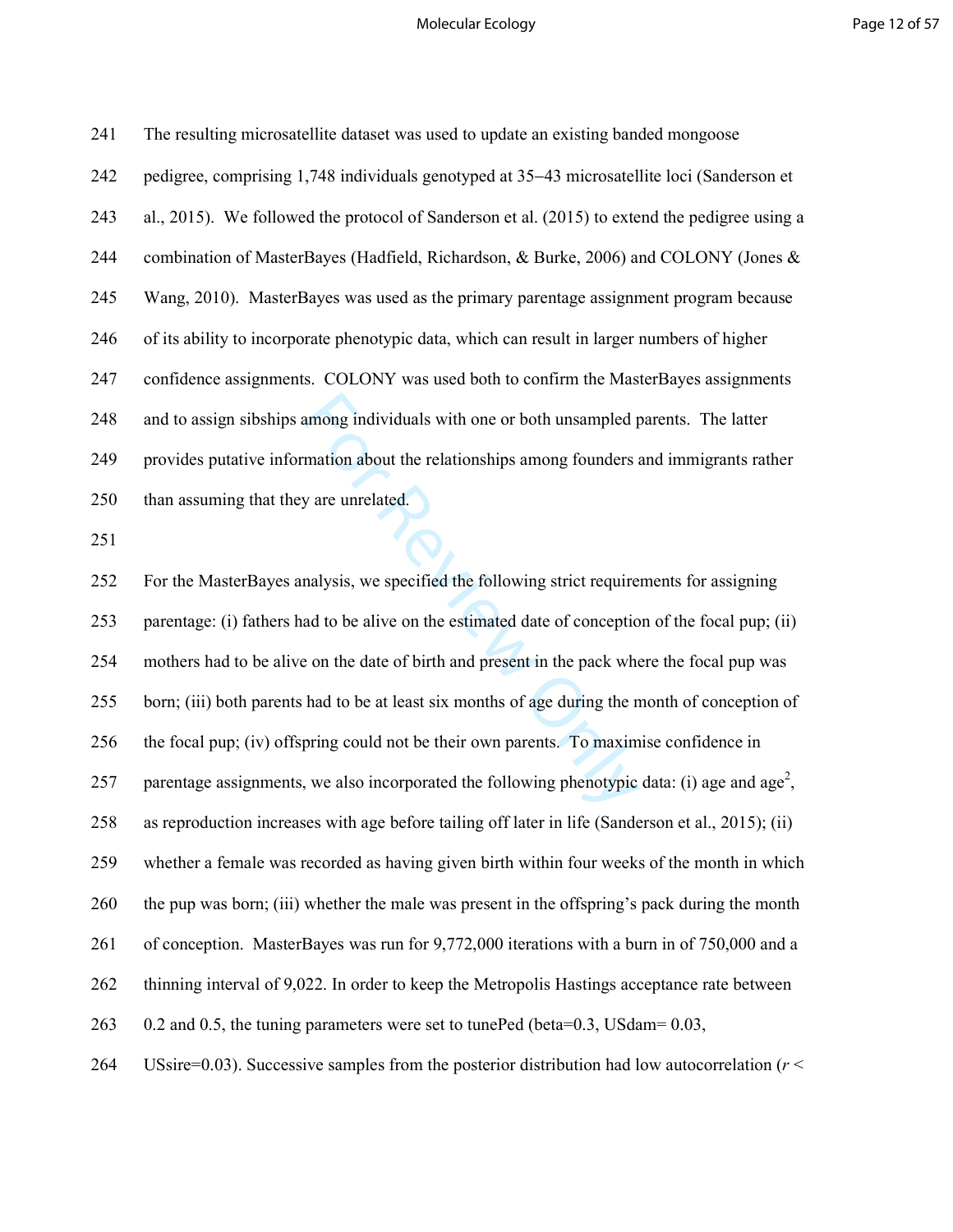# Page 13 of 57 Molecular Ecology

| 265 | 0.1). MasterBayes parentage assignments were accepted if they had an associated probability              |
|-----|----------------------------------------------------------------------------------------------------------|
| 266 | greater than or equal to 0.8, although the average assignment probability was 0.99.                      |
| 267 |                                                                                                          |
| 268 | Additionally, COLONY was used to assign individuals to full- and half-sibship groups.                    |
| 269 | Candidate parent and exclusion parent lists for input into COLONY were generated using the               |
| 270 | same criteria as for MasterBayes. No maternal or paternal sibships were excluded. We                     |
| 271 | specified a sibship prior of 1.5 for both maternal and paternal average sibship size. This was           |
| 272 | based on prior knowledge of the breeding system and helped to prevent COLONY from                        |
| 273 | incorrectly grouping offspring into large clusters of false siblings. The probability of a true          |
| 274 | parent being in the candidate list was set to 0.8 and COLONY assignments were only                       |
| 275 | accepted if they had a probability greater than or equal to 0.8. MasterBayes parentage                   |
| 276 | assignments were accepted first and COLONY assignments were then added where                             |
|     |                                                                                                          |
| 277 | MasterBayes failed to confidently assign parentage.                                                      |
| 278 |                                                                                                          |
| 279 | Derivation of pedigree f and multilocus heterozygosity                                                   |
| 280 | Based on the final pedigree, which incorporated information on putative relationships among              |
| 281 | founders as described above, pedigree inbreeding coefficients $(f_{\text{ped}})$ were calculated for all |
| 282 | individuals using the R package pedantics (Morrissey, 2014). However, subsequent analyses                |
| 283 | involving $f_{\text{ped}}$ were based only on individuals with all four grandparents assigned. From the  |
| 284 | microsatellite data, we also quantified each individual's standardised multilocus                        |
| 285 | heterozygosity (sMLH) using inbreedR (Stoffel et al., 2016). The same program was also                   |
| 286 | used to calculate $g_2$ , a quantity that estimates identity disequilibrium (the extent to which         |
| 287 | heterozygosities are correlated across loci) following David, Pujol, Viard, Castella, & Goudet           |
| 288 | (2007). We also used inbreedR to calculate the 95% confidence interval of $g_2$ by                       |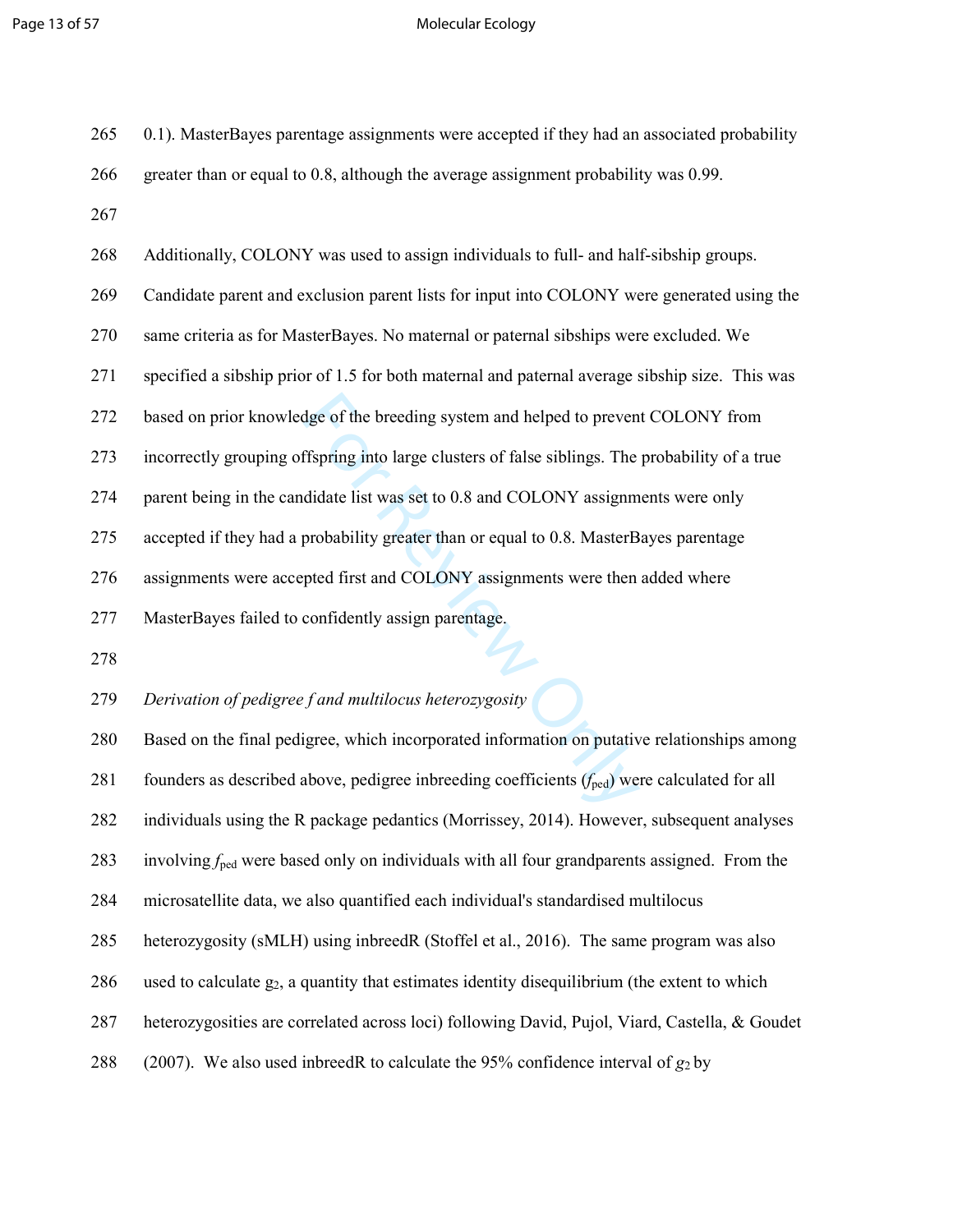289 bootstrapping over individuals and to permute the genetic data to generate a *p*-value for the

| 290 | null hypothesis of no variance in inbreeding in the sample (i.e. $g_2 = 0$ ) as described in detail |
|-----|-----------------------------------------------------------------------------------------------------|
| 291 | by Stoffel et al. (2016).                                                                           |
| 292 |                                                                                                     |
| 293 | Testing for parentage assignment biases in our pedigree                                             |
| 294 | The majority of accepted parental relationships had very high confidence (89% at $\geq$ 99%         |
| 295 | confidence). Nevertheless, Wang (2010) showed that parentage analyses can potentially be            |
| 296 | biased in favour of heterozygotes, which could potentially create an artefactual positive           |
| 297 | relationship between sMLH and reproductive success. We evaluated whether such a bias                |
| 298 | could affect our pedigree by testing for an association between parental heterozygosity and the     |
| 299 | confidence with which parents were assigned in our pedigree using a generalised linear model        |
| 300 | (GLM) with a binomial error structure. A slight but statistically significant bias was found in     |
| 301 | the direction of homozygotes being assigned parentage with slightly greater confidence than         |
| 302 | heterozygotes (Supplementary table S1). To explore this further, we simulated pedigrees             |
| 303 | based on the empirical allele frequencies of our study population. Our methods and results          |
| 304 | are described in detail in the supplementary information. Briefly, initial simulations assuming     |
| 305 | random mating assigned 94% of parents with a probability of 1.0 and therefore no bias could         |
| 306 | be detected. Hence, we simulated an arguably more realistic pedigree with close inbreeding          |
| 307 | for which parentage analysis should be technically more challenging due to high relatedness         |
| 308 | among the candidate parents. Consistent with results from our empirical dataset, we found           |
| 309 | that homozygotes had a slightly higher probability of being assigned parentage                      |
| 310 | (Supplementary table S2). Taken together, these findings suggest that any bias in our               |
| 311 | pedigree should be both small and in the opposite direction to that predicted, and is therefore     |
| 312 | unlikely to generate a false signal of inbreeding depression.                                       |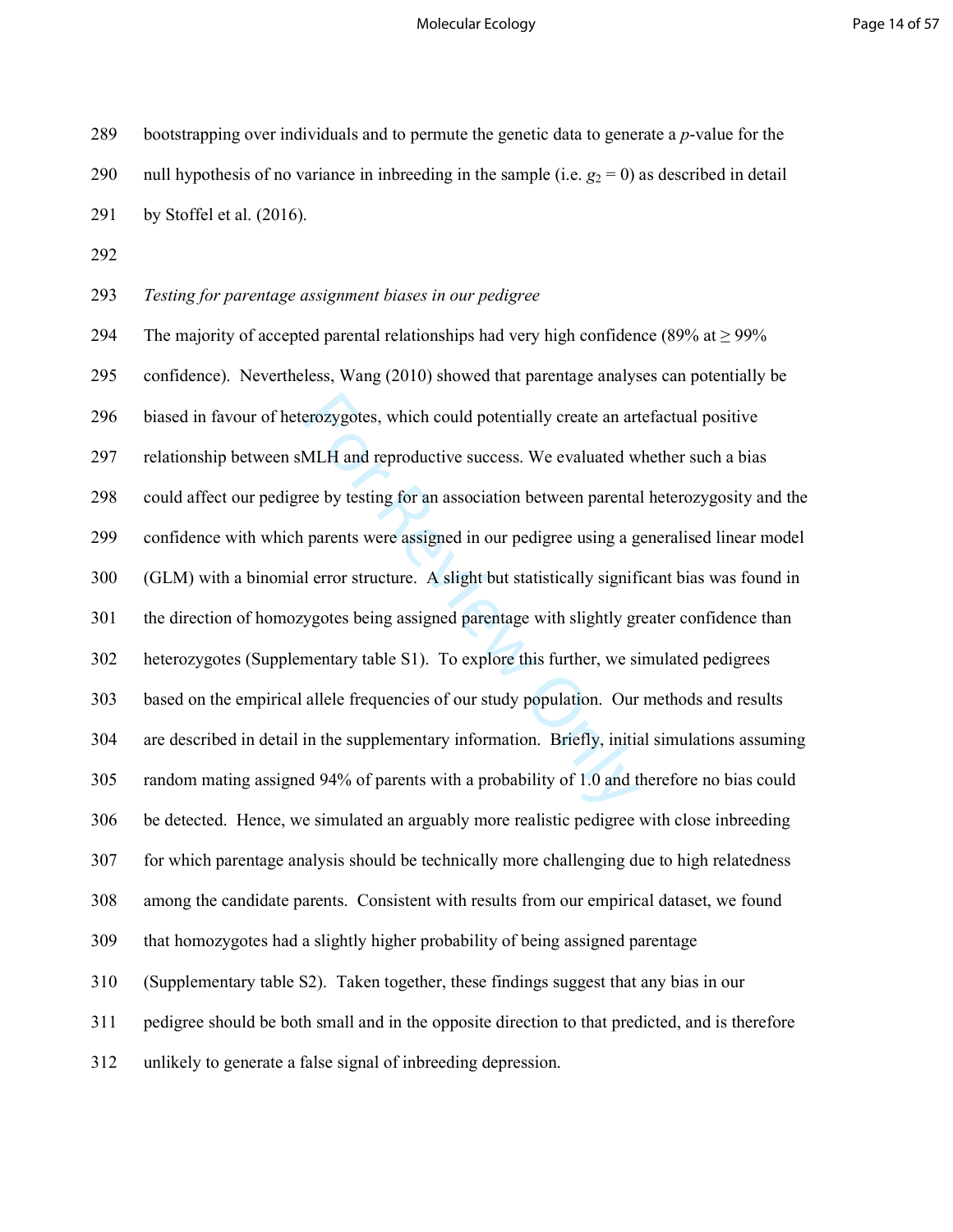#### Page 15 of 57 Molecular Ecology

| 313 |                                                                                                              |
|-----|--------------------------------------------------------------------------------------------------------------|
| 314 | Statistical analyses                                                                                         |
| 315 | Strong inbreeding depression early in life will tend to deplete the adult population of inbred               |
| 316 | individuals and thereby reduce the power to detect inbreeding effects later in life (Huisman et              |
| 317 | al., 2016). To evaluate this possibility, we grouped individuals into six cohorts based on their             |
| 318 | survival to a given age ( $\leq$ one, one, two, three, four or $\geq$ five years old) and used Levene's test |
| 319 | to assess the equality of variances of $f_{\text{ped}}$ and sMLH among the cohorts and Spearman's rank       |
| 320 | to test for a decrease in mean inbreeding with increasing age. We then investigated                          |
| 321 | inbreeding depression for four main fitness components: (i) survival to nutritional                          |
| 322 | independence; (ii) survival beyond nutritional independence; (iii) yearling body mass; and (iv)              |
| 323 | annual reproductive success (see below for further details). These fitness components were                   |
| 324 | used as response variables in four separate analyses conducted within R version 3.2.3 (R Core                |
| 325 | Team, 2014). Beforehand, all of the explanatory variables were checked for collinearity using                |
| 326 | pair plots and by calculating pairwise correlation coefficients. Graham (2003) showed that                   |
| 327 | correlations between explanatory variables as low as 0.28 may compromise model                               |
| 328 | parameterisation but collinearity in our models was well below this, except for $f_{\text{ped}}$ and sMLH,   |
| 329 | which we dealt with as described below. All of our models were also validated though visual                  |
| 330 | inspection of histograms of residuals and plots of residuals against fitted values for each of the           |
| 331 | explanatory variables as recommend by Zuur, Ieno, & Saveliev (2009).                                         |
| 332 |                                                                                                              |

333 For each analysis, we constructed a set of competing models, each incorporating prior

334 knowledge of the banded mongoose system, and quantified their relative support using  $AIC_c$ -

335 weights within a multi-model inference framework. As support for a model increases, its

 $336$  AIC<sub>c</sub>-weight tends towards 1. To quantify the contributions of individual predictor variables,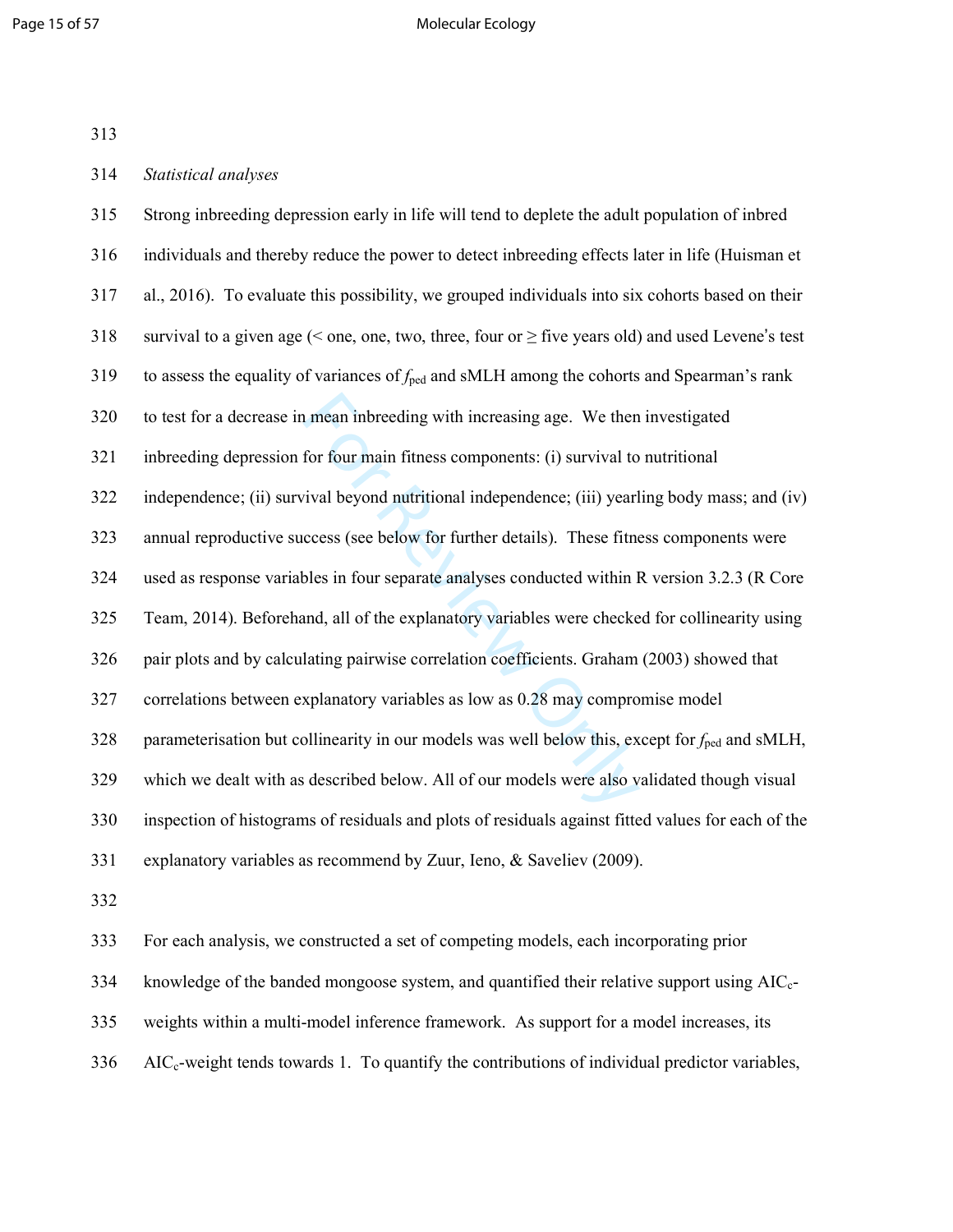# Molecular Ecology **Page 16 of 57**

| 337 | we then calculated predictor- $AIC_c$ -weights by summing the $AIC_c$ -weights of all models                        |
|-----|---------------------------------------------------------------------------------------------------------------------|
| 338 | containing that predictor. We also followed the recommendation of Richards et al. (2011) and                        |
| 339 | discarded models with better supported models nested within them (i.e. models that are more                         |
| 340 | complicated versions of a better supported model).                                                                  |
| 341 |                                                                                                                     |
| 342 | Within the above framework, $f_{\text{ped}}$ and sMLH were used as predictor variables to quantify the              |
| 343 | effects of inbreeding on fitness. Including $f_{\text{ped}}$ and sMLH in the same models is likely to               |
| 344 | cause problems due to multi-collinearity because both are estimates of IBD <sub>g</sub> . Therefore, we             |
| 345 | quantified any potential effects of sMLH above and beyond $f_{\text{ped}}$ by constructing a set of                 |
| 346 | models containing both $f_{\text{ped}}$ and the residuals of sMLH on $f_{\text{ped}}$ (henceforth termed residual   |
| 347 | sMLH). As there is no statistical collinearity between $f_{\text{ped}}$ and residual sMLH, we were able             |
| 348 | to include information from the pedigree and molecular markers simultaneously without                               |
| 349 | biasing the regression parameter estimates (Graham, 2003). Residual sMLH can be                                     |
| 350 | interpreted as whether an individual is more or less heterozygous than expected given their $f_{\text{ped}}$        |
| 351 | and its effect size can be interpreted as its effect additional to that already made through its                    |
| 352 | relationship with $f_{\text{ped}}$ as any variance explained by both terms is attributed to $f_{\text{ped}}$ . This |
| 353 | technique is called sequential regression and performs well across a range of complex                               |
| 354 | functional relationships and collinearity structures (Dormann et al., 2013). Additional non-                        |
| 355 | genetic explanatory variables were analysed based on prior knowledge of the mongoose                                |
| 356 | system as described below.                                                                                          |
| 357 |                                                                                                                     |

358 *(i) Survival to nutritional independence* 

359 As mortality is highest in banded mongooses prior to nutritional independence around day 90,

360 we first analysed survival to 90 days. A recent study found that offspring of extra group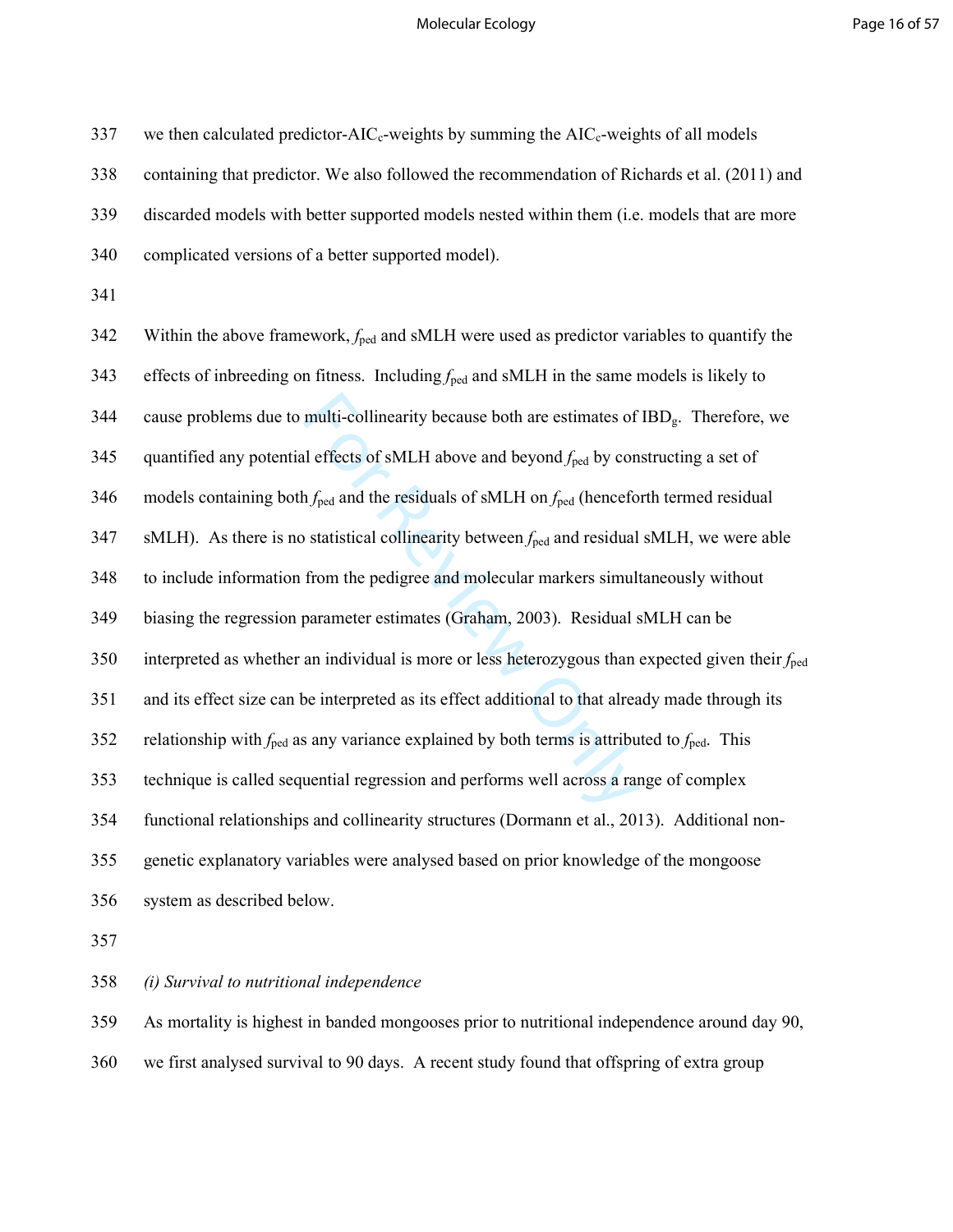#### Page 17 of 57 Molecular Ecology

| 361 | matings, which tend to be more heterozygous, have higher survivorship to 90 days (Nichols,              |
|-----|---------------------------------------------------------------------------------------------------------|
| 362 | Cant, & Sanderson, 2015), suggesting that there could be a direct link between inbreeding and           |
| 363 | early survivorship. In the current study, data were available for a total of 489 individuals with       |
| 364 | all four grandparents assigned. Survival was analysed as a binomial response variable (coded            |
| 365 | as $1 =$ survived, $0 =$ died) within generalized linear mixed models (GLMMs) using lme4                |
| 366 | (Bates, Maechler, Bolker, & Walker, 2015) with litter nested within pack as random effects.             |
| 367 | A total of 19 competing models were constructed (see Table 1), each containing different                |
| 368 | combinations of predictor variables representing plausible hypotheses to be evaluated within a          |
| 369 | multi-model inference framework. We included rainfall during the 30 days prior to birth as a            |
| 370 | predictor variable in all of the models, as this is robustly associated with early life survival        |
| 371 | (Nichols et al., 2015; Sanderson et al., 2015). As escorting has a highly significant effect on         |
| 372 | survival to 60 days (Gilchrist, 2004) but is only weakly associated with survival to 90 days            |
| 373 | (Hodge, 2005), we also included escorting as a continuous variable (see above) in a subset of           |
| 374 | the models. To further test for an interaction between inbreeding and stress, we constructed a          |
| 375 | further subset of models containing interactions between rainfall and one of the inbreeding             |
| 376 | terms (i.e. rain $*_{\text{fred}}$ or rain $*$ sMLH). As explained above, the effect of residual        |
| 377 | heterozygosity was evaluated by constructing models containing both $f_{\text{ped}}$ and residual sMLH. |
| 378 |                                                                                                         |

# 379 *(ii) Survival beyond nutritional independence*

380 We investigated inbreeding depression for longevity based on all individuals that survived

381 beyond 90 days ( $n = 428$  mongooses with at least all four grandparents in the pedigree).

382 Lifespan was investigated using Cox-proportional-hazard models in the survival package

383 (Therneau & Grambsch, 2000). Individuals that survived until the end of the study or that

384 emigrated from the study population were classified as right censored in the models. To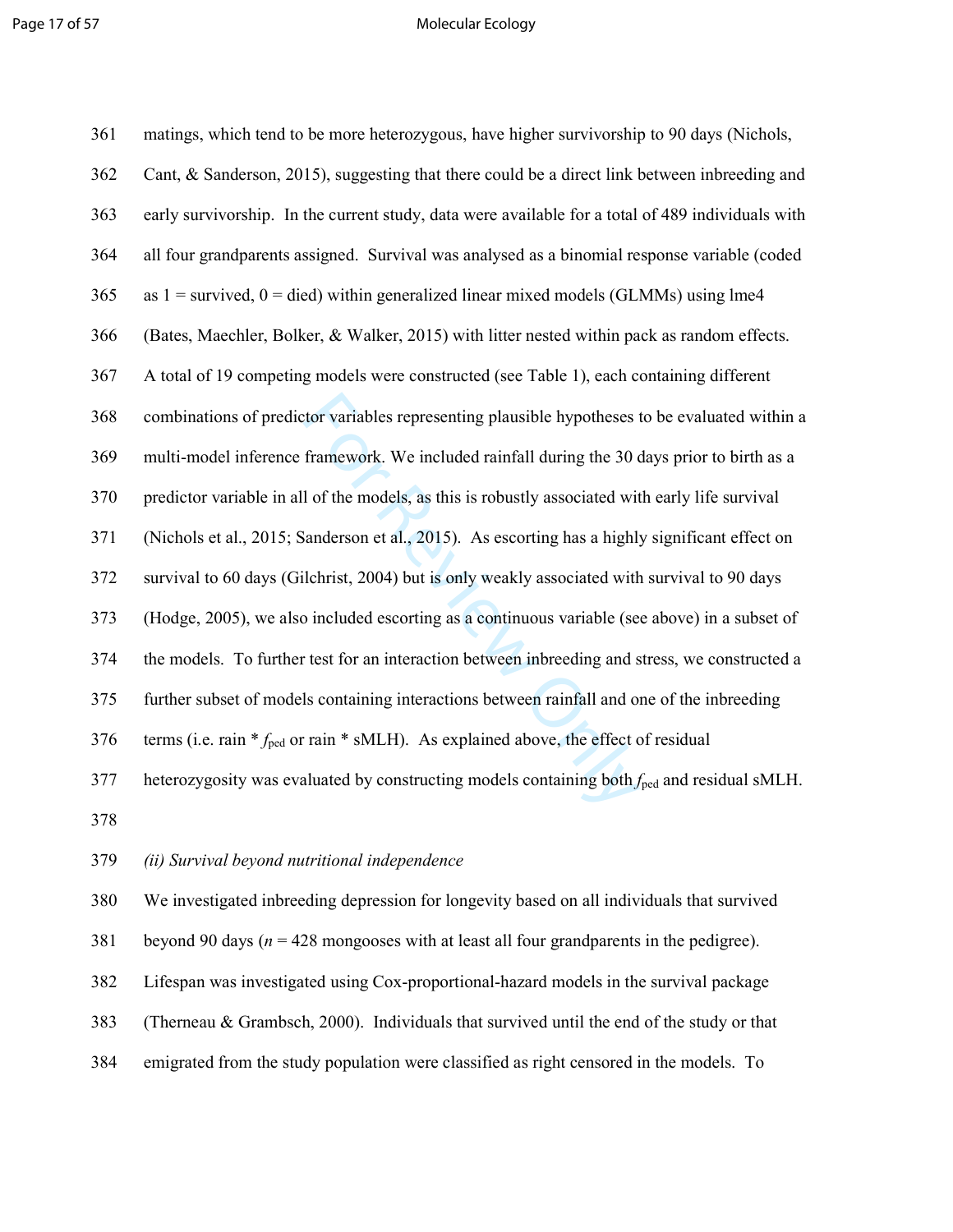#### Molecular Ecology **Page 18 of 57**

| 385 | account for the non-independence of individuals within social groups, we fitted pack as a      |
|-----|------------------------------------------------------------------------------------------------|
| 386 | frailty term, equivalent to a random effect. We also verified that the proportional hazard was |
| 387 | independent of time using plots of the scaled Schoenfeld residuals. We constructed 14          |
| 388 | competing models (see table 2), all of which contained sex (coded as female = 0, male = 1)     |
| 389 | because males tend to have a longer lifespan (Cant, Nichols, Thompson, & Vitikainen, 2016).    |
| 390 | We used mean monthly rainfall in the first year of life as a predictor variable in a subset of |
| 391 | models because it is associated with prey abundance and thereby influences lifespan (Marshall  |
| 392 | et al., 2017). As described above for the models of survival to nutritional independence, we   |
| 393 | also tested for an interaction between inbreeding and stress by constructing models containing |
| 394 | interactions between rainfall and the inbreeding terms.                                        |
| 395 |                                                                                                |

# 396 *(iii) Yearling body mass*

ibed above for the models of survival to nutrition<br>action between inbreeding and stress by construct<br>infall and the inbreeding terms.<br>ss<br>s<br>thereding depression for body mass (measured if<br>observances females breed earlier ( 397 We next investigated inbreeding depression for body mass (measured in g) at one year of age. 398 Heavier banded mongoose females breed earlier (Hodge, 2005) and may thus have higher 399 lifetime reproductive success. Also, yearling body mass exhibits inbreeding depression 400 (Sanderson et al., 2015) although the study in question did not analyse microsatellite 401 heterozygosity. Individuals were habituated to step onto a portable weighing balance for a 402 small reward of milk, which allowed us to measure body mass. Yearling body mass was 403 calculated as the average of all morning mass measurements for an individual taken between 404 350 and 380 days of age. Measurements were taken in the morning to standardise against 405 fluctuations in body mass that may occur during the day. Data on yearling body mass were 406 available for a total of 156 individuals with all four grandparents known. We constructed 53 407 competing models (See table 3) with litter nested within pack as random effects. These 408 models were run in the glmmADMB package (Fournier, Skaug, Ancheta, & Ianelli, 2012)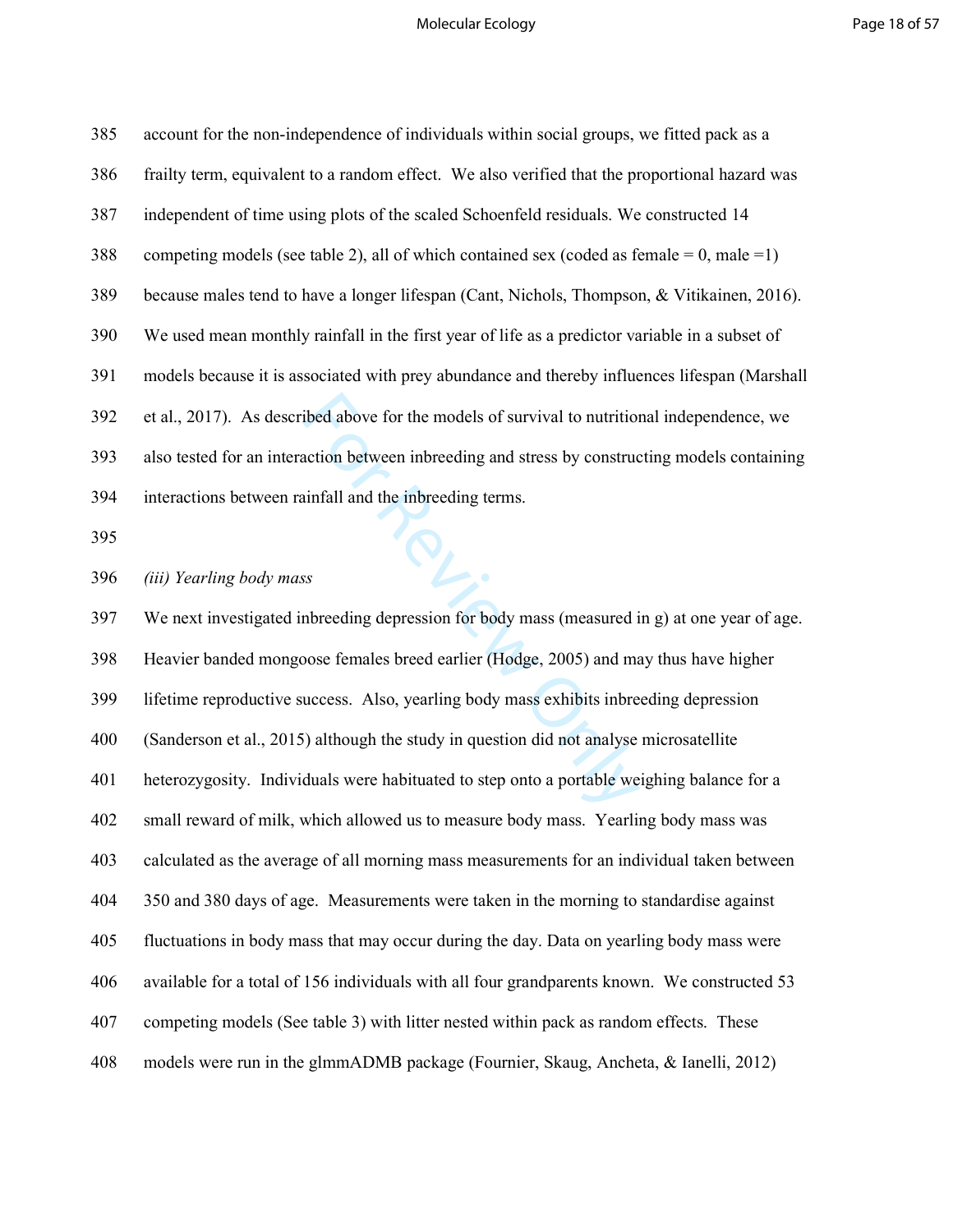#### Page 19 of 57 Molecular Ecology

| 409 | with a Gaussian error distribution. We included sex in a subset of models and rainfall in the  |
|-----|------------------------------------------------------------------------------------------------|
| 410 | 30 days prior to birth in a subset of the models as this was previously found to be positively |
| 411 | associated with body mass in one study (Nichols et al., 2015) but not in another (Sanderson et |
| 412 | al. 2015). To test for interactions between inbreeding and stress, some of these models also   |
| 413 | included interactions between rainfall and the inbreeding terms. Escorting was included in a   |
| 414 | further subset of models as it correlates positively with pup weight at 84 days (Hodge, 2005;  |
| 415 | but see Gilchrist, 2004).                                                                      |
| 416 |                                                                                                |
| 417 | (iv) Annual reproductive success                                                               |

we success<br>s closely linked to fitness but no studies of band<br>d inbreeding depression for this trait. We therefore<br>uctive success, expressed as the number of pups<br>als over six months of age who survived a giver<br>tities diff 418 Reproductive success is closely linked to fitness but no studies of banded mongooses have 419 previously investigated inbreeding depression for this trait. We therefore used the pedigree to 420 quantify annual reproductive success, expressed as the number of pups assigned to each 421 individual, for all animals over six months of age who survived a given year. Because 422 reproductive opportunities differ between the sexes, with most females breeding regularly 423 while male reproductive success is strongly skewed towards the oldest 3–5 males in a pack 424 (Nichols, Amos, Cant, Bell, & Hodge, 2010), separate models were constructed for each sex. 425 These were based on a total of 240 annual observations of 99 females and 354 annual 426 observations of 129 males. Annual reproductive success was modelled using a negative 427 binomial error distribution with zero-inflation within the R package glmmADMB (Skaug, 428 Fournier, Nielsen, & Magnusson, 2013). To account for multiple observations of individuals 429 and packs, we fitted individual and pack as random effects. We constructed 14 competing 430 models separately for females and males (see Tables 4a and 4b respectively). As reproductive 431 success tends to increase with age before tailing off later in life (Sanderson et al., 2015), we 432 included age and age<sup>2</sup> as predictor variables in all of the models. Average monthly rainfall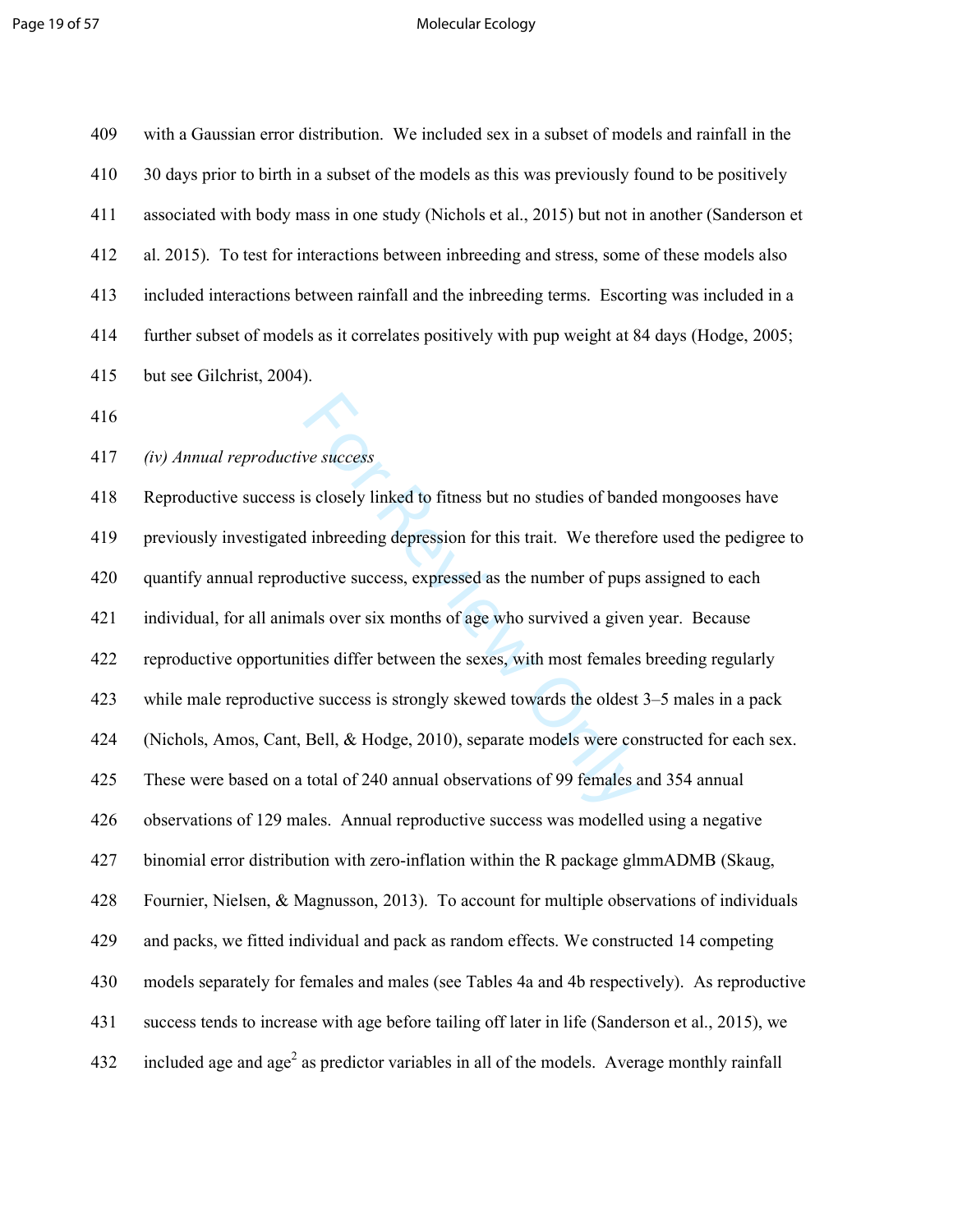- 433 over the year was also included in a subset of models as a proxy for environmental stress,
- 434 while inbreeding–stress interactions were investigated through the inclusion of models
- 435 containing interactions between rainfall and the inbreeding terms.

436

For Review Only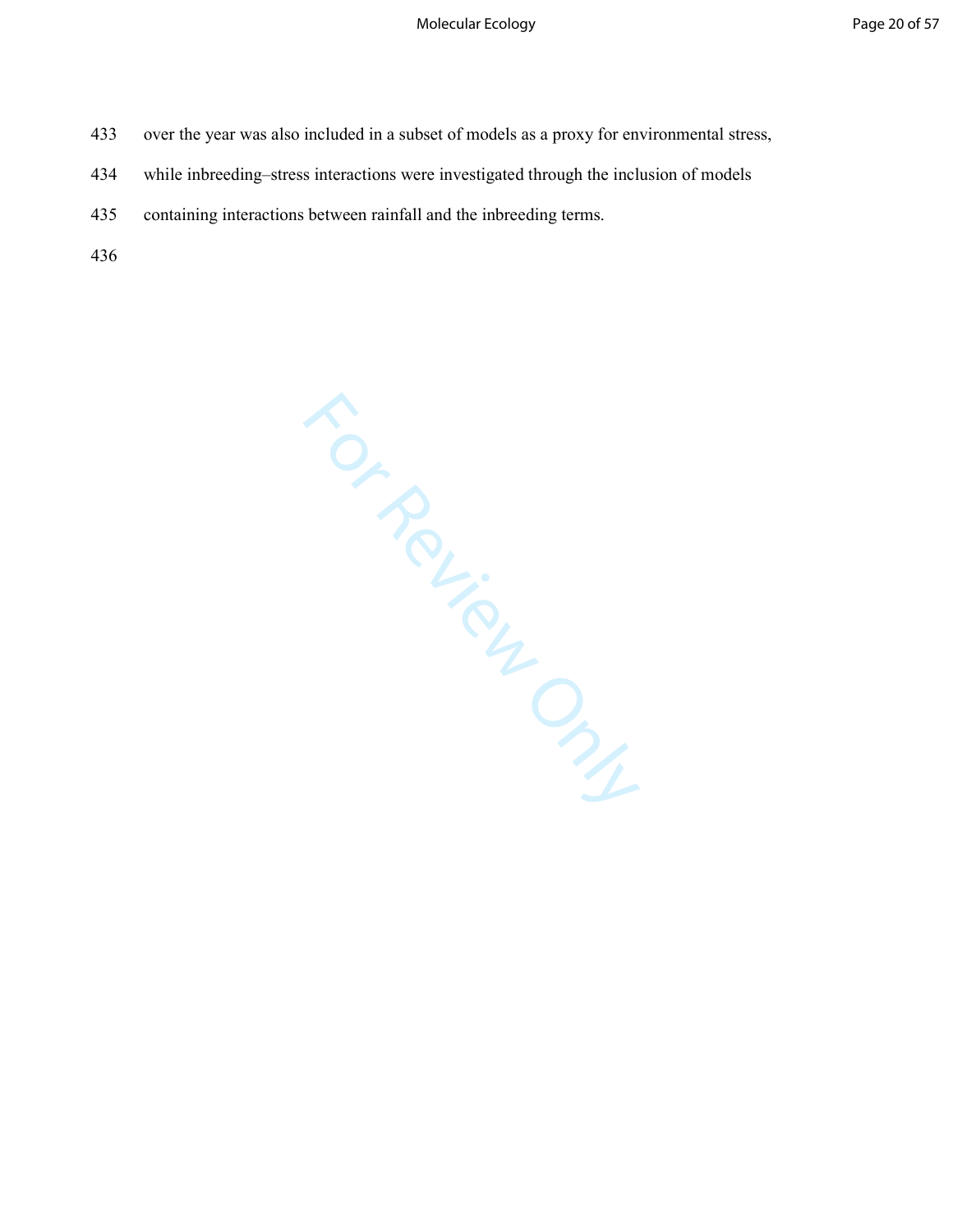Page 21 of 57 and 20 and 20 and 20 and 20 and 20 and 20 and 20 and 20 and 20 and 20 and 20 and 20 and 20 and 20 and 20 and 20 and 20 and 20 and 20 and 20 and 20 and 20 and 20 and 20 and 20 and 20 and 20 and 20 and 20 and 2

| 437 | <b>Results</b>                                                                                              |
|-----|-------------------------------------------------------------------------------------------------------------|
| 438 |                                                                                                             |
| 439 | We augmented an existing microsatellite dataset comprising 1,748 individuals genotyped at                   |
| 440 | 35-43 microsatellite loci (Sanderson et al., 2015) by genotyping an additional 192 individuals              |
| 441 | at 35 microsatellites. This allowed us to enlarge the nine-generation deep banded mongoose                  |
| 442 | pedigree of Sanderson et al. (2015) by increasing the number of maternal links from 1,570 to                |
| 443 | 1,725 and the number of paternal links from 1,476 to 1,625. The restricted dataset of                       |
| 444 | individuals with all four grandparents assigned, which formed the basis of all subsequent                   |
| 445 | analyses, increased from 672 to 777.                                                                        |
| 446 |                                                                                                             |
| 447 | Inbreeding and heterozygosity                                                                               |
| 448 | Our pedigree uncovered appreciable variance in inbreeding (mean $f_{\text{ped}} = 0.058$ , variance =       |
| 449 | $(0.006)$ , with the majority of individuals $(66.4\%)$ being to some extent inbred (Figure 1, top          |
| 450 | marginal histogram). Weak inbreeding ( $0 < f_{\text{ped}} < 0.125$ ) accounted for 46.5% of the            |
| 451 | population, while 12.9% of individuals were moderately inbred (0.125 $\leq f_{\text{ped}}$ < 0.25) and 7.1% |
| 452 | were closely inbred ( $f_{\text{ped}} \ge 0.25$ ). Microsatellite heterozygosity (sMLH) was approximately   |
| 453 | normally distributed with a mean of 0.982 and a variance of 0.034 (Figure 1, right marginal                 |
| 454 | histogram) and correlated significantly with $f_{\text{ped}}$ (R = -0.34, p < 0.001). Furthermore, the      |
| 455 | measure $g_2$ , which quantifies the extent to which heterozygosity is correlated across loci, was          |
| 456 | positive $(0.012, 95\% \text{ CI} = 0.007 - 0.018)$ indicating that the microsatellites are capturing       |
| 457 | variation in inbreeding. As observed in other species (e.g. Huisman et al. 2016), appreciable               |
| 458 | variation was observed in sMLH among individuals with the same $f_{\text{ped}}$ .                           |
| 459 |                                                                                                             |

460 *Changes in inbreeding with age*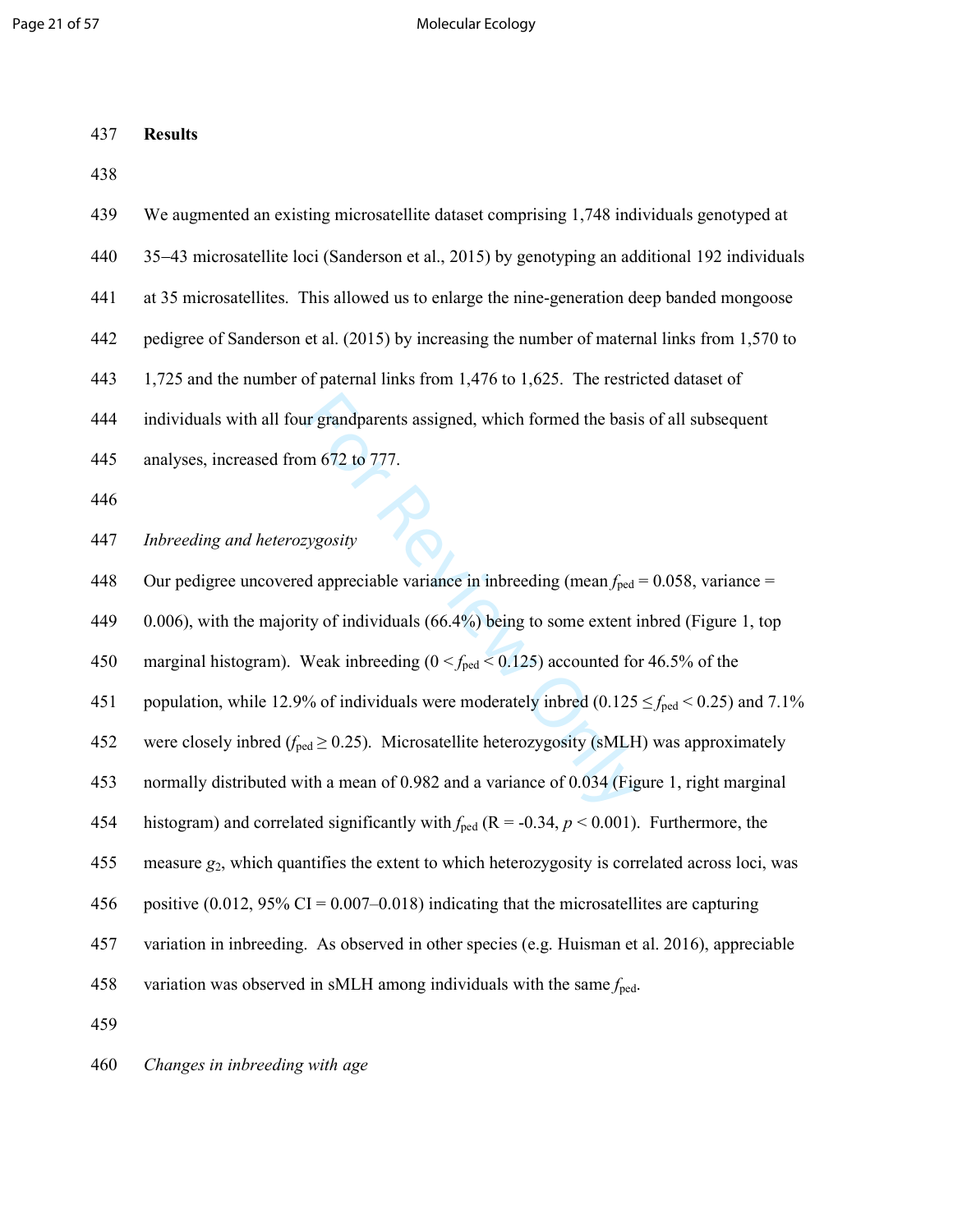#### Molecular Ecology **Page 22 of 57**

| 461 | If inbred individuals experience stronger viability selection early in life, the variance in                    |
|-----|-----------------------------------------------------------------------------------------------------------------|
| 462 | inbreeding should be lower in adults, making it more difficult to detect inbreeding depression                  |
| 463 | for late-acting traits (Huisman et al., 2016). To investigate this possibility, we divided the                  |
| 464 | mongooses into six cohorts based on their survival to a given age (see Materials and methods)                   |
| 465 | and tested for differences in the variance of $f_{\text{ped}}$ and sMLH among these cohorts using               |
| 466 | Levene's tests. Neither of the inbreeding measures showed a decrease in variance with age                       |
| 467 | (table S3) and the variance in sMLH did not differ significantly among cohorts ( $F_5 = 0.74$ , $p =$           |
| 468 | 0.59). However, the cohorts did not have equal variance in $f_{\text{ped}}$ ( $F_5 = 2.36$ , $p = 0.03$ ). This |
| 469 | result appears to be driven by low sampling variance in individuals who survived between one                    |
| 470 | and two years as the variance in $f_{\text{ped}}$ no longer differed significantly among cohorts after these    |
| 471 | animals were excluded from the analysis. Taken together, these findings suggest that viability                  |
| 472 | selection against inbred individuals does not reduce the variance in inbreeding with age. In                    |
| 473 | line with this, we also found no evidence for a decline in the mean level of inbreeding with                    |
| 474 | increasing age ( $f_{\text{ped}}$ rho = 0.043, p = 0.23; sMLH rho = -0.01, p = 0.78; table S3).                 |
| 475 |                                                                                                                 |
| 476 | Survival to nutritional independence                                                                            |
| 477 | We found that the model of survival to nutritional independence with the greatest $AIC_c$                       |
| A78 | support included rainfall in the 30 days prior to birth and escorting as fixed effect evolutions                |

478 support included rainfall in the 30 days prior to birth and escorting as fixed effect explanatory

479 variables (Table 1, intercept =  $-0.5364 \pm 0.4514$  SE, rainfall  $\beta = 0.3577 \pm 0.1348$  SE,

480 escorting  $\beta = 0.8764 \pm 0.4084$  SE, random effects: pack SD = 0.000, litter nested within pack

481 SD = 1.57). The second and third most supported models included rain and escorting as well

482 as an inbreeding term (Table 1). However, as they had the best model nested within them (i.e.

483 they were more complex but less supported versions of the first model) we did not consider

484 them further, as recommended by Richards et al. (2011).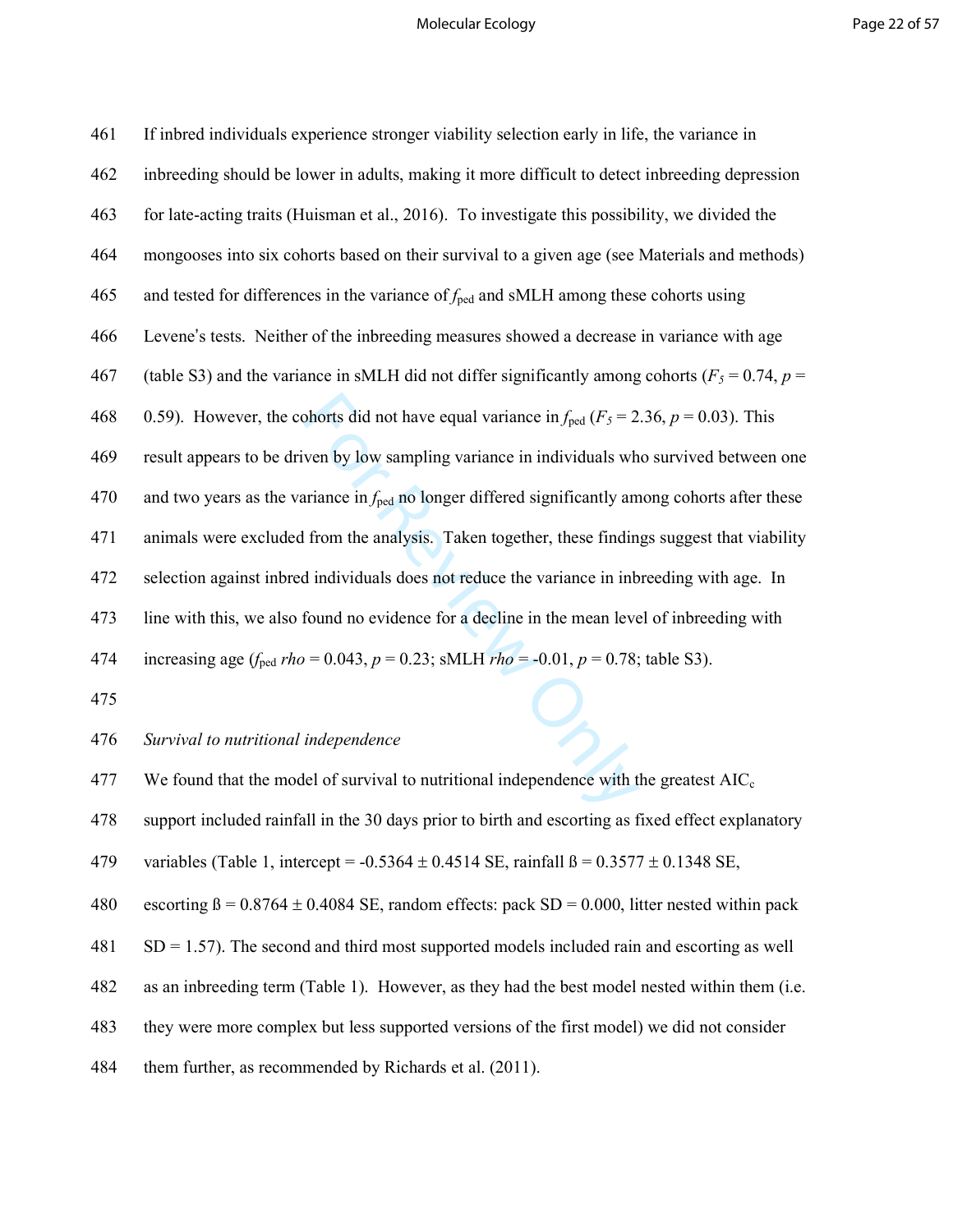#### Page 23 of 57 Molecular Ecology

| 485 |                                                                                                                                     |
|-----|-------------------------------------------------------------------------------------------------------------------------------------|
| 486 | Survival beyond nutritional independence                                                                                            |
| 487 | The results of our analysis of adult survival were equivocal (Table 2). The highest ranking                                         |
| 488 | model included sMLH but had roughly equivalent $AIC_c$ support ( $\Delta AIC_c$ < 1) to a simple                                    |
| 489 | model that included only sex. As AIC <sub>c</sub> tends to slightly favour complex models, especially                               |
| 490 | when there is uncertainty over the best model (Symonds $&$ Moussalli, 2011), our results do                                         |
| 491 | not provide convincing evidence of inbreeding depression for longevity.                                                             |
| 492 |                                                                                                                                     |
| 493 | Yearling body mass                                                                                                                  |
| 494 | By contrast, strong support was found for inbreeding depression in yearling body mass, with                                         |
| 495 | all of the top 12 models containing $f_{\text{ped}}$ as a fixed effect explanatory variable (Table 3) and the                       |
| 496 | predictor-AIC <sub>c</sub> -weight for $f_{\text{ped}}$ being high at 0.96. The top ranking model contained sex and                 |
| 497 | $f_{\text{ped}}$ (Table 3, Figure 2; intercept = 1162 ± 53 SE, sex $\beta$ = 59 ± 19 SE $f_{\text{ped}}$ $\beta$ = -382 ± 127 SE,   |
| 498 | random effects: pack SD = 125.5, litter nested within pack SD = 37.6). As before, we                                                |
| 499 | disregarded less supported models with this model nested within them as suggested by                                                |
| 500 | Richards et al. (2011).                                                                                                             |
| 501 | Z,                                                                                                                                  |
| 502 | Annual reproductive success                                                                                                         |
| 503 | Focusing first on female reproductive success, the top ranking model contained age + $age^2$ +                                      |
| 504 | $f_{\text{ped}}$ but the next best model had very similar AIC <sub>c</sub> support but did not contain $f_{\text{ped}}$ (Table 4a). |
| 505 | Because $AIC_c$ support for these two models was so similar and $AIC$ exhibits a slight                                             |

- 506 preference for overly complex models, the simpler model should be preferred. Consequently,
- 507 our data provided only limited support for inbreeding depression for female annual
- 508 reproductive success as our preferred model contained only age and age<sup>2</sup> (intercept =  $-1.2539$ )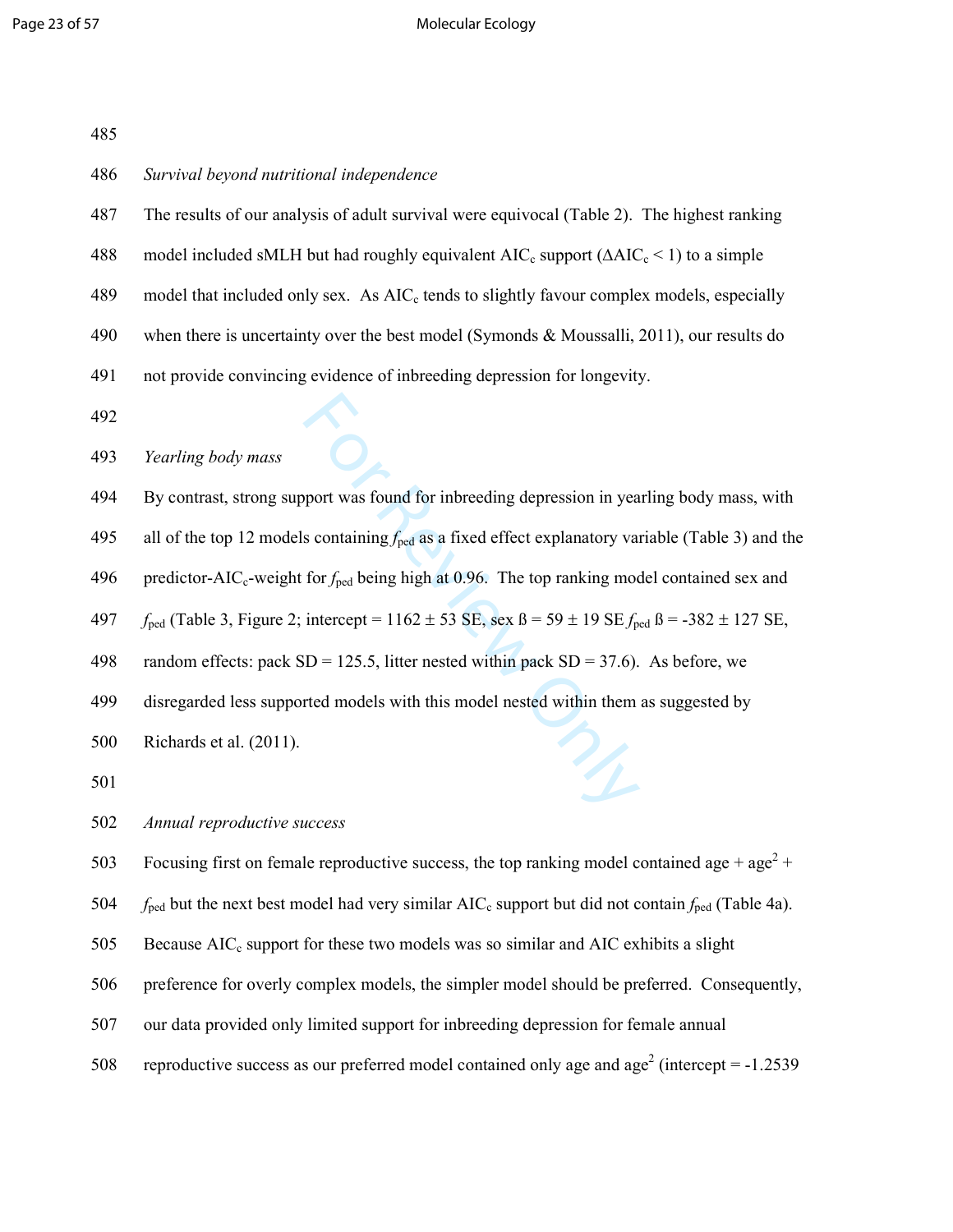| 509 | $\pm$ 0.3773 SE, age $\beta$ = 0.7616 $\pm$ 0.1776 SE, age <sup>2</sup> $\beta$ = -0.0480 $\pm$ 0.0244 SE). By contrast, the      |
|-----|-----------------------------------------------------------------------------------------------------------------------------------|
| 510 | best supported model for males contained both $f_{\text{ped}}$ and residual sMLH (intercept = -2.9481 $\pm$                       |
| 511 | 0.4792 SE, age $\beta$ = 1.4452 ± 0.1905 SE, age <sup>2</sup> $\beta$ = -0.1343 ± 0.0209 SE, $f_{\text{ped}}$ $\beta$ = -6.2994 ± |
| 512 | 1.7203 SE, residual sMLH $\beta$ = 2.0920 $\pm$ 0.7646 SE). This not only provides evidence for                                   |
| 513 | inbreeding depression for male annual reproductive success, but also suggests that marker                                         |
| 514 | heterozygosity captures a significant amount of variance that is not explained by $f_{\text{ped}}$ . This                         |
| 515 | model was nested within the second and third highest ranking models, which also had                                               |
| 516 | considerable AIC <sub>c</sub> support and respectively contained rain and an interaction between rain and                         |
| 517 | y<br>B<br>$f_{\text{ped}}$ .                                                                                                      |
| 518 |                                                                                                                                   |
| 519 | Consistent with theoretical expectations, the best supported model of annual male                                                 |
| 520 | reproductive success revealed a negative association with $f_{\text{ped}}$ (Figure 3a) and a positive                             |
| 521 | association with residual sMLH (Figure 3b). Inbred males with an $f_{\text{ped}}$ value of 0.25 were                              |
| 522 | predicted by the model to have approximately 79% fewer offspring than fully outbred                                               |
|     |                                                                                                                                   |
| 523 | individuals with an $f_{\text{ped}}$ value of zero, while males with residual sMLH values one standard                            |
| 524 | deviation above zero $(0.185)$ were predicted to have 47% more offspring than individuals with                                    |
| 525 | residual sMLH equal to zero. This indicates that within $f_{\text{ped}}$ classes, relatively heterozygous                         |
| 526 | individuals tend to have greater reproductive fitness.                                                                            |
| 527 |                                                                                                                                   |

529 To provide further insights into the effect sizes of the inbreeding terms, we constructed three 530 alternative models separately for each fitness trait. These models contained non-inbreeding

- 531 terms that were retained in the top ranking models described above for each trait, while in
- 532 addition the first model contained  $f_{\text{ped}}$ , the second contained sMLH and the third contained  $f_{\text{ped}}$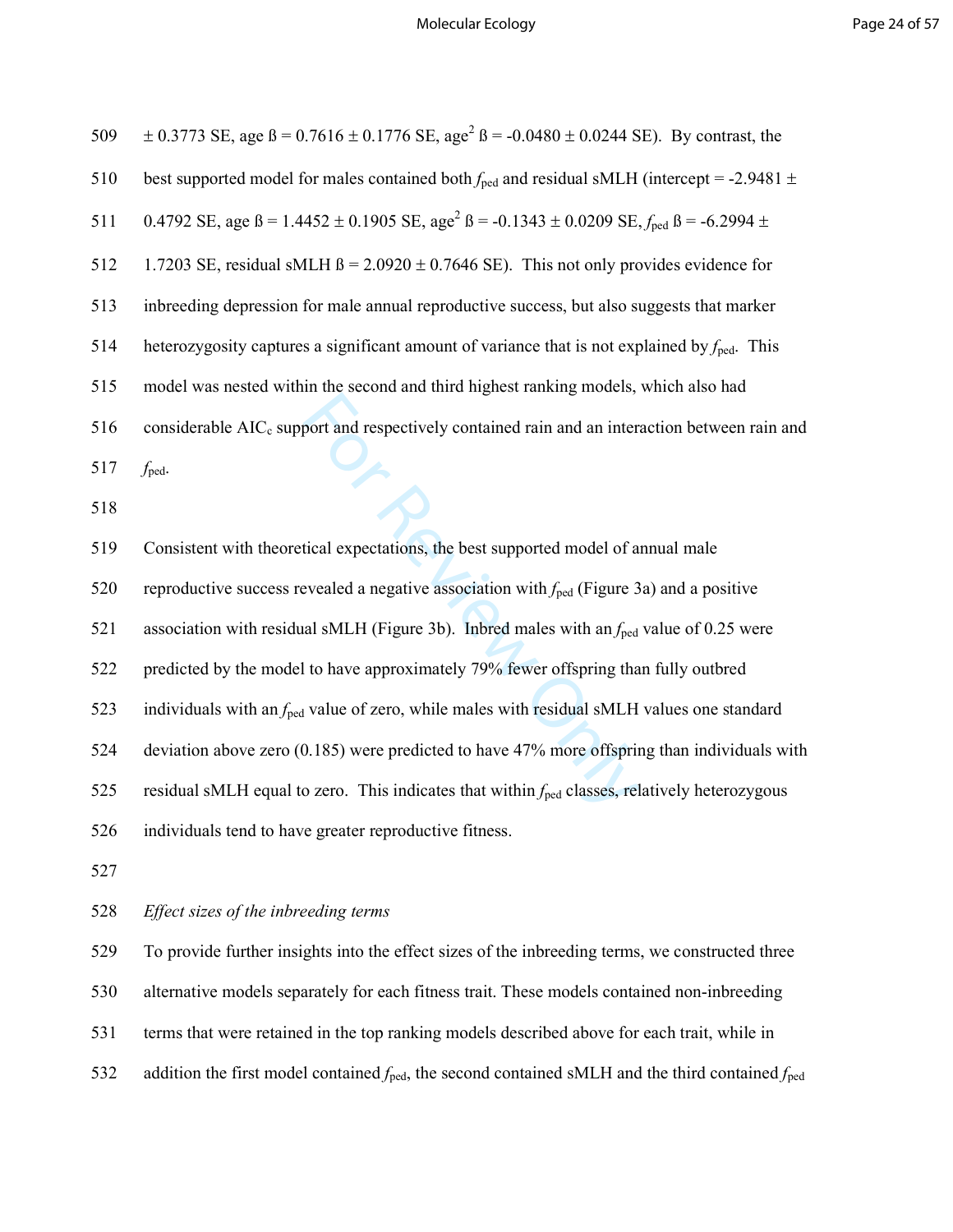#### Page 25 of 57 and 2008 and 2009 and 2009 and 2009 and 2009 and 2009 and 2009 and 2009 and 2009 and 2009 and 20

533 plus residual sMLH. To evaluate inbreeding effects, we then calculated effect sizes and their 534 corresponding 95% confidence intervals (CIs) for all of the predictor variables contained in 535 each model. The results are summarised separately for each trait in Figure 4. Consistent with 536 results from the information theoretic approach, the 95% CIs of the effect sizes of all three 537 inbreeding terms overlapped zero for survival to nutritional independence, survival beyond 538 nutritional independence and female reproductive success (Figure 4a, b and d), suggesting that 539 there is very little evidence for inbreeding depression for these traits. Also as expected, *f*ped 540 had negative point estimates whose corresponding 95% CIs did not overlap zero in models of 541 yearling body mass and annual male reproductive success (Figure 4c and e), while sMLH and 542 residual sMLH only had positive estimates and 95% CIs not overlapping zero in models of 543 male reproductive success (Figure 4e).

544

*Associated p- and R<sup>2</sup>*545 *values* 

mates whose corresponding 95% CIs did not over<br>d annual male reproductive success (Figure 4c and<br>positive estimates and 95% CIs not overlappin<br>ress (Figure 4e).<br><br> $\blacksquare$ <br> $\blacksquare$ <br> $\blacksquare$ <br> $\blacksquare$ <br> $\blacksquare$  and restartiance of  $f_{\$ 546 In order to evaluate the sensitivity of our results to the statistical framework employed, we 547 determined the statistical significance of *f*<sub>ped</sub>, sMLH and residual sMLH using a frequentist 548 approach. Separately for each trait, we derived *p*-values for each of the inbreeding terms 549 using likelihood ratio tests. The significance of *f*ped and sMLH was derived by comparing 550 models containing these terms with equivalent 'null models' containing only the relevant non-551 inbreeding terms, while *p*-values for residual sMLH were obtained through the comparison of 552 models containing  $f_{\text{ped}}$  plus residual sMLH with equivalent models containing only  $f_{\text{ped}}$ . To 553 provide an indication of the proportion of variance explained by each model, we also 554 calculated conditional  $R^2$  values for GLMMs (Nakagawa & Schielzeth, 2013) and Cox and 555 Snell's pseudo  $R^2$  values for Cox proportional hazard models (Cox & Snell, 1989). However, 556 this was not possible for zero-inflated negative binomial GLMMs so we instead report log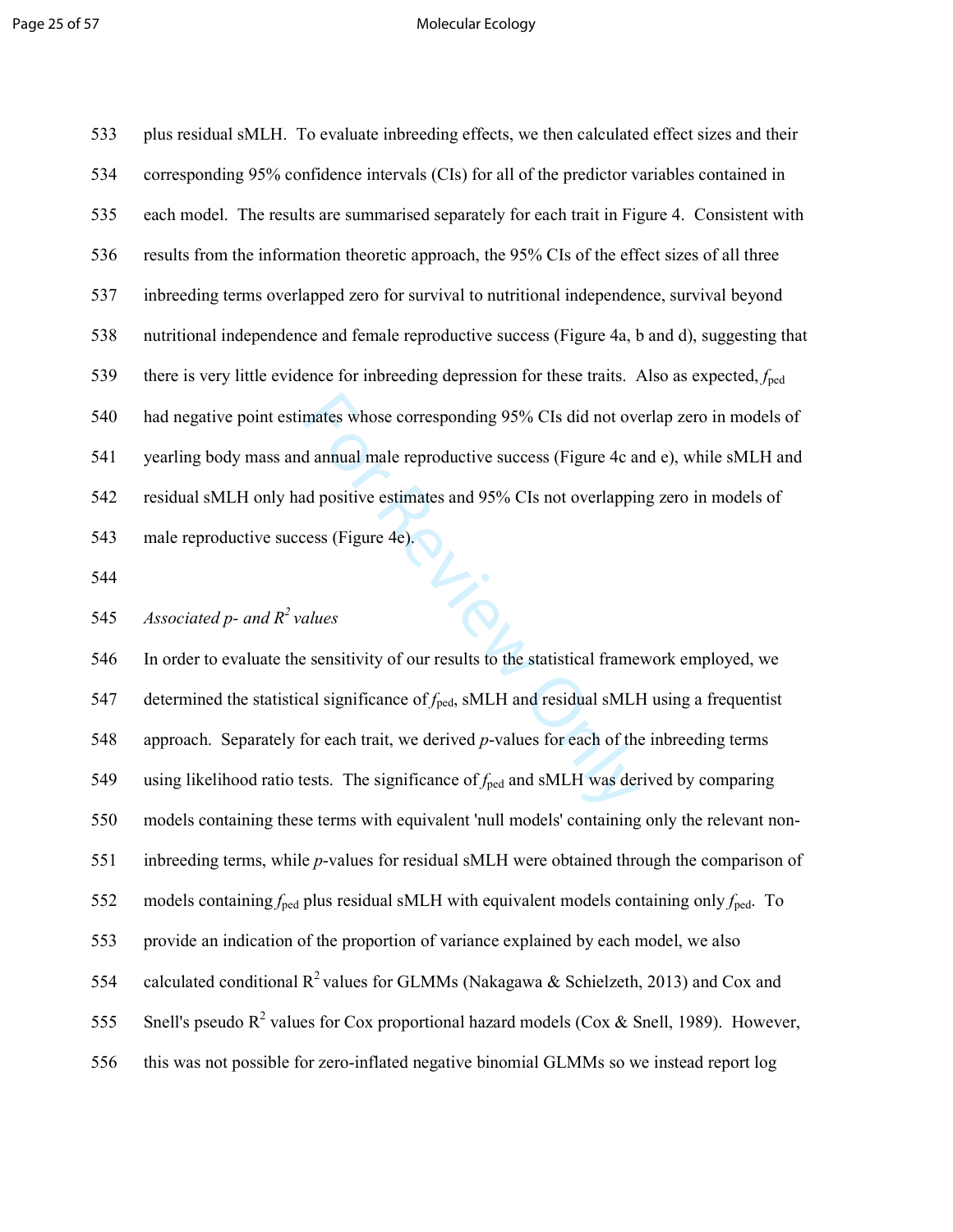| 557 | likelihood values for these models (Table 5). To allow direct comparison with other studies,                       |
|-----|--------------------------------------------------------------------------------------------------------------------|
| 558 | correlation coefficients between the two inbreeding measures and each fitness trait are also                       |
| 559 | provided in the supporting information (table S4). Consistent with the results of the multi-                       |
| 560 | model approach described above, we found a highly significant effect of $f_{\text{ped}}$ on yearling body          |
| 561 | mass, which explained almost 5% of the total variation (Table 5c), although sMLH did not                           |
| 562 | explain a significant amount of variance in this trait. By contrast, both $f_{\text{ped}}$ and sMLH                |
| 563 | explained significant variation in male annual reproductive success (Table 5e). Furthermore,                       |
| 564 | adding residual sMLH to a model containing only $f_{\text{ped}}$ resulted in a significant improvement to          |
| 565 | the model of annual male reproductive success ( $p = 0.007$ , Table 5e), suggesting that for some                  |
| 566 | traits genetic markers may capture variation in inbreeding above and beyond that explained by                      |
| 567 | $f_{\text{ped}}$ .                                                                                                 |
| 568 |                                                                                                                    |
|     |                                                                                                                    |
| 569 | Sensitivity to marker number                                                                                       |
| 570 | PL-S<br>To further investigate the explanatory power of $f_{\text{ped}}$ and marker heterozygosity, we directly    |
| 571 | compared three of our models of annual male reproductive success in which the inbreeding                           |
| 572 | terms were $f_{\text{ped}}$ (M4 in table 4b), sMLH (M3 in table 4b) and $f_{\text{ped}}$ plus residual sMLH (M8 in |
| 573 | table 4b) respectively, and explored the sensitivity of model $AIC_c$ to marker number. As                         |
| 574 | expected, AIC <sub>c</sub> decreased steadily with increasing marker number (Figure 5). With fewer                 |
| 575 | than around 20 markers, sMLH did not perform as well as $f_{\text{ped}}$ , but with 30–40 markers AIC <sub>c</sub> |
| 576 | values for the two models were very similar. Furthermore, the model containing both $f_{\text{ped}}$ and           |
| 577 | residual sMLH became increasingly superior to the model containing only $f_{\text{ped}}$ as more                   |
| 578 | markers were deployed.                                                                                             |

579

580 *Testing for local effects*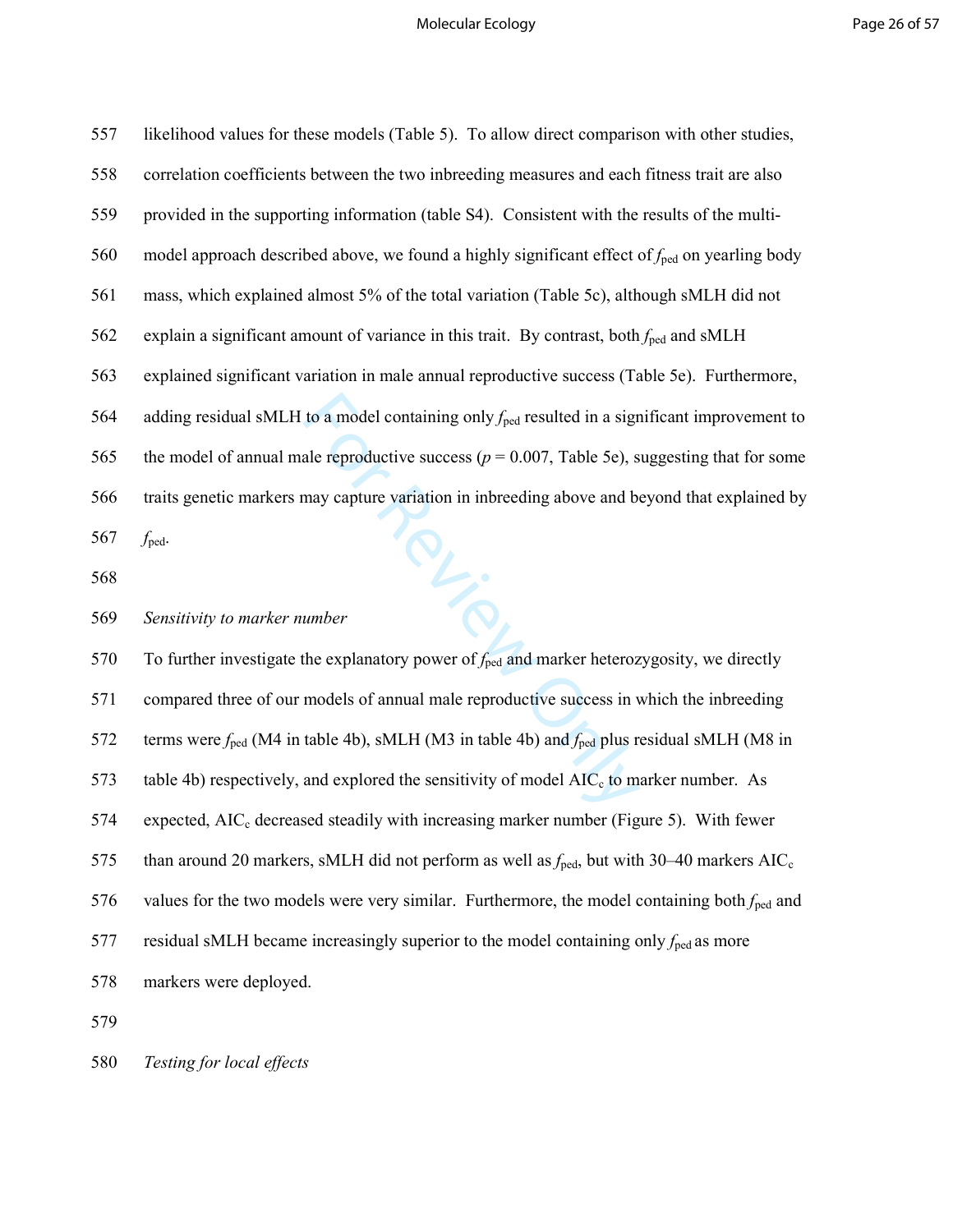| 581 | Finally, we tested for the possible involvement of local effects involving specific                               |
|-----|-------------------------------------------------------------------------------------------------------------------|
| 582 | microsatellite loci by adapting the approach of Szulkin, Bierne, & David (2010). Specifically,                    |
| 583 | we compared a model of male reproductive success containing age, age <sup>2</sup> , $f_{\text{ped}}$ and residual |
| 584 | sMLH with a model in which residual sMLH was replaced by separate terms for the residual                          |
| 585 | heterozygosity of each of the microsatellite loci. The second model was not a significant                         |
| 586 | improvement over the first, although the corresponding p-value was close to significance (-                       |
| 587 | $2LL_{30} = 42.06$ , $p = 0.07$ ). Our results are therefore more consistent with inbreeding                      |
| 588 | depression than with a mechanism based on one or a small number of local effects.                                 |
| 589 |                                                                                                                   |

Or Review Only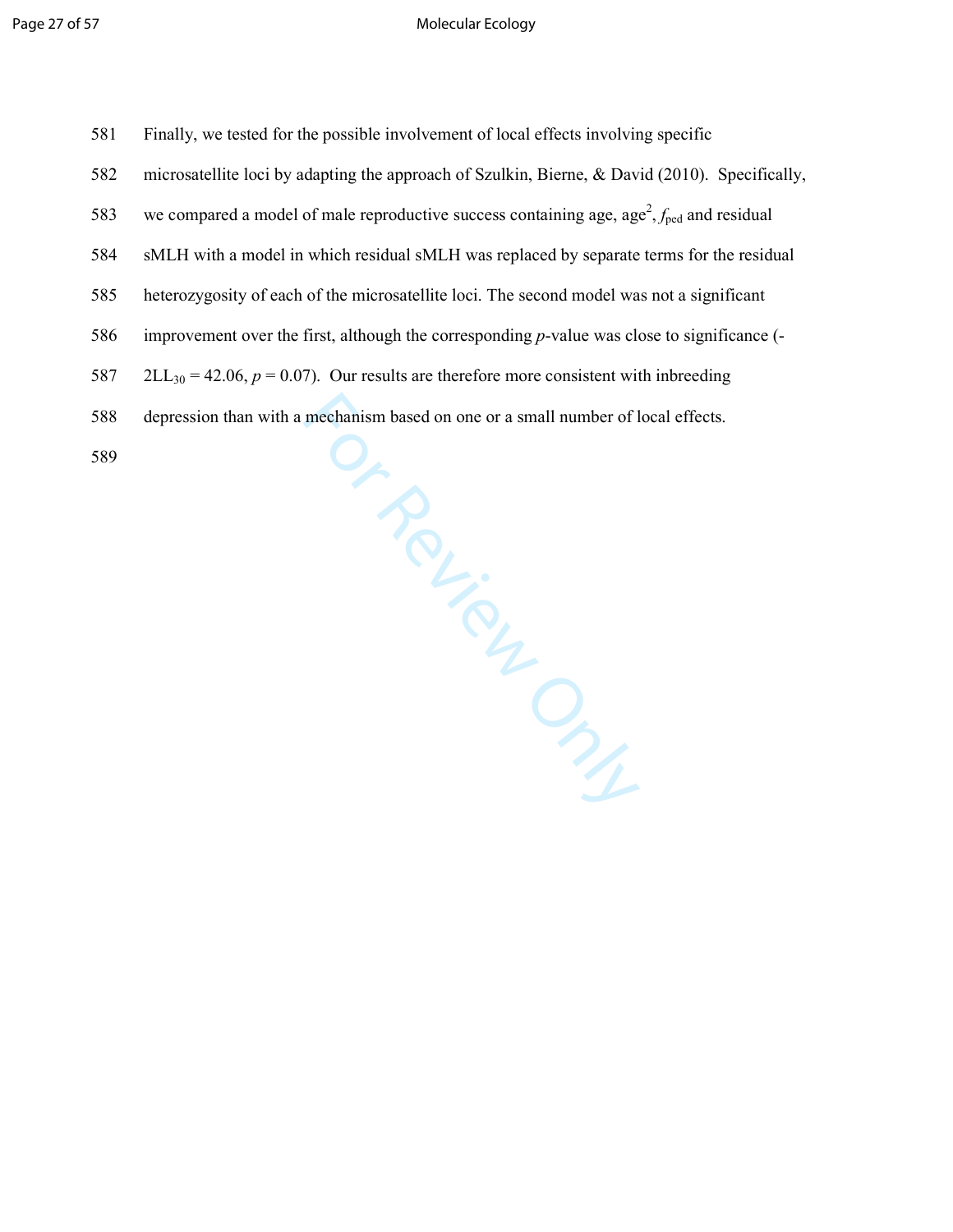### 590 **Discussion**

591

| 592 | Although inbreeding depression is known to be important in many wild populations, relatively                 |
|-----|--------------------------------------------------------------------------------------------------------------|
| 593 | few studies are large and detailed enough either to compare multiple traits at different stages              |
| 594 | in the life cycle or to investigate the relative explanatory power of pedigree-based and                     |
| 595 | molecular estimates of inbreeding. We therefore used an exceptionally comprehensive long-                    |
| 596 | term study of banded mongooses both to quantify inbreeding depression for early and late-                    |
| 597 | acting traits and to evaluate the hypothesis that marker heterozygosity may capture fitness                  |
| 598 | variation above and beyond that explained by $f_{\text{ped}}$ . Contrary to our initial expectations, we did |
| 599 | not find evidence for strong viability selection against inbred individuals early in life, but               |
| 600 | instead detected inbreeding depression for traits relating to individual quality (i.e. yearling              |
| 601 | body mass and male annual reproductive success). Furthermore, we found that fitting $f_{\text{ped}}$ and     |
| 602 | residual sMLH together in a single model explained significantly more of the variance in male                |
| 603 | annual reproductive success than using $f_{\text{ped}}$ alone. However this was not the case for yearling    |
| 604 | body mass, where $f_{\text{ped}}$ explained variation in fitness but sMLH did not.                           |
| 605 |                                                                                                              |
| 606 | Inbreeding depression for different traits                                                                   |
| 607 | Theory predicts that intreading depression should be greatest for traits closely linked to                   |

## 606 *Inbreeding depression for different traits*

607 Theory predicts that inbreeding depression should be greatest for traits closely linked to

608 fitness because traits under strong directional selection will exhibit greater directional

609 dominance (Lynch & Walsh, 1998). This is supported by a meta-analysis that found stronger

610 inbreeding depression for life history traits such as survival and fecundity than for

611 morphological traits such as body weight (DeRose & Roff, 1999). Given that all of the traits

612 we analysed in banded mongooses are arguably very closely linked to fitness, we were

613 initially surprised not to find inbreeding depression for either survival to nutritional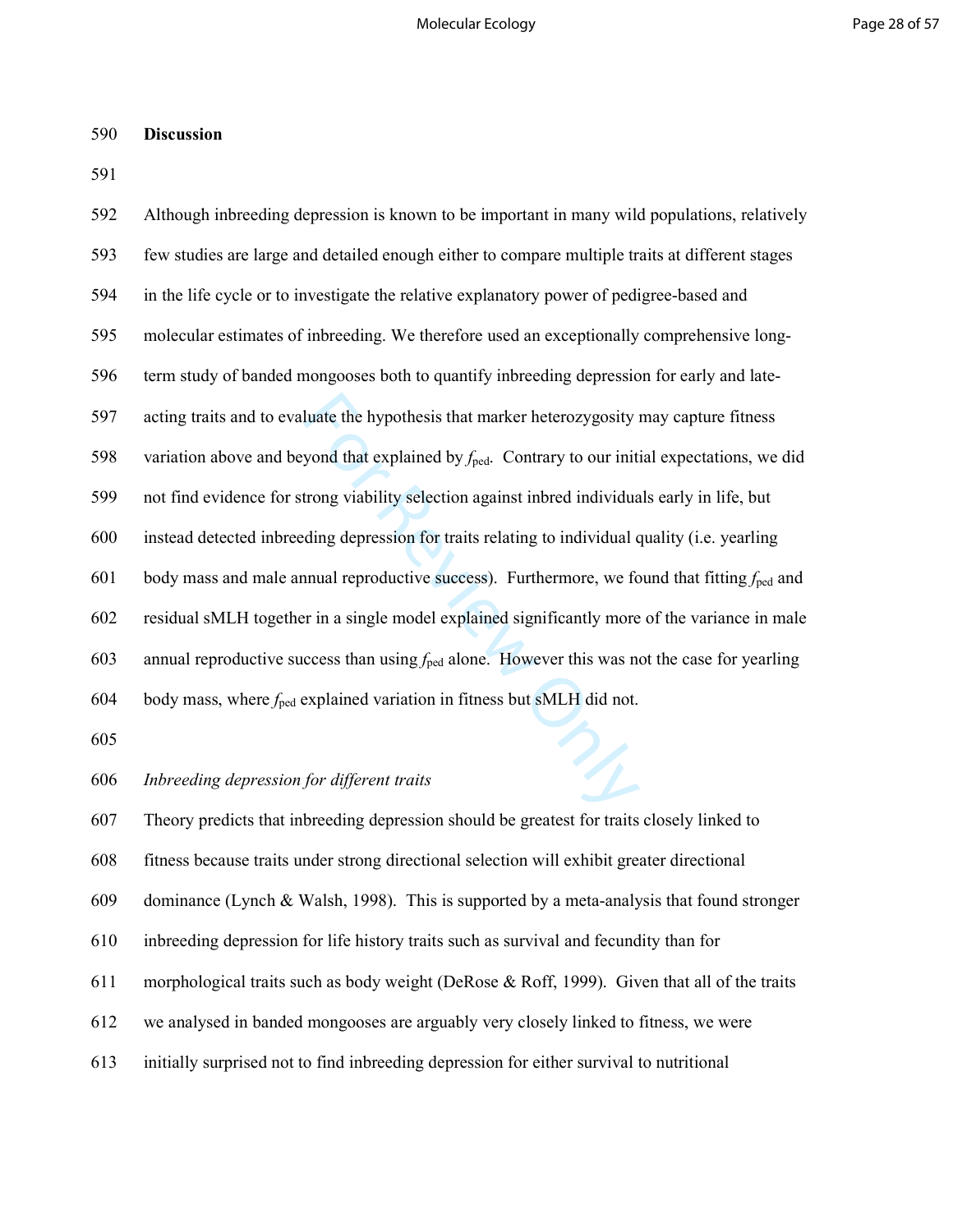#### Page 29 of 57 and 20 of 57 and 20 of 57 and 20 of 57 and 20 of 57 and 20 of 57 and 20 of 57 and 20 of 57 and 20 of 57 and 20 of 57 and 20 of 57 and 20 of 57 and 20 of 57 and 20 of 57 and 20 of 57 and 20 of 57 and 20 of 57

| 614 | independence or longevity. One potential explanation for this is that inbreeding depression        |
|-----|----------------------------------------------------------------------------------------------------|
| 615 | for early survival could be buffered by the social system of this species (Ihle, Hutter, $\&$      |
| 616 | Tschirren, 2017; Nielsen et al., 2012; Pilakouta, Jamieson, Moorad, & Smiseth, 2015)               |
| 617 | especially if escorts preferentially direct care towards inbred individuals (Thünken, Bakker,      |
| 618 | Baldauf, & Kullmann, 2007). However, due to the complexity of the banded mongoose                  |
| 619 | system, testing this hypothesis lies beyond the scope of the current study. Alternatively, as      |
| 620 | the environment is relatively benign and major causes of death in our study population are         |
| 621 | predation and injuries sustained during aggressive interactions between social groups (Cant et     |
| 622 | al., 2013), there may be relatively little scope for strong genetic effects on survival. A further |
| 623 | possibility is that our study may have lacked the statistical power to detect inbreeding           |
| 624 | depression for traits with smaller available sample sizes, such as female annual reproductive      |
| 625 | success. However, this seems unlikely to account for the absence of detectable inbreeding          |
| 626 | depression for early-acting traits like survival to nutritional independence as sample sizes for   |
| 627 | these analyses were more than double what was available for yearling body mass, where              |
| 628 | inbreeding depression was detected. Nevertheless, we cannot discount the possibility that          |
| 629 | inbreeding depression might influence survival at an even earlier stage of development, for        |
| 630 | instance in utero or during their first month post partum before emergence from the                |
| 631 | underground den.                                                                                   |

632

633 As several studies have shown that inbreeding depression can be magnified by stress

634 (Armbruster & Reed, 2005; Fox & Reed, 2011; Meagher, Penn, & Potts, 2000; Reed, Fox,

635 Enders, & Kristensen, 2012, Noren et al 2016), we included interactions between rainfall and

636 both measures of inbreeding in all of our analyses as rainfall is a proxy for food availability.

637 We found that none of the top ranking models of survival to nutritional independence,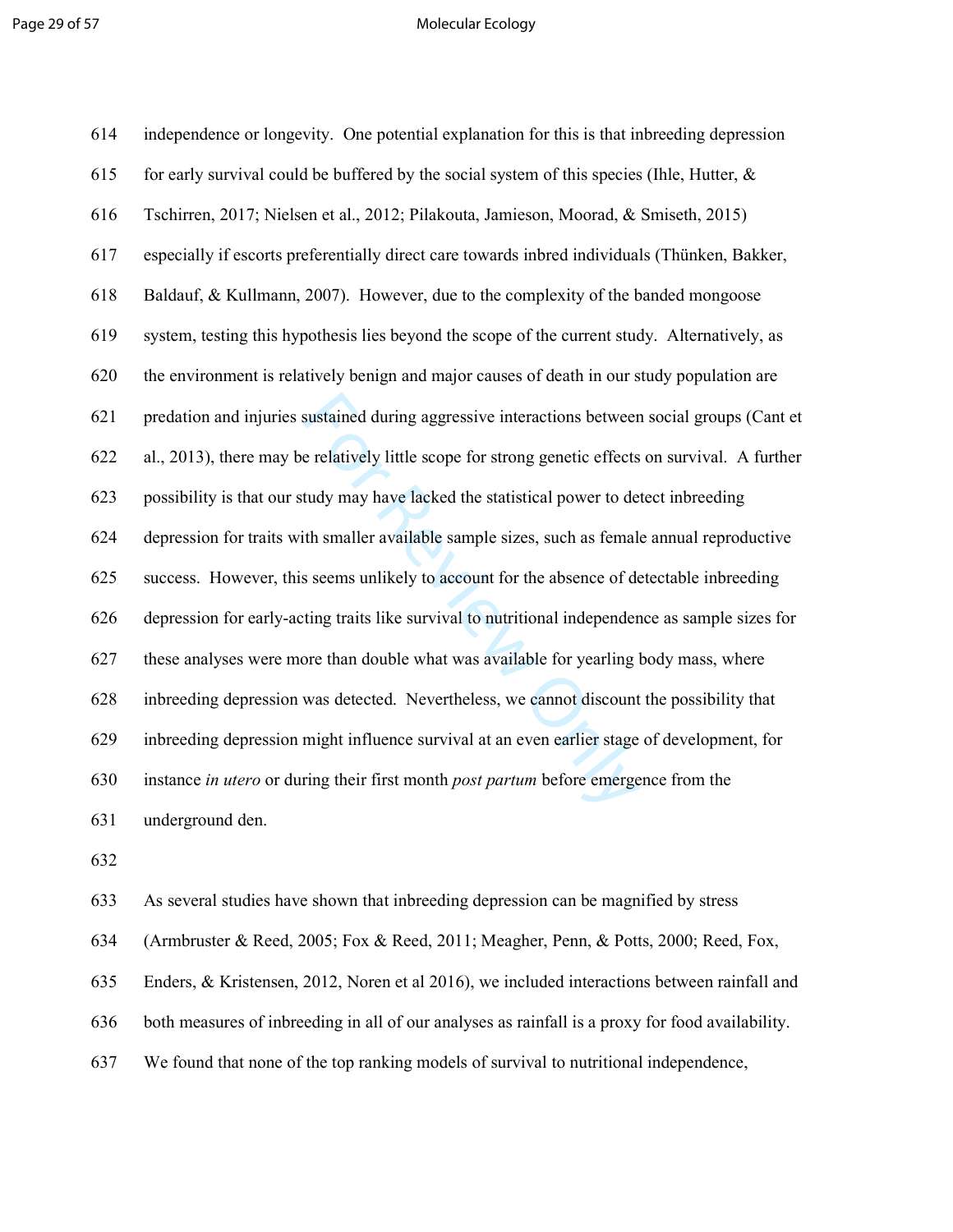#### Molecular Ecology **Page 30 of 57**

ressors might be disproportionately important in<br>sistent with this, strong inbreeding depression w<br>ccess, with closely inbred individuals ( $f_{\text{ped}} \ge 0.2$ ;<br>ccess than individuals with an  $f_{\text{ped}}$  of zero, where<br>ccess pro 638 longevity, yearling body mass or annual reproductive success contained interactions between 639 rainfall and either  $f_{\text{ped}}$  or sMLH. Furthermore, although rainfall has a strong effect on survival 640 to nutritional independence (Nichols et al., 2015; Sanderson et al., 2015) and was therefore 641 included as a main effect in all models of this particular trait, rainfall did not feature in any of 642 the chosen models of the other three fitness traits. Thus, our rainfall measures do not appear 643 to strongly influence most of the investigated traits, which may help to explain why 644 interactions involving rainfall were not found. 645 646 Alternatively, social stressors might be disproportionately important in this cooperative 647 breeding species. Consistent with this, strong inbreeding depression was found for male

648 annual reproductive success, with closely inbred individuals  $(f_{\text{ped}} \ge 0.25)$  having 79% lower

649 annual reproductive success than individuals with an  $f_{\text{ped}}$  of zero, whereas our results for

650 female reproductive success provided at best limited support for inbreeding depression.

651 Although the sample size of female observations was smaller, sex-specific inbreeding

652 depression would be consistent with previous studies of wild mice showing that male-male

653 competition amplifies inbreeding depression (Meagher et al., 2000). It would also be in line

654 with stronger reproductive skew in male versus female banded mongooses (Nichols et al.,

655 2010) as stronger directional selection is expected to increase inbreeding depression.

656

### 657 *Detecting inbreeding depression with pedigrees and genetic markers*

658 Pedigrees have for many years been the gold standard for quantifying inbreeding depression

659 in wild populations (Pemberton, 2004, 2008). However, pedigree data are often incomplete

660 and assignment errors can introduce significant error into the estimation of *f*ped (Reid et al.,

661 2014) while the assumption that the founders are outbred and unrelated to one another may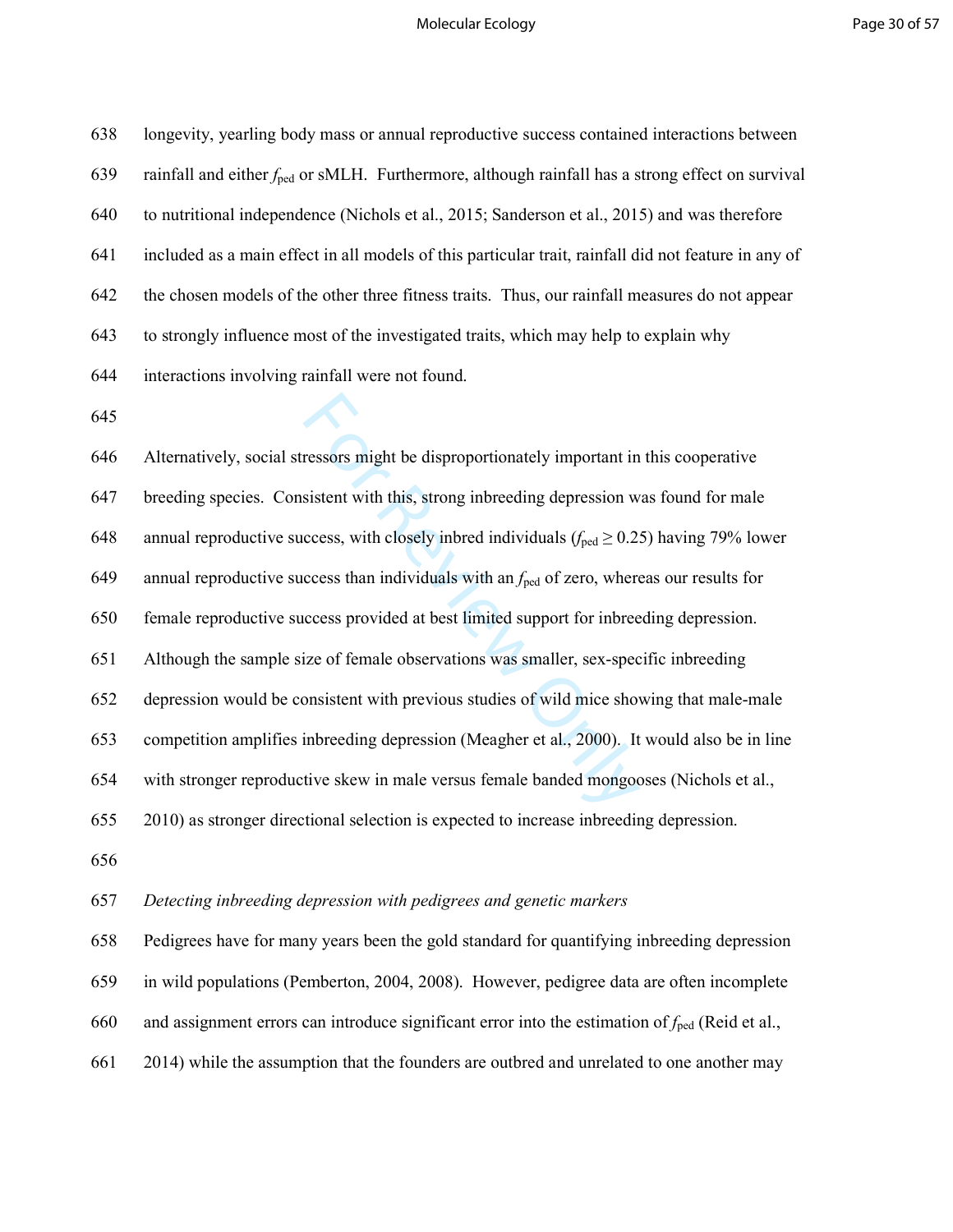#### Page 31 of 57 Molecular Ecology

| 662 | also be violated in closed or structured populations. In addition, $f_{\text{ped}}$ is a measure of the    |  |  |  |
|-----|------------------------------------------------------------------------------------------------------------|--|--|--|
| 663 | expected IBD <sub>g</sub> of an individual based on its pedigree and cannot capture stochastic variation   |  |  |  |
| 664 | in realised IBD <sub>g</sub> resulting from Mendelian segregation (Hedrick et al., 2016; Hill & Weir,      |  |  |  |
| 665 | 2011; Knief et al., 2016). Consequently, there has been growing interest in the extent to                  |  |  |  |
| 666 | which $f_{\text{ped}}$ and marker heterozygosity can capture inbreeding effects, either independently or   |  |  |  |
| 667 | when analysed together, as well as in how the explanatory power of genetic markers varies                  |  |  |  |
| 668 | with the number of loci that can be genotyped.                                                             |  |  |  |
| 669 |                                                                                                            |  |  |  |
| 670 | Several studies have compared the ability of pedigrees and microsatellites to detect inbreeding            |  |  |  |
| 671 | depression. These have reached the general consensus that $f_{\text{ped}}$ usually performs better (e.g.   |  |  |  |
| 672 | Ólafsdóttir & Kristjánsson, 2008; Slate et al., 2004; Taylor et al., 2010), even when hundreds             |  |  |  |
| 673 | of microsatellites are used (Nietlisbach et al., 2017), although it is also to be expected that            |  |  |  |
| 674 | tens of thousands of SNPs will outperform f <sub>ped</sub> (Huisman et al., 2016; Kardos et al., 2015).    |  |  |  |
| 675 | Nevertheless, both Forstmeier et al. (2012) and Hammerly et al. (2013) detected stronger                   |  |  |  |
| 676 | inbreeding effects with around ten microsatellites than with $f_{\text{ped}}$ . Our results fall somewhere |  |  |  |
| 677 | in between these opposite ends of the spectrum, with heterozygosity based on around 40                     |  |  |  |
| 678 | microsatellites having roughly equivalent explanatory power to $f_{\text{ped}}$ for male annual            |  |  |  |
| 670 | reproductive success but not for vearling body mass. This probably reflects a variety of                   |  |  |  |

679 reproductive success but not for yearling body mass. This probably reflects a variety of

680 factors as discussed below.

681

682 First, most pedigrees suffer to a greater or lesser extent from errors in the assignment of

683 parental relationships, which can lead to significant and often downward bias in the estimation

684 of inbreeding depression (Reid et al., 2014). This could partly explain the contrasting results

685 of Nietlisbach et al. (2017) and Hammerly et al. (2013), as the former study was able to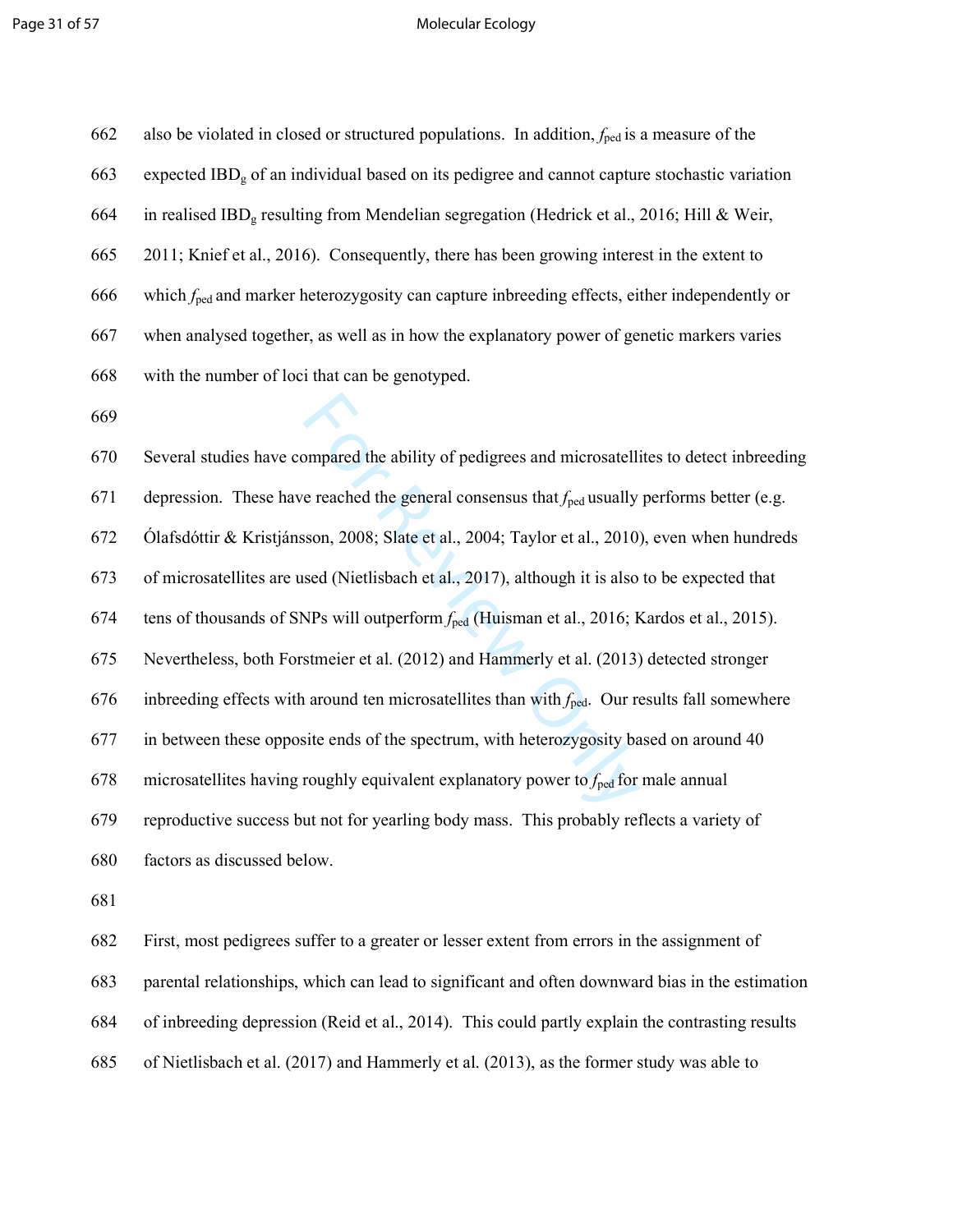#### Molecular Ecology **Page 32 of 57**

686 genotype the parents of all of the individuals used in the analysis for a very large number of 687 microsatellites, resulting in an unusually accurate pedigree, whereas Hammerly et al. (2013) 688 recognised that their pedigree contained a significant number of errors. Although it is difficult 689 to directly compare different studies, our banded mongoose pedigree probably sits closer to 690 the song sparrow end of the continuum, as our panel of microsatellites was moderately large 691 and the majority of the adult population (all but four parents, Sanderson et al. 2015) was 692 included.

693

ay influence the relative explanatory power of p<br>pth. Pedigree-based inbreeding estimates becom<br>although these estimates become only marginall<br>ulations with certain structures (Slate et al., 200-<br>grees will tend to capture 694 A second factor that may influence the relative explanatory power of pedigrees and genetic 695 markers is pedigree depth. Pedigree-based inbreeding estimates become increasingly accurate 696 with increasing depth, although these estimates become only marginally more precise beyond 697 five generations in populations with certain structures (Slate et al., 2004, Kardos et al., 2015). 698 Therefore, deeper pedigrees will tend to capture more of the variance in  $IBD<sub>g</sub>$  within a given 699 population and leave less 'undetected inbreeding' for the markers to capture (Nietlisbach et al., 700 2017). This could potentially help to explain why residual heterozygosity accounts for 701 additional fitness variation in one of the two traits that showed inbreeding depression in our 702 study, as 54% of individuals in the song sparrow pedigree had eight or more known ancestral 703 generations, whereas our equivalent value was only 3% and around half of all individuals in 704 our banded mongoose pedigree had fewer than five generations known.

705

706 Third, the information content of the genetic markers used in a study will influence how well 707 heterozygosity measures inbreeding. Homozygosity measured at genetic markers with few 708 alleles and/or highly skewed allele frequencies is more likely by chance to reflect IBS than 709 IBD and so may provide relatively little information about an individual's level of inbreeding.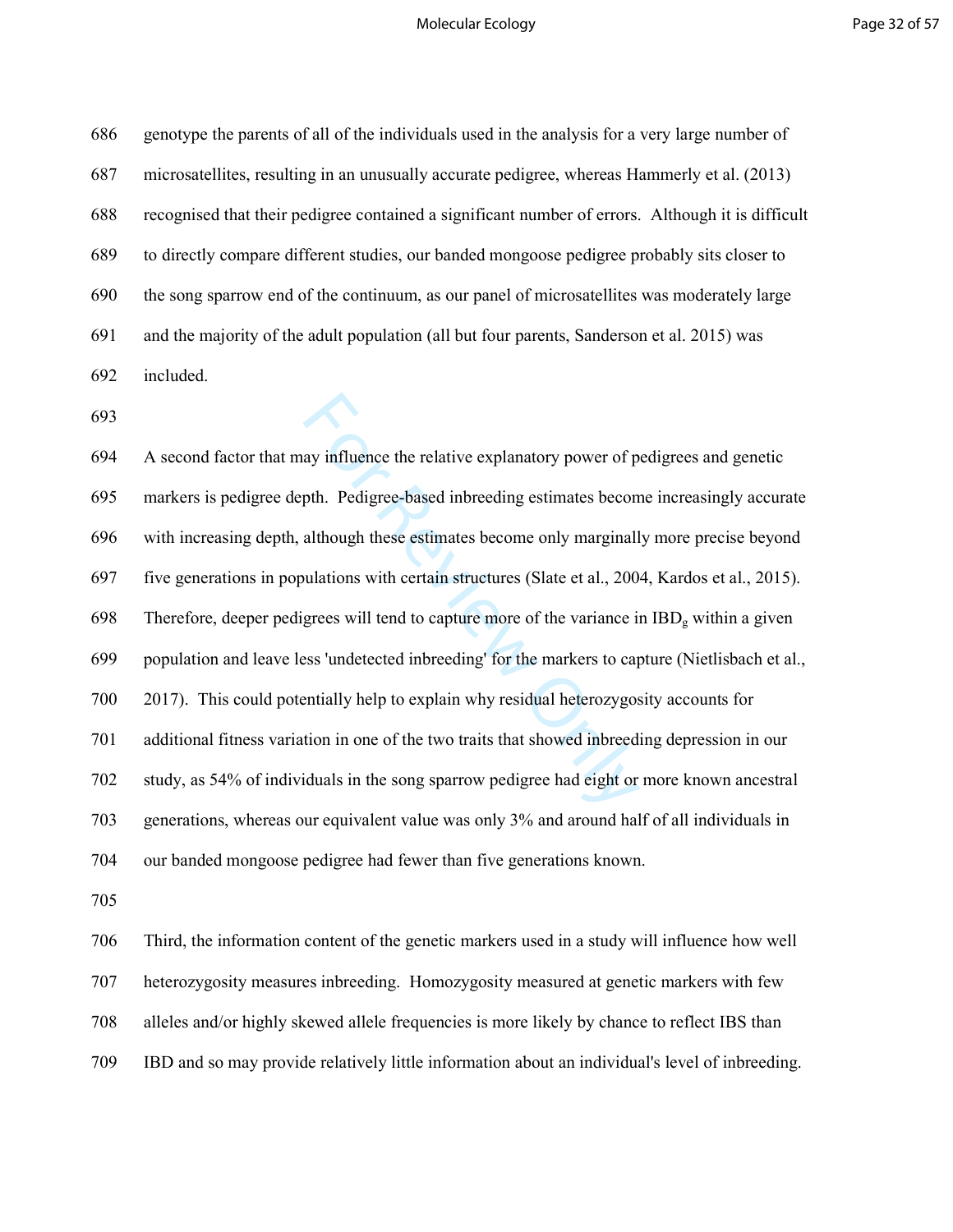# Page 33 of 57 and 2008 and 2009 and 2009 and 2009 and 2009 and 2009 and 2009 and 2009 and 2009 and 2009 and 20

| 710 | Calculating the IBD–IBS discrepancy for our dataset following Knief et al. (2016) resulted in                            |  |  |  |
|-----|--------------------------------------------------------------------------------------------------------------------------|--|--|--|
| 711 | an estimate of 49%. This is higher than in zebra finches (13%, Knief et al., 2016) and may in                            |  |  |  |
| 712 | part reflect the relatively low allelic richness of our microsatellites (average number of alleles                       |  |  |  |
| 713 | $=$ 5.2, Supplementary table S5). However, this does not appear to have been a major issue for                           |  |  |  |
| 714 | our study, probably due to the relatively large panel of available microsatellites. It might be                          |  |  |  |
| 715 | interesting to explore this further in future studies by attempting to develop 'ideal markers'                           |  |  |  |
| 716 | where there is little to no IBD-IBS discrepancy. One possible strategy would be to genotype                              |  |  |  |
| 717 | small panels of SNPs residing within known runs of homozygosity (ROH) following the                                      |  |  |  |
| 718 | suggestion of Knief et al. (2016).                                                                                       |  |  |  |
| 719 |                                                                                                                          |  |  |  |
| 720 | In addition, factors intrinsic to a given system may also play a role, such as the frequency of                          |  |  |  |
| 721 | close inbreeding, the number of chromosomes and genetic map length. For example,                                         |  |  |  |
| 722 | theoretical work by Hill & Weir (2011) and simulations by Hedrick et al. (2016) suggest that                             |  |  |  |
| 723 | the variation in realised IBD <sub>g</sub> around that expected by $f_{\text{ped}}$ will be greater for closer           |  |  |  |
| 724 | inbreeding, and hence that the type and variance of inbreeding in a population will affect how                           |  |  |  |
| 725 | well $f_{\text{ped}}$ estimates IBD <sub>g</sub> . We know that close inbreeding is relatively common in banded          |  |  |  |
| 726 | mongooses, not because of small population sizes but because both sexes frequently remain in                             |  |  |  |
| 727 | their natal group for their entire lives and breed with other group members (Nichols et al.,                             |  |  |  |
| 728 | 2014). Hence, the relatively high frequency of close inbreeding in this species could                                    |  |  |  |
| 729 | potentially help to explain our results.                                                                                 |  |  |  |
| 730 |                                                                                                                          |  |  |  |
| 731 | Furthermore, $f_{\text{ped}}$ will be relatively imprecise in species with fewer chromosomes and shorter                 |  |  |  |
| 732 | genetic maps because genomes inherited in larger blocks will exhibit greater variance in                                 |  |  |  |
| 733 | realised IBD <sub>g</sub> for a given value of $f_{\text{ped}}$ (Franklin, 1977; Hill & Weir, 2011; Kardos et al., 2015; |  |  |  |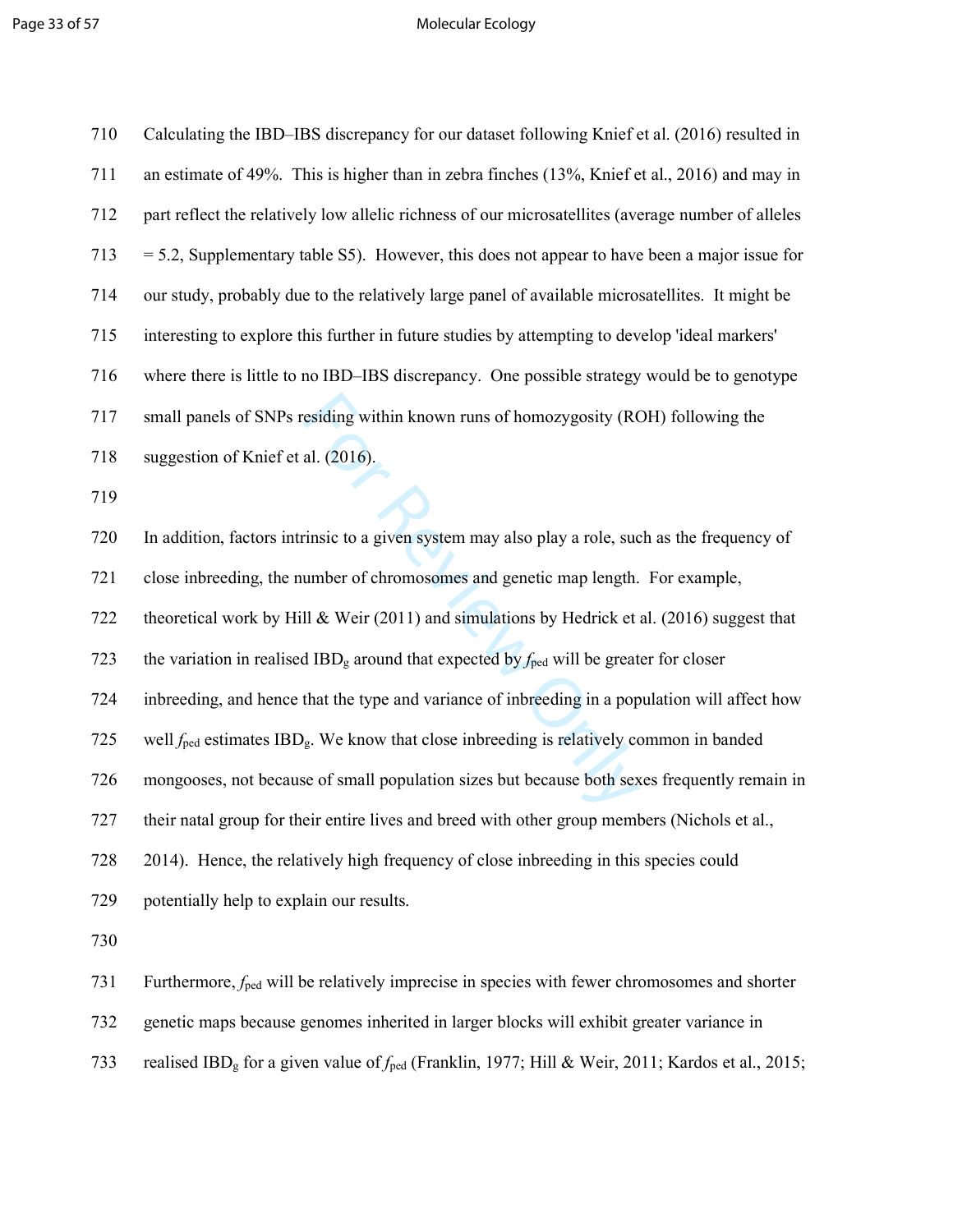# Molecular Ecology **Page 34 of 57**

| 734 | Stam, 1980). Genomes inherited in larger blocks should therefore provide greater scope to                   |
|-----|-------------------------------------------------------------------------------------------------------------|
| 735 | detect inbreeding depression with relatively few molecular markers (Forstmeier et al., 2012).               |
| 736 | The size of these blocks is partly determined by the number of chromosomes because the                      |
| 737 | proportion of unlinked loci will increase with chromosome number (Weir, Avery, & Hill,                      |
| 738 | 1980), while within chromosomes both the number and distribution of crossovers will play a                  |
| 739 | role (Knief et al., 2016). To illustrate this point, nearly a third of the zebra finches genome             |
| 740 | segregates in only four blocks because almost half of the autosomal genome comprises four                   |
| 741 | chromosomes that experience very little recombination (Forstmeier et al., 2012). It is                      |
| 742 | currently difficult for us to judge how these factors could have influenced our results as the              |
| 743 | number of chromosomes in banded mongoose is neither small nor large $(2n = 36$ , Fredga,                    |
| 744 | 1972) and the recombination landscape of this species has not yet been characterised.                       |
| 745 |                                                                                                             |
| 746 | Factors that influence the relative ability of $f_{\text{ped}}$ and markers to detect inbreeding depression |
| 747 | will also vary among populations and are expected to differ systematically between large                    |
| 748 | populations and smaller, threatened ones. Small or fragmented populations often have higher                 |
| 749 | rates of inbreeding and lower genetic diversity and Grueber, Wallis, & Jamieson (2008) argue                |
| 750 | that these and other differences make it difficult to generalise results from outbred populations           |
| 751 | to threatened ones. It is therefore worth considering how similar systems are in the                        |
| 752 | prevalence of inbreeding before extrapolating results between them. Furthermore, historical                 |
| 753 | changes in the structure of a population, including bottlenecks and population admixture, may               |
| 754 | also create variance in inbreeding <i>sensu lato</i> (Bierne, Tsitrone, & David, 2000; Grueber et al.,      |
| 755 | 2008; Weir et al., 1980). Consequently, the number of markers needed to accurately quantify                 |
| 756 | $IBDg$ will also depend on the demographic history of the population in question (Miller et al.,            |
| 757 | 2014).                                                                                                      |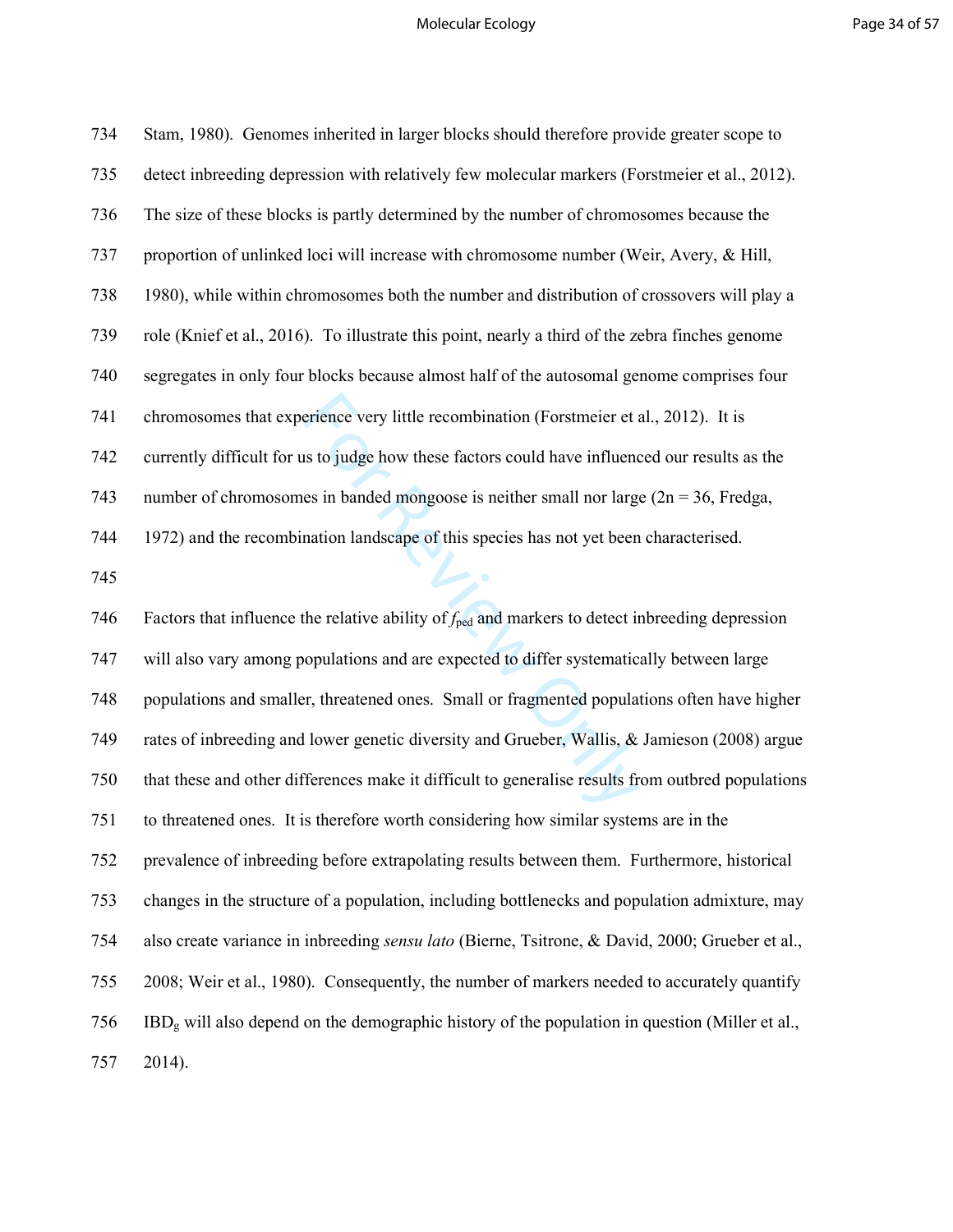#### Page 35 of 57 and 20 Molecular Ecology

| 758 |                                                                                                               |
|-----|---------------------------------------------------------------------------------------------------------------|
| 759 | Capturing inbreeding depression with sequential regression                                                    |
| 760 | Although pedigrees clearly fail to capture variation in heterozygosity about the genome-wide                  |
| 761 | expectation given by $f_{\text{ped}}$ , relatively few studies have attempted to quantify the amount of       |
| 762 | fitness variation that genetic markers might capture additional to that explained by $f_{\text{ped}}$ . Some  |
| 763 | studies approached this question by fitting $f_{\text{ped}}$ and heterozygosity as predictor variables in the |
| 764 | same statistical models of the focal traits (e.g. Bensch et al., 2006; Grueber et al., 2011,                  |
| 765 | Nietlisbach et al. 2017). However, this approach may be problematic because heterozygosity                    |
| 766 | is often correlated with $f_{\text{ped}}$ and including collinear variables in a model can lead to inaccurate |
| 767 | parameter estimates (Graham, 2003). We therefore used sequential regression as an                             |
| 768 | alternative approach that attributes all of the shared variance to $f_{\text{ped}}$ and is therefore able to  |
| 769 | estimate how well marker heterozygosity explains variation in fitness after controlling for f <sub>ped</sub>  |
| 770 | without biasing parameter estimates. Using an information theoretic approach, we found that                   |
| 771 | the best model of male annual reproductive success contained residual sMLH as well as $f_{\text{ped}}$ .      |
| 772 | This was also supported by a frequentist approach, which uncovered a highly significant ( $p =$               |
| 773 | 0.007) effect of residual sMLH. By contrast, residual sMLH did not explain significant                        |
| 774 | variation in yearling weight. One potential explanation for this could be that male                           |
| 775 | reproductive success exhibits stronger inbreeding depression, which may make residual                         |
| 776 | heterozygosity effects easier to detect.                                                                      |
| 777 |                                                                                                               |

778 An alternative to controlling statistically for  $f_{\text{ped}}$  is to control for this experimentally by

779 screening genetic markers in individuals chosen to have the same  $f_{\text{ped}}$ . For example,

780 Hemmings et al. (2012) used 384 genome-wide distributed SNPs to estimate homozygosity in

781 zebra finches with the same  $f_{\text{ped}}$ , finding that the most homozygous birds were less likely to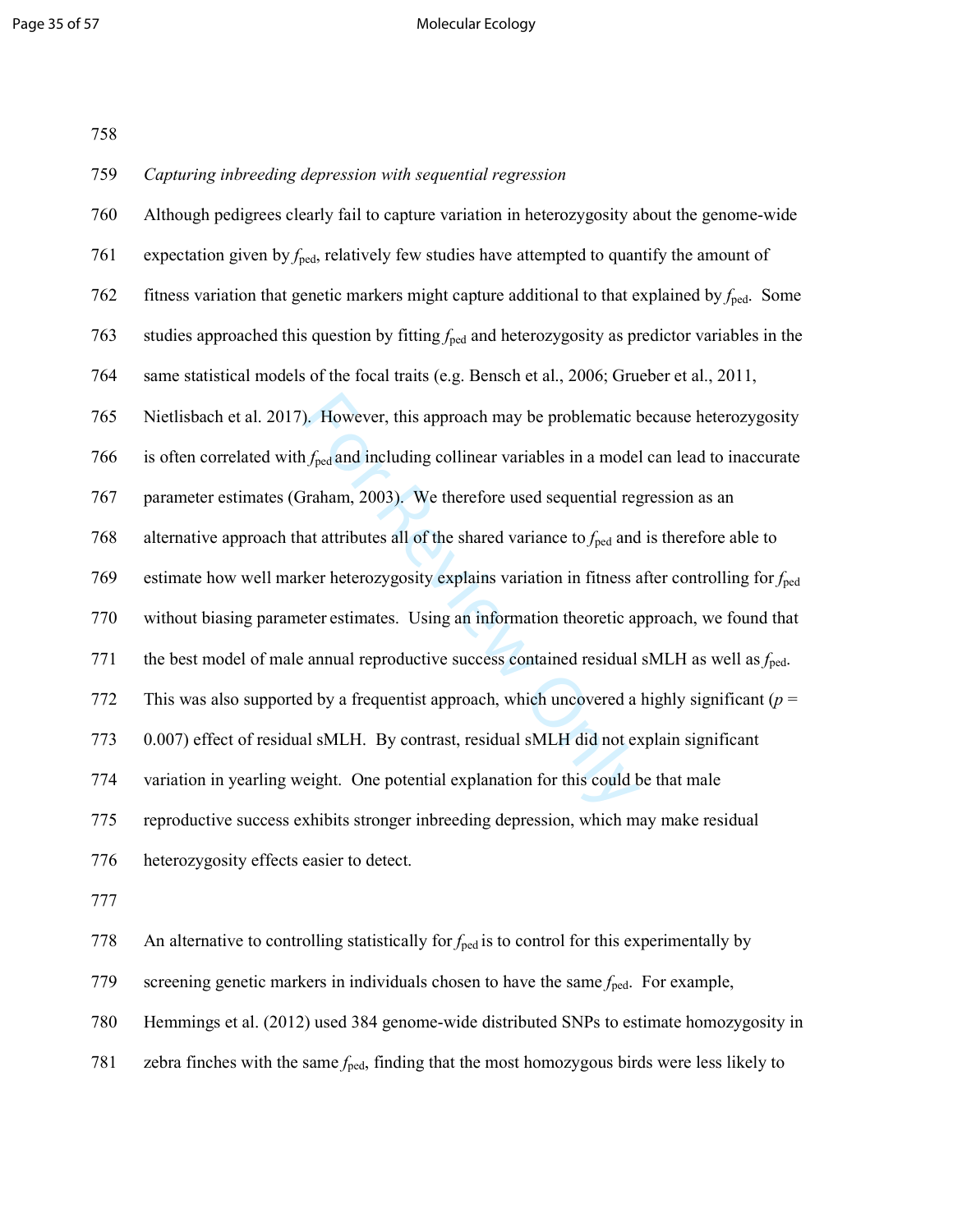#### Molecular Ecology **Page 36 of 57**

| 782 | survive to sexual maturity. This study echoes an earlier paper where full-sibling reed warblers              |
|-----|--------------------------------------------------------------------------------------------------------------|
| 783 | were compared (Hansson, Bensch, Hasselquist, & Åkesson, 2001) and where again                                |
| 784 | heterozygosity correlated with fitness despite identical $f_{\text{ped}}$ . A key difference is that Hansson |
| 785 | et al. (2001) used five microsatellites, leading the authors to conclude that a local effect was             |
| 786 | responsible, whereas the much larger panel used by Hemmings et al. (2012) more or less                       |
| 787 | precludes a dominant role for only one or two loci. Consistent with the latter study, two lines              |
| 788 | of evidence are suggestive of a genome-wide mechanism in banded mongooses. First, in our                     |
| 789 | models of annual male reproductive success, we found that AIC <sub>c</sub> steadily fell as the number of    |
| 790 | randomly sampled microsatellite loci increased, regardless of whether sMLH or residual                       |
| 791 | sMLH were fitted as predictor variables. Second, we did not find that a model incorporating                  |
| 792 | the single-locus heterozygosities of all of the loci explained significantly more variation than a           |
| 793 | model containing only sMLH. Although the second test is admittedly conservative,                             |
| 794 | collectively our results point towards a polygenic architecture, consistent with the widespread              |
| 795 | view that the majority of inbreeding effects are caused by many loci with small effect sizes                 |
| 796 | distributed across the genome (Charlesworth & Willis, 2009; Szulkin et al., 2010).                           |
| 797 |                                                                                                              |
| 798 | $\mathscr{U}_L$<br>Future perspectives                                                                       |
| 700 | Looking to the future, although ours and many other studies have quantified beterozygosity                   |

799 Looking to the future, although ours and many other studies have quantified heterozygosity 800 using microsatellites, simulations clearly indicate that tens of thousands of markers will 801 outperform even very deep pedigrees at capturing inbreeding depression, particularly when 802 they can be mapped to a reference genome to quantify ROH (Kardos et al., 2015; Wang, 803 2016). This is supported by a growing number of empirical studies of wild populations using 804 approaches like restriction site associated DNA sequencing (Hoffman et al., 2014), high 805 density SNP arrays (Chen et al., 2016; Huisman et al., 2016) and whole-genome resequencing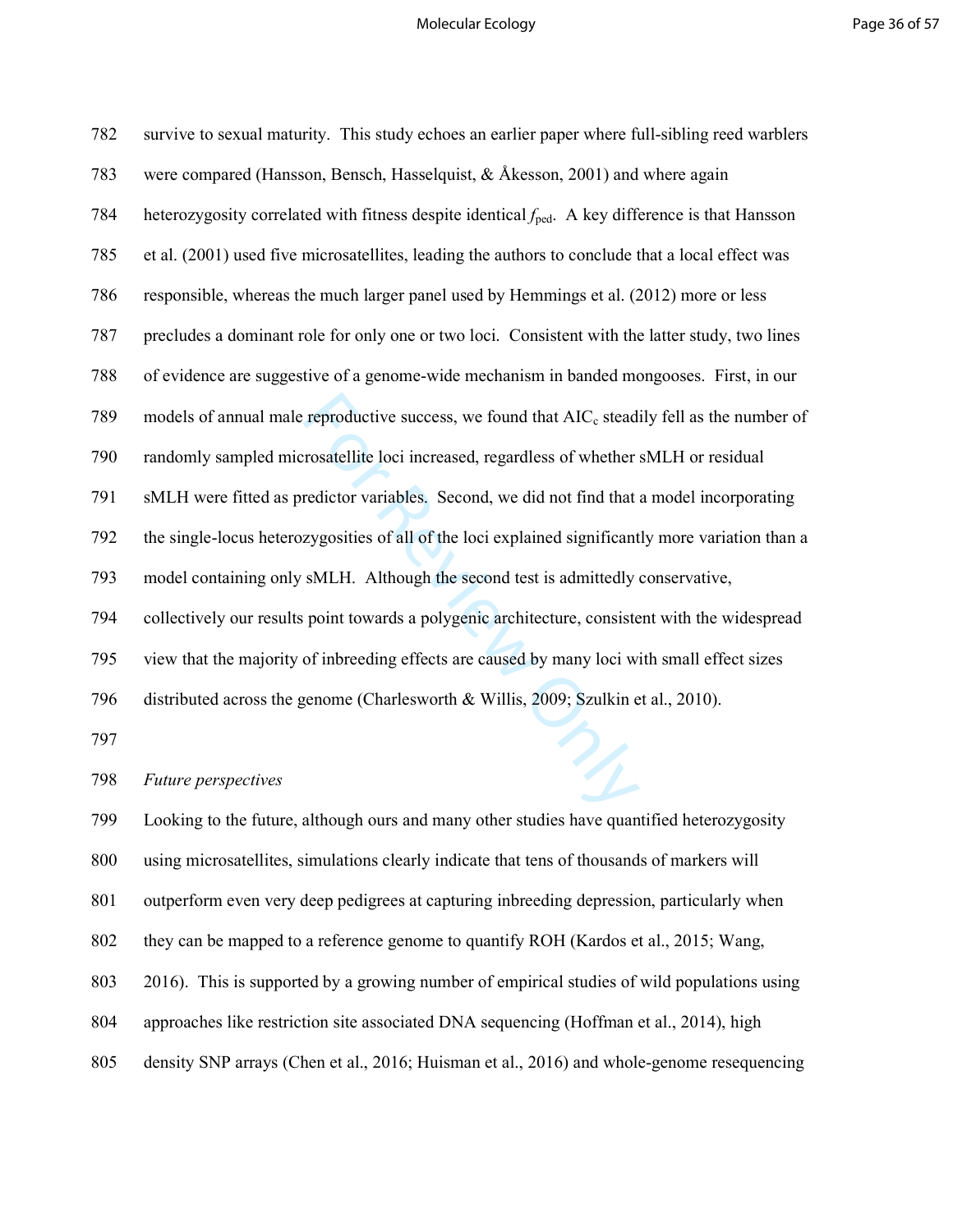#### Page 37 of 57 and 200 million to the Molecular Ecology

| 806 | (Kardos et al., 2018). As the costs of these and related methods continue to fall, they are |
|-----|---------------------------------------------------------------------------------------------|
| 807 | likely to become preferred approaches for studying inbreeding and its consequences in wild  |
| 808 | populations.                                                                                |

809

810 *Conclusion* 

We detected inbreeding depression for yearling t<br>ress but found no evidence for inbreeding affective<br>ce or beyond. Furthermore, for one out of the twour panel of microsatellites had similar explana<br>ned a significant propor 811 We used a high quality pedigree together with data from up to 43 microsatellites to investigate 812 inbreeding depression in a cooperatively breeding species where mating between close 813 relatives is common. We detected inbreeding depression for yearling body weight and annual 814 male reproductive success but found no evidence for inbreeding affecting survival, either to 815 nutritional independence or beyond. Furthermore, for one out of the two traits exhibiting 816 inbreeding depression, our panel of microsatellites had similar explanatory power to *f*ped and 817 residual sMLH explained a significant proportion of fitness variation when fitted in a model 818 together with  $f_{\text{ped}}$ . Our findings therefore suggest that, at least under some circumstances, 819 combining pedigree and molecular measures of inbreeding may allow us to explain more 820 fitness variation and thereby improve our understanding of the genetic variance underpinning 821 fitness variation in wild populations. 822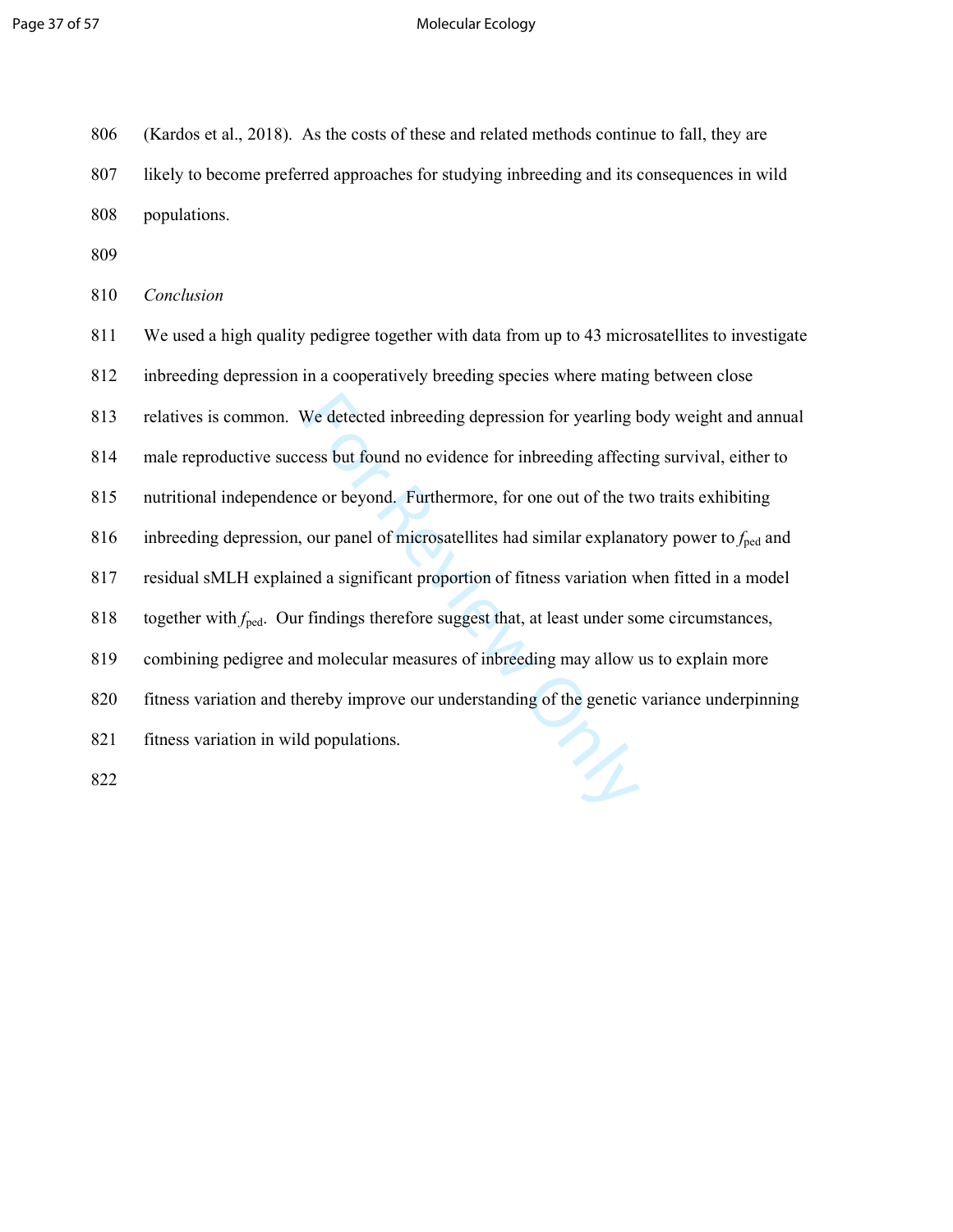### 823 **Acknowledgements**

- 824 The work was supported by a Deutsche Forschungsgemeinschaft (DFG) standard grant (HO
- 825 5122/5-1) and a dual PhD studentship from Liverpool John Moores University. We are
- 826 grateful to Uganda Wildlife Authority and Uganda National Council for Science and
- 827 Technology for permission to carry out our research and the Wardens of Queen Elizabeth
- 828 National Park for logistical support. We thank F. Mwanguhya, S. Kyambulima, K. Mwesige
- 829 and R. Businge for assistance in the field and M. Galipaud and M. Stoffel for discussions on
- enet.<br>Manymous rev.<br>Chicap 830 the analyses. Finally, the manuscript benefited greatly from the constructive comments of J.
- 831 Pemberton, M. Kardos and three anonymous reviewers.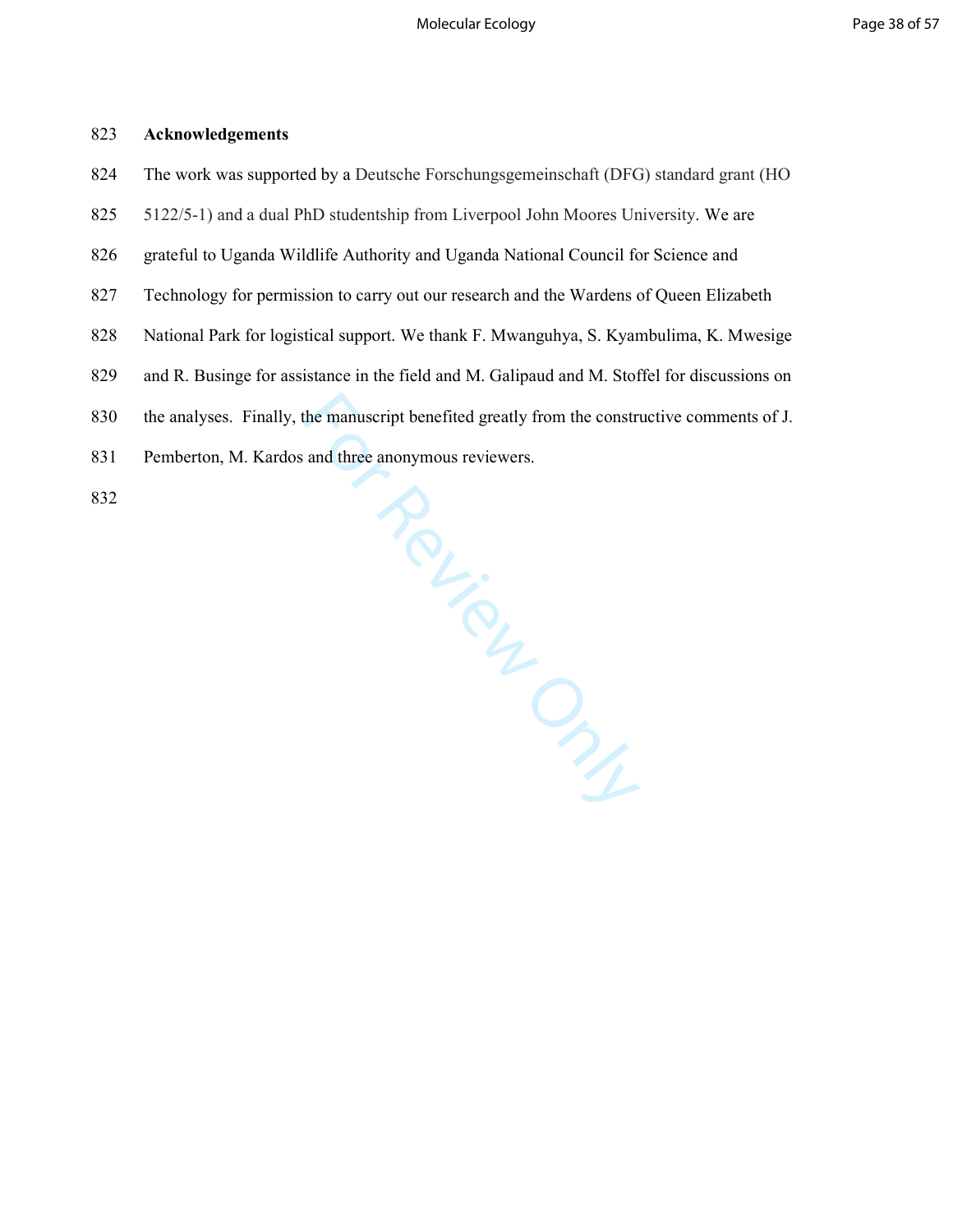| 833 | <b>References</b>                                                                             |  |  |  |  |
|-----|-----------------------------------------------------------------------------------------------|--|--|--|--|
| 834 | Armbruster, P., & Reed, D. H. (2005). Inbreeding depression in benign and stressful           |  |  |  |  |
| 835 | environments. <i>Heredity</i> , 95(3), 235-242. http://doi.org/10.1038/sj.hdy.6800721         |  |  |  |  |
| 836 | Balloux, F., Amos, W., & Coulson, T. (2004). Does heterozygosity estimate inbreeding in real  |  |  |  |  |
| 837 | populations? Molecular Ecology, 13(10), 3021-3031. http://doi.org/10.1111/j.1365-             |  |  |  |  |
| 838 | 294X.2004.02318.x                                                                             |  |  |  |  |
| 839 | Bates, D. M., Maechler, M., Bolker, B., & Walker, S. (2015). Fitting linear mixed-effects     |  |  |  |  |
| 840 | models using lme4. Journal of Statistical Software, 67(1), 1-48.                              |  |  |  |  |
| 841 | http://doi.org/10.1177/009286150103500418                                                     |  |  |  |  |
| 842 | Bensch, S., Andrén, H., Hansson, B., Pedersen, H. C., Sand, H., Sejberg, D.,  Liberg, O.      |  |  |  |  |
| 843 | (2006). Selection for heterozygosity gives hope to a wild population of inbred wolves.        |  |  |  |  |
| 844 | PLoS ONE, 1(1). http://doi.org/10.1371/journal.pone.0000072                                   |  |  |  |  |
| 845 | Bierne, N., Tsitrone, A., & David, P. (2000). An Inbreeding Model of Associative              |  |  |  |  |
| 846 | Overdominance During a Population Bottleneck. Genetics, 155(4), 1981-1990.                    |  |  |  |  |
| 847 |                                                                                               |  |  |  |  |
|     | Cant, M. A. (2000). Social control of reproduction in banded mongooses. Animal Behaviour,     |  |  |  |  |
| 848 | 59(1), 147-158. http://doi.org/10.1006/anbe.1999.1279                                         |  |  |  |  |
| 849 | Cant, M. A., Nichols, H. J., Thompson, F. J., & Vitikainen, E. (2016). Banded mongooses :     |  |  |  |  |
| 850 | demography, life history, and social behavior. Cooperative Breeding in Vertebrates:           |  |  |  |  |
| 851 | Studies of Ecology, Evolution, and Behavior, 318-337.                                         |  |  |  |  |
| 852 | Cant, M. A., Otali, E., & Mwanguhya, F. (2001). Eviction and dispersal in co-operatively      |  |  |  |  |
| 853 | breeding banded mongooses (Mungos mungo). Journal of Zoology, 254(2), 155–162.                |  |  |  |  |
| 854 | http://doi.org/10.1017/S0952836901000668                                                      |  |  |  |  |
| 855 | Cant, M. A., Vitikainen, E., & Nichols, H. (2013). Demography and social evolution of         |  |  |  |  |
| 856 | banded mongooses. Adv. Study Behav.                                                           |  |  |  |  |
| 857 | Chapman, J. R., Nakagawa, S., Coltman, D. W., Slate, J., & Sheldon, B. C. (2009). A           |  |  |  |  |
| 858 | quantitative review of heterozygosity-fitness correlations in animal populations.             |  |  |  |  |
| 859 | Molecular Ecology, 18(13), 2746–2765. http://doi.org/10.1111/j.1365-                          |  |  |  |  |
| 860 | 294X.2009.04247.x                                                                             |  |  |  |  |
| 861 | Charlesworth, D., & Willis, J. H. (2009). The genetics of inbreeding depression. Nature       |  |  |  |  |
| 862 | Reviews. Genetics, 10(11), 783-96. http://doi.org/10.1038/nrg2664                             |  |  |  |  |
| 863 | Chen, N., Cosgrove, E. J., Bowman, R., Fitzpatrick, J. W., Clark, A. G., Chen, N.,  Clark,    |  |  |  |  |
| 864 | A. G. (2016). Genomic Consequences of Population Decline in the Endangered Florida            |  |  |  |  |
| 865 | Scrub-Jay. Current Biology, 26(21), 2974-2979.                                                |  |  |  |  |
| 866 | http://doi.org/10.1016/j.cub.2016.08.062                                                      |  |  |  |  |
| 867 | Cox, D., & Snell, E. (1989). Analysis of binary data. London: Chapman & Hall.                 |  |  |  |  |
| 868 | David, P., Pujol, B., Viard, F., Castella, V., & Goudet, Jerom. (2007). Reliable selfing rate |  |  |  |  |
| 869 | estimates from imperfect population genetic data. Molecular Ecology, 16(12), 2474–            |  |  |  |  |
| 870 | 2487.                                                                                         |  |  |  |  |
| 871 | DeRose, M. A., & Roff, D. A. (1999). A Comparison of Inbreeding Depression in Life-           |  |  |  |  |
| 872 | History and Morphological Traits in Animals. Evolution, 53(4), 1288-1292.                     |  |  |  |  |
| 873 | Dormann, C. F., Elith, J., Bacher, S., Buchmann, C., Carl, G., Carré, G.,  Lautenbach, S.     |  |  |  |  |
| 874 | (2013). Collinearity: A review of methods to deal with it and a simulation study              |  |  |  |  |
| 875 | evaluating their performance. Ecography, $36(1)$ , 027–046. http://doi.org/10.1111/j.1600-    |  |  |  |  |
| 876 | 0587.2012.07348.x                                                                             |  |  |  |  |
| 877 | Falconer, D. S., & Mackay, T. F. C. (1996). Introduction to quantitative genetics.            |  |  |  |  |
| 878 | http://doi.org/10.1002/bimj.19620040211                                                       |  |  |  |  |
| 879 | Fisher, R. A. (1965). The theory of inbreeding. The theory of inbreeding. Oliver & Boyd,      |  |  |  |  |
| 880 | Edinburgh and London.                                                                         |  |  |  |  |
|     |                                                                                               |  |  |  |  |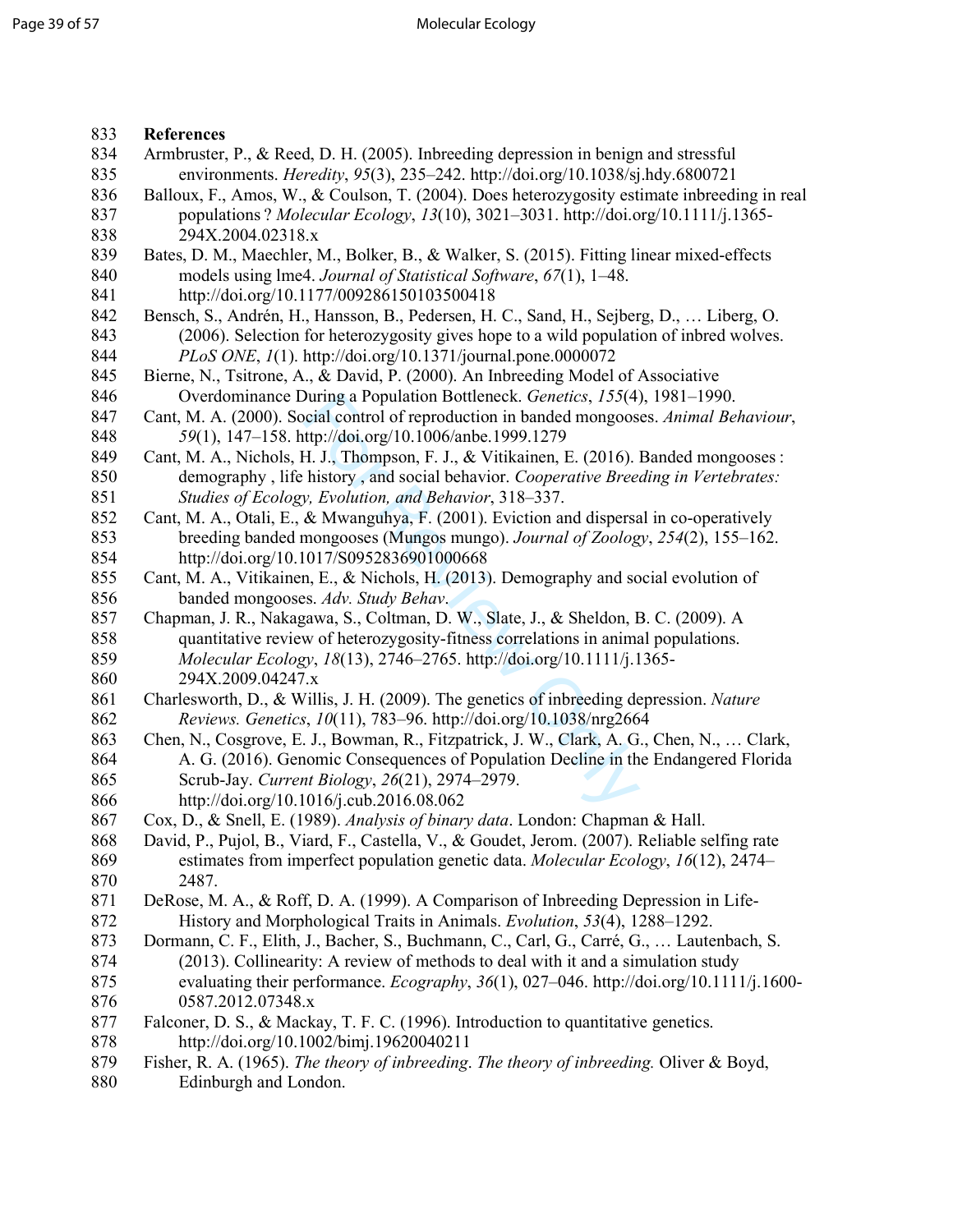| 881 | Forstmeier, W., Schielzeth, H., Mueller, J. C., Ellegren, H., & Kempenaers, B. (2012).        |  |  |  |  |
|-----|-----------------------------------------------------------------------------------------------|--|--|--|--|
| 882 | Heterozygosity-fitness correlations in zebra finches: microsatellite markers can be better    |  |  |  |  |
| 883 | than their reputation. Molecular Ecology, 21(13), 3237–49.                                    |  |  |  |  |
| 884 | http://doi.org/10.1111/j.1365-294X.2012.05593.x                                               |  |  |  |  |
| 885 | Fournier, D., Skaug, H., Ancheta, J., & Ianelli, J. (2012). AD Model Builder: using automatic |  |  |  |  |
| 886 | differentiation for statistical inference of highly parameterized complex nonlinear           |  |  |  |  |
| 887 | models. Optimization Methods.                                                                 |  |  |  |  |
| 888 | Fox, C. W., & Reed, D. H. (2011). Inbreeding depression increases with environmental stress:  |  |  |  |  |
| 889 | An experimental study and meta-analysis. Evolution, 65(1), 246–258.                           |  |  |  |  |
| 890 | http://doi.org/10.1111/j.1558-5646.2010.01108.x                                               |  |  |  |  |
| 891 | Franklin, I. (1977). The distribution of the proportion of the genome which is homozygous by  |  |  |  |  |
| 892 | descent in inbred individuals. Theoretical Population Biology, 11(1), 60–80.                  |  |  |  |  |
| 893 | Fredga, K. (1972). Comparative chromosome studies in mongooses (Carnivora, Viverridae).       |  |  |  |  |
| 894 | Hereditas, 71(1), 1-74. http://doi.org/10.1111/j.1601-5223.1972.tb01005.x                     |  |  |  |  |
| 895 | Gilchrist, J. S. (2004). Pup escorting in the communal breeding banded mongoose: behavior,    |  |  |  |  |
| 896 | benefits, and maintenance. Behavioral Ecology, 15(6), 952–960.                                |  |  |  |  |
| 897 | http://doi.org/10.1093/beheco/arh071                                                          |  |  |  |  |
| 898 | Graham, M. H. (2003). Confronting Multicollinearity in Ecological Multiple Regression,        |  |  |  |  |
| 899 | 84(11), 2809–2815. http://doi.org/10.1890/02-3114                                             |  |  |  |  |
| 900 | Grueber, C. E., Wallis, G. P., & Jamieson, I. G. (2008). Heterozygosity-fitness correlations  |  |  |  |  |
| 901 | and their relevance to studies on inbreeding depression in threatened species. Molecular      |  |  |  |  |
| 902 | Ecology, 17(18), 3978-3984. http://doi.org/10.1111/j.1365-294X.2008.03910.x                   |  |  |  |  |
| 903 | Grueber, C. E., Waters, J. M., & Jamieson, I. G. (2011). The imprecision of heterozygosity-   |  |  |  |  |
| 904 | fitness correlations hinders the detection of inbreeding and inbreeding depression in a       |  |  |  |  |
| 905 | threatened species. Molecular Ecology, $20(1)$ , $67-79$ . http://doi.org/10.1111/j.1365-     |  |  |  |  |
| 906 | 294X.2010.04930.x                                                                             |  |  |  |  |
| 907 | Hadfield, J., Richardson, D., & Burke, T. (2006). Towards unbiased parentage assignment:      |  |  |  |  |
| 908 | combining genetic, behavioural and spatial data in a Bayesian framework. Molecular            |  |  |  |  |
| 909 | Ecology, 15(12), 3715-3730.                                                                   |  |  |  |  |
| 910 | Hammerly, S. C., Morrow, M. E., & Johnson, J. A. (2013). A comparison of pedigree- and        |  |  |  |  |
| 911 | DNA-based measures for identifying inbreeding depression in the critically endangered         |  |  |  |  |
| 912 | Attwater's Prairie-chicken. Molecular Ecology, 22(21), 5313-5328.                             |  |  |  |  |
| 913 | http://doi.org/10.1111/mec.12482                                                              |  |  |  |  |
| 914 | Hansson, B., Bensch, S., Hasselquist, D., & Åkesson, M. (2001). Microsatellite diversity      |  |  |  |  |
| 915 | predicts recruitment of sibling great reed warblers. Proceedings. Biological Sciences /       |  |  |  |  |
| 916 | The Royal Society, 268(1473), 1287-1291. http://doi.org/10.1098/rspb.2001.1640                |  |  |  |  |
| 917 | Hansson, B., Westerdahl, H., Hasselquist, D., Åkesson, M., & Bensch, S. (2004). Does          |  |  |  |  |
| 918 | Linkage Disequilibrium Generate Heterozygosity-Fitness Correlations in Great Reed             |  |  |  |  |
| 919 | Warblers? Evolution, 58(4), 870-879. http://doi.org/10.1111/j.0014-                           |  |  |  |  |
| 920 | 3820.2004.tb00418.x                                                                           |  |  |  |  |
| 921 | Hedrick, P. W., & Garcia-Dorado, A. (2016). Understanding Inbreeding Depression, Purging,     |  |  |  |  |
| 922 | and Genetic Rescue. Trends in Ecology & Evolution, 31(12), 940–952.                           |  |  |  |  |
| 923 | http://doi.org/10.1016/j.tree.2016.09.005                                                     |  |  |  |  |
| 924 | Hedrick, P. W., Kardos, M., Peterson, R. O., & Vucetich, J. A. (2016). Genomic Variation of   |  |  |  |  |
| 925 | Inbreeding and Ancestry in the Remaining Two Isle Royale Wolves. Journal of Heredity,         |  |  |  |  |
| 926 | 108(2), 120-126. http://doi.org/10.1093/jhered/esw083                                         |  |  |  |  |
| 927 | Hemmings, N. L., Slate, J., & Birkhead, T. R. (2012). Inbreeding causes early death in a      |  |  |  |  |
| 928 | passerine bird. Nature Communications, 3, 863. http://doi.org/10.1038/ncomms1870              |  |  |  |  |
|     |                                                                                               |  |  |  |  |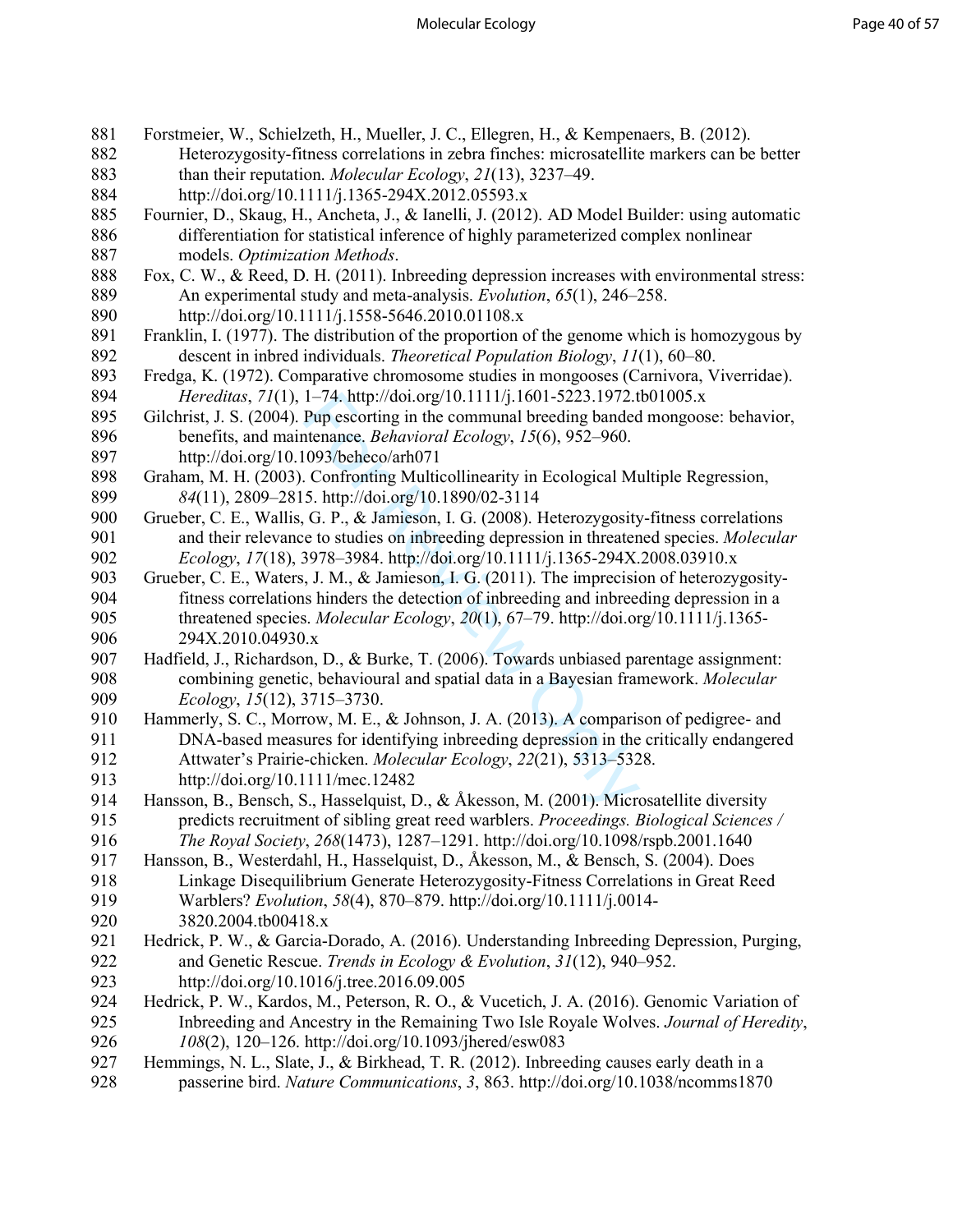| 929        | Hill, W. G., & Weir, B. S. (2011). Variation in actual relationship as a consequence of                                                                                           |  |  |  |  |
|------------|-----------------------------------------------------------------------------------------------------------------------------------------------------------------------------------|--|--|--|--|
| 930        | Mendelian sampling and linkage. Genetics Research, 93(1), 47-64.                                                                                                                  |  |  |  |  |
| 931        | http://doi.org/10.1017/S0016672310000480                                                                                                                                          |  |  |  |  |
| 932        | Hodge, S. J. (2005). Helpers benefit offspring in both the short and long-term in the                                                                                             |  |  |  |  |
| 933        | cooperatively breeding banded mongoose. Proceedings of the Royal Society B,                                                                                                       |  |  |  |  |
| 934        | 272(1580), 2479-84.                                                                                                                                                               |  |  |  |  |
| 935        | Hodge, S. J. (2007). Counting the costs: the evolution of male-biased care in the cooperatively                                                                                   |  |  |  |  |
| 936        | breeding banded mongoose. Animal Behaviour, 74(4), 911-919.                                                                                                                       |  |  |  |  |
| 937        | http://doi.org/10.1016/j.anbehav.2006.09.024                                                                                                                                      |  |  |  |  |
| 938        | Hoffman, J. I., Simpson, F., David, P., Rijks, J. M., Kuiken, T., Thorne, M. A. S.,                                                                                               |  |  |  |  |
| 939        | Dasmahapatra, K. K. (2014). High-throughput sequencing reveals inbreeding depression                                                                                              |  |  |  |  |
| 940        | in a natural population. Proceedings of the National Academy of Sciences of the United                                                                                            |  |  |  |  |
| 941        | States of America, 111(10), 3775-80. http://doi.org/10.1073/pnas.1318945111                                                                                                       |  |  |  |  |
| 942        | Huisman, J., Kruuk, L. E. B., Ellis, P. A., Clutton-Brock, T., & Pemberton, J. M. (2016).                                                                                         |  |  |  |  |
| 943        | Inbreeding depression across the lifespan in a wild mammal population. Proceedings of                                                                                             |  |  |  |  |
| 944        | the National Academy of Sciences, 113(13), 3585-3590.                                                                                                                             |  |  |  |  |
| 945        | http://doi.org/10.1073/pnas.1518046113                                                                                                                                            |  |  |  |  |
| 946        | Ihle, K. E., Hutter, P., & Tschirren, B. (2017). Increased prenatal maternal investment reduces                                                                                   |  |  |  |  |
| 947        | inbreeding depression in offspring. Proceedings of The Royal Society B, 284, 20171347.                                                                                            |  |  |  |  |
| 948        | http://doi.org/10.1098/rspb.2017.1347                                                                                                                                             |  |  |  |  |
| 949        | Jones, O. R., & Wang, J. (2010). COLONY: a program for parentage and sibship inference                                                                                            |  |  |  |  |
| 950        | from multilocus genotype data. Molecular Ecology Resources, 10(3), 551–5.                                                                                                         |  |  |  |  |
| 951        | http://doi.org/10.1111/j.1755-0998.2009.02787.x                                                                                                                                   |  |  |  |  |
| 952        | Jordan, N. R., Mwanguhya, F., Kyabulima, S., Rüedi, P., & Cant, M. A. (2010). Scent                                                                                               |  |  |  |  |
| 953        | marking within and between groups of wild banded mongooses. Journal of Zoology,                                                                                                   |  |  |  |  |
| 954        | 280(1), 72-83. http://doi.org/10.1111/j.1469-7998.2009.00646.x                                                                                                                    |  |  |  |  |
| 955        | Kardos, M., Åkesson, M., Fountain, T., Flagstad, Ø., Liberg, O., Olason, P.,  Ellegren, H.                                                                                        |  |  |  |  |
| 956        | (2018). Genomic consequences of intensive inbreeding in an isolated wolf population.                                                                                              |  |  |  |  |
| 957<br>958 | Nature Ecology & Evolution, 2(1), 124-131. http://doi.org/10.1038/s41559-017-0375-4<br>Kardos, M., Luikart, G., & Allendorf, F. W. (2015). Measuring individual inbreeding in the |  |  |  |  |
| 959        | age of genomics: marker-based measures are better than pedigrees. <i>Heredity</i> , 115(1), 63–                                                                                   |  |  |  |  |
| 960        | 72. http://doi.org/10.1038/hdy.2015.17                                                                                                                                            |  |  |  |  |
| 961        | Keller, L. F., & Waller, D. M. (2002). Inbreeding effects in wild populations. Trends in                                                                                          |  |  |  |  |
| 962        | Ecology and Evolution, 17(5), 230-241. http://doi.org/10.1016/S0169-5347(02)02489-8                                                                                               |  |  |  |  |
| 963        | Knief, U., Kempenaers, B., & Forstmeier, W. (2016). Meiotic recombination shapes precision                                                                                        |  |  |  |  |
| 964        | of pedigree- and marker-based estimates of inbreeding. <i>Heredity</i> , (August), 1–10.                                                                                          |  |  |  |  |
| 965        | http://doi.org/10.1038/hdy.2016.95                                                                                                                                                |  |  |  |  |
| 966        | Lynch, M., & Walsh, B. (1998). Genetics and analysis of quantitative traits.                                                                                                      |  |  |  |  |
| 967        | Marshall, H. H., Vitikainen, E. I. K., Mwanguhya, F., Businge, R., Kyabulima, S., Hares, M.                                                                                       |  |  |  |  |
| 968        | C.,  Cant, M. A. (2017). Lifetime fitness consequences of early-life ecological                                                                                                   |  |  |  |  |
| 969        | hardship in a wild mammal population. <i>Ecology and Evolution</i> , 7(6), 1712–1724.                                                                                             |  |  |  |  |
| 970        | http://doi.org/10.1002/ece3.2747                                                                                                                                                  |  |  |  |  |
| 971        | Meagher, S., Penn, D. J., & Potts, W. K. (2000). Male-male competition magnifies inbreeding                                                                                       |  |  |  |  |
| 972        | depression in wild house mice. Proceedings of the National Academy of Sciences of the                                                                                             |  |  |  |  |
| 973        | United States of America, 97, 3324-3329. http://doi.org/10.1073/pnas.97.7.3324                                                                                                    |  |  |  |  |
| 974        | Miller, J. M., Malenfant, R. M., David, P., Davis, C. S., Poissant, J., Hogg, J. T.,  Coltman,                                                                                    |  |  |  |  |
| 975        | D. W. (2014). Estimating genome-wide heterozygosity: effects of demographic history                                                                                               |  |  |  |  |
| 976        | and marker type. <i>Heredity</i> , 112(3), 240-247. http://doi.org/10.1038/hdy.2013.99                                                                                            |  |  |  |  |
|            |                                                                                                                                                                                   |  |  |  |  |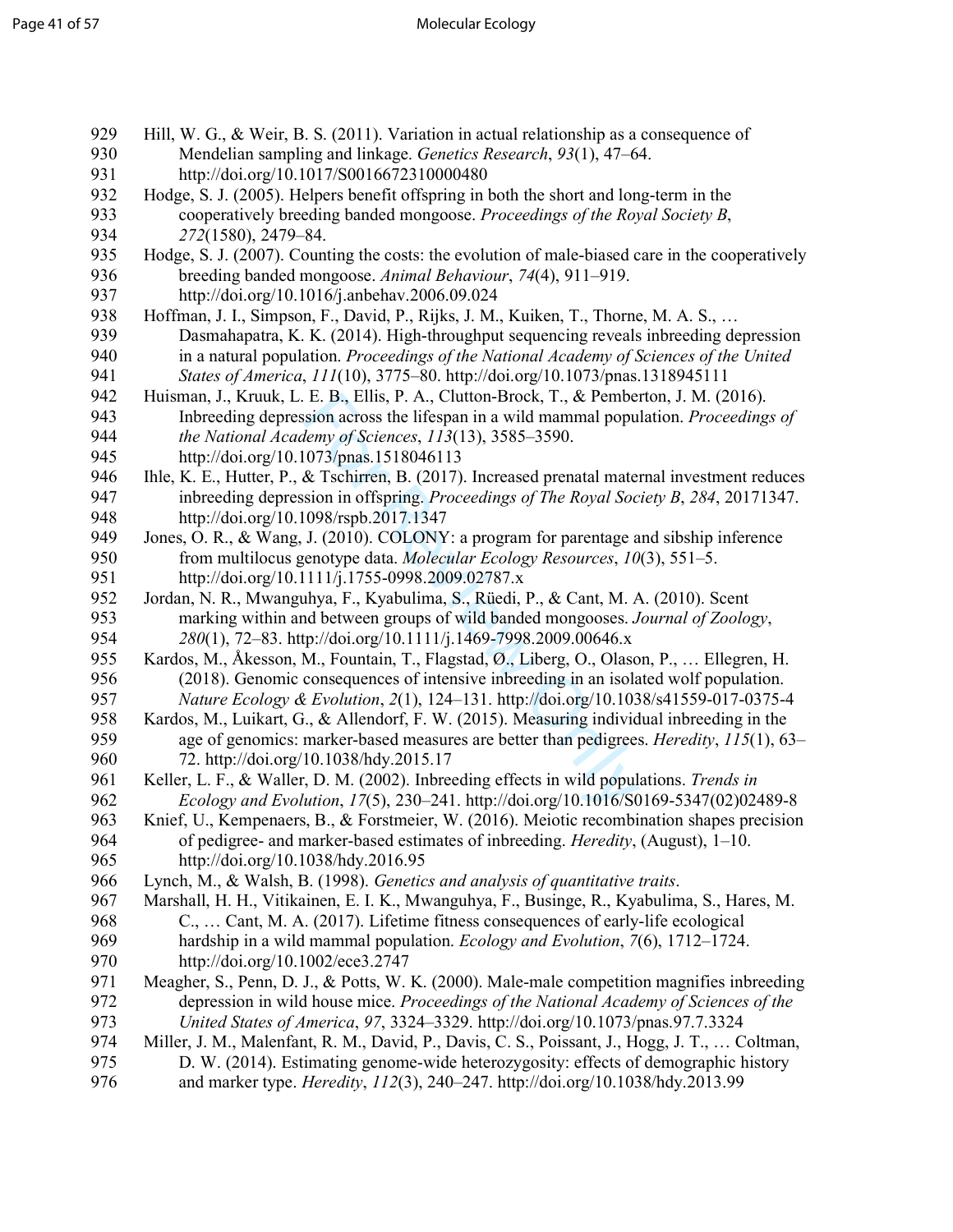1016/J.anbehav.2010.06.025<br>
L. A., Hoffman, J. I., & Sanderson, J. L. (2014). latively breeding mammal. *Biology Letters*, 10(1:<br>
1098/rsbl.2014.0898<br>
L. A., & Sanderson, J. L. (2015). Adjustment of compositions of the ma 977 Mitchell, J., Vitikainen, E. I. K., Wells, D. A., Cant, M. A., & Nichols, H. J. (2017).<br>978 Heterozygosity but not inbreeding coefficient predicts parasite burdens in the ba Heterozygosity but not inbreeding coefficient predicts parasite burdens in the banded 979 mongoose. *Journal of Zoology*, *302*(1), 32–39. http://doi.org/10.1111/jzo.12424 980 Morrissey, M. (2014). pedantics: Functions to facilitate power and sensitivity analyses for 981 genetic studies of natural populations. 982 Nakagawa, S., & Schielzeth, H. (2013). A general and simple method for obtaining R2 from 983 generalized linear mixed-effects models. *Methods in Ecology and Evolution*, *4*(2), 133– 984 142. http://doi.org/10.1111/j.2041-210x.2012.00261.x<br>985 Nichols. H. J. (2017). The causes and consequences of inbre Nichols, H. J. (2017). The causes and consequences of inbreeding avoidance and tolerance in 986 cooperatively breeding vertebrates. *Journal of Zoology*. http://doi.org/10.1111/jzo.12466 987 Nichols, H. J., Amos, W., Cant, M. A., Bell, M. B. V., & Hodge, S. J. (2010). Top males gain 988 high reproductive success by guarding more successful females in a cooperatively 989 breeding mongoose. *Animal Behaviour*, *80*(4), 649–657. 990 http://doi.org/10.1016/j.anbehav.2010.06.025 991 Nichols, H. J., Cant, M. A., Hoffman, J. I., & Sanderson, J. L. (2014). Evidence for frequent incest in a cooperatively breeding mammal. *Biology Letters*, 10(12). 992 incest in a cooperatively breeding mammal. *Biology Letters*, *10*(12). 993 http://doi.org/10.1098/rsbl.2014.0898 994 Nichols, H. J., Cant, M. A., & Sanderson, J. L. (2015). Adjustment of costly extra-group paternity according to inbreeding risk in a cooperative mammal. Behavioral Ecology 995 paternity according to inbreeding risk in a cooperative mammal. *Behavioral Ecology*,<br>996 26(6), 1486–1494, http://doi.org/10.1093/beheco/arv095 996 *26*(6), 1486–1494. http://doi.org/10.1093/beheco/arv095<br>997 Nielsen, J. F., English, S., Goodall-Copestake, W. P., Wang, J 997 Nielsen, J. F., English, S., Goodall-Copestake, W. P., Wang, J., Walling, C. A., Bateman, A. 998 W., ... Pemberton, J. M. (2012). Inbreeding and inbreeding depression of early life traits 998 W., ... Pemberton, J. M. (2012). Inbreeding and inbreeding depression of early life traits<br>999 in a cooperative mammal. Molecular Ecology. 21(11). 2788–2804. 999 in a cooperative mammal. *Molecular Ecology*, *21*(11), 2788–2804. 1000 http://doi.org/10.1111/j.1365-294X.2012.05565.x 1001 Nietlisbach, P., Keller, L. F., Camenisch, G., Arcese, P., Reid, J. M., & Postma, E. (2017). 1002 Pedigree-based inbreeding coefficient explains more variation in fitness than 1003 heterozygosity at 160 microsatellites in a wild bird population. *Proceedings of the Royal*  1004 *Society B: Biological Sciences*, *284*(1850). 1005 O'Quigley, J., Xu, R., & Stare, J. (2005). Explained randomness in proportional hazards 1006 models. *Statistics in Medicine*, *24*(3), 479–489. http://doi.org/10.1002/sim.1946 1007 Ólafsdóttir, G. Á., & Kristjánsson, T. (2008). Correlated pedigree and molecular estimates of 1008 inbreeding and their ability to detect inbreeding depression in the Icelandic sheepdog, a<br>1009 recently bottlenecked population of domestic dogs. Conservation Genetics, 9(6), 1639– 1009 recently bottlenecked population of domestic dogs. *Conservation Genetics*, *9*(6), 1639– 1010 1641. http://doi.org/10.1007/s10592-008-9526-0 1011 Pemberton, J. M. (2004). Measuring inbreeding depression in the wild: The old ways are the 1012 best. *Trends in Ecology and Evolution*, *19*(12), 613–615. 1013 http://doi.org/10.1016/j.tree.2004.09.010 1014 Pemberton, J. M. (2008). Wild pedigrees: the way forward. *Proceedings of the Royal Society*  1015 *B: Biological Sciences*, *275*(1635), 613–621. http://doi.org/10.1098/rspb.2007.1531 1016 Pilakouta, N., Jamieson, S., Moorad, J. A., & Smiseth, P. T. (2015). Parental care buffers 1017 against inbreeding depression in burying beetles. *Proceedings of the National Academy*  1018 *of Sciences of the United States of America*, *112*(26), 8031–5. 1019 http://doi.org/10.1073/pnas.1500658112 1020 R Core Team. (2014). R: A language and environment for statistical computing. *R Foundation*  1021 *for Statistical Computing, Vienna, Austria, 2012*. 1022 Reed, D. H., Fox, C. W., Enders, L. S., & Kristensen, T. N. (2012). Inbreeding-stress 1023 interactions: Evolutionary and conservation consequences. *Annals of the New York*  1024 *Academy of Sciences*, *1256*(1), 33–48. http://doi.org/10.1111/j.1749-6632.2012.06548.x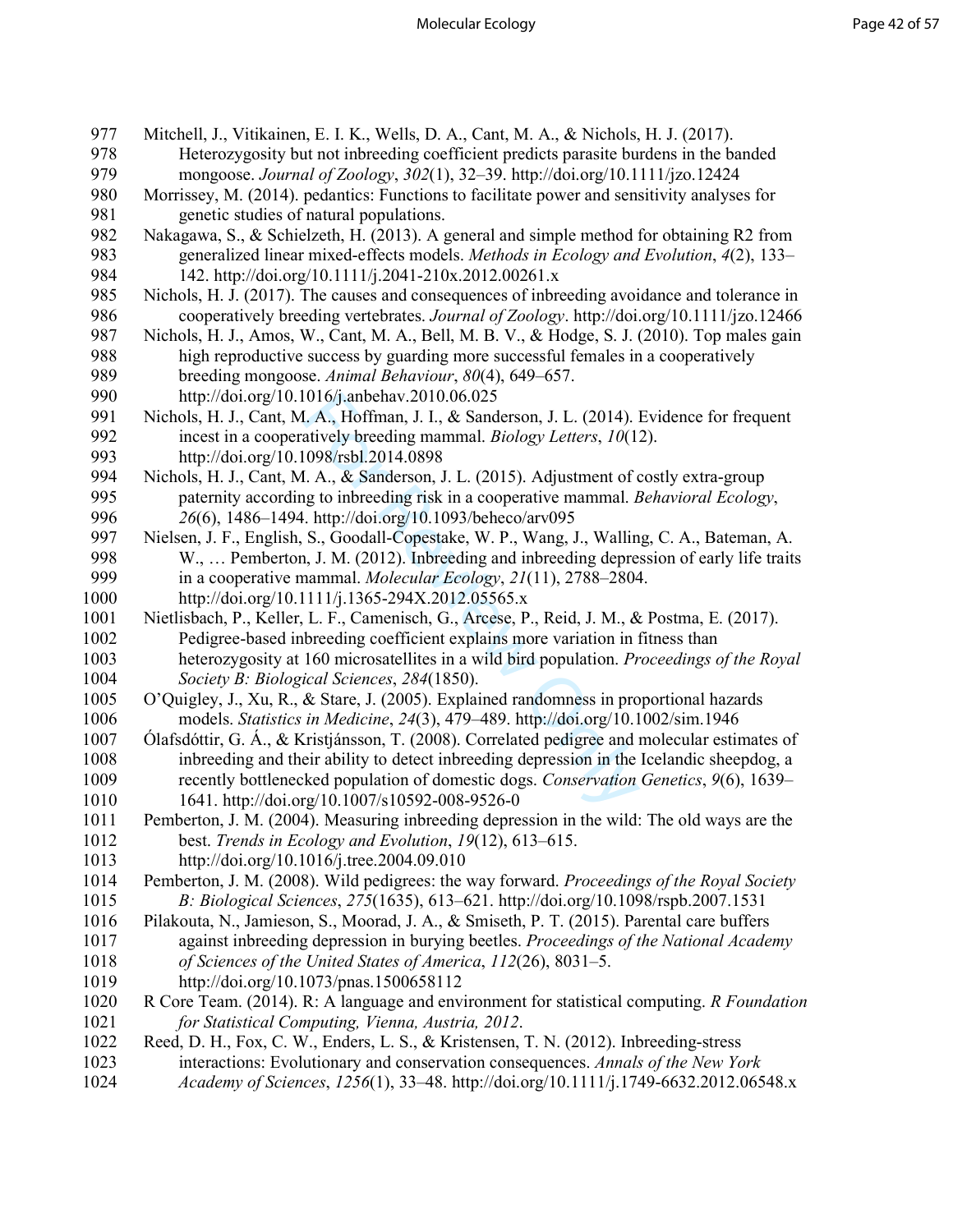| 1025 | Reid, J. M., Keller, L. F., Marr, A. B., Nietlisbach, P., Sardell, R. J., & Arcese, P. (2014).     |  |  |  |  |
|------|----------------------------------------------------------------------------------------------------|--|--|--|--|
| 1026 | Pedigree error due to extra-pair reproduction substantially biases estimates of inbreeding         |  |  |  |  |
| 1027 | depression. Evolution, 68(3), 802-815. http://doi.org/10.1111/evo.12305                            |  |  |  |  |
| 1028 | Richards, S. A., Whittingham, M. J., & Stephens, P. A. (2011). Model selection and model           |  |  |  |  |
| 1029 | averaging in behavioural ecology: The utility of the IT-AIC framework. Behavioral                  |  |  |  |  |
| 1030 | Ecology and Sociobiology, $65(1)$ , 77–89. http://doi.org/10.1007/s00265-010-1035-8                |  |  |  |  |
| 1031 | Sanderson, J. L., Wang, J., Vitikainen, E. I. K., Cant, M. A., & Nichols, H. J. (2015). Banded     |  |  |  |  |
| 1032 | mongooses avoid inbreeding when mating with members of the same natal group.                       |  |  |  |  |
| 1033 | Molecular Ecology, 24(14), 3738-3751. http://doi.org/10.1111/mec.13253                             |  |  |  |  |
| 1034 | Skaug, H., Fournier, D., Nielsen, A., & Magnusson, A. (2013). Generalized linear mixed             |  |  |  |  |
| 1035 | models using AD model builder. R Package Version 0.7.                                              |  |  |  |  |
| 1036 | Slate, J., David, P., Dodds, K. G., Veenvliet, B. a, Glass, B. C., Broad, T. E., & McEwan, J.      |  |  |  |  |
| 1037 | C. (2004). Understanding the relationship between the inbreeding coefficient and                   |  |  |  |  |
| 1038 | multilocus heterozygosity: theoretical expectations and empirical data. Heredity, 93(3),           |  |  |  |  |
| 1039 | 255–265. http://doi.org/10.1038/sj.hdy.6800485                                                     |  |  |  |  |
| 1040 | Stam, P. (1980). The distribution of the fraction of the genome identical by descent in finite     |  |  |  |  |
| 1041 | random mating populations. Genetical Research, 35(2), 131.                                         |  |  |  |  |
| 1042 | http://doi.org/10.1017/S0016672300014002                                                           |  |  |  |  |
| 1043 | Stoffel, M. A., Esser, M., Kardos, M., Humble, E., Nichols, H., David, P.,  Poisot, T.             |  |  |  |  |
| 1044 | (2016). inbreedR: an R package for the analysis of inbreeding based on genetic markers.            |  |  |  |  |
| 1045 | Methods in Ecology and Evolution, 7(11), 1331–1339. http://doi.org/10.1111/2041-                   |  |  |  |  |
| 1046 | 210X.12588                                                                                         |  |  |  |  |
| 1047 | Symonds, M. R. E., & Moussalli, A. (2011). A brief guide to model selection, multimodel            |  |  |  |  |
| 1048 | inference and model averaging in behavioural ecology using Akaike's information                    |  |  |  |  |
| 1049 | criterion. Behavioral Ecology and Sociobiology, 65(1), 13–21.                                      |  |  |  |  |
| 1050 | http://doi.org/10.1007/s00265-010-1037-6                                                           |  |  |  |  |
| 1051 | Szulkin, M., Bierne, N., & David, P. (2010). Heterozygosity-fitness correlations: a time for       |  |  |  |  |
| 1052 | reappraisal. Evolution; International Journal of Organic Evolution, 64(5), 1202-17.                |  |  |  |  |
| 1053 | http://doi.org/10.1111/j.1558-5646.2010.00966.x                                                    |  |  |  |  |
| 1054 | Szulkin, M., Stopher, K. V., Pemberton, J. M., & Reid, J. M. (2013). Inbreeding avoidance,         |  |  |  |  |
| 1055 | tolerance, or preference in animals? Trends in Ecology and Evolution, 28(4), 205–211.              |  |  |  |  |
| 1056 | http://doi.org/10.1016/j.tree.2012.10.016                                                          |  |  |  |  |
| 1057 | Taylor, H. R., Kardos, M. D., Ramstad, K. M., & Allendorf, F. W. (2015). Valid estimates of        |  |  |  |  |
| 1058 | individual inbreeding coefficients from marker-based pedigrees are not feasible in wild            |  |  |  |  |
| 1059 | populations with low allelic diversity. Conservation Genetics, 16(4), 901-913.                     |  |  |  |  |
| 1060 | http://doi.org/10.1007/s10592-015-0709-1                                                           |  |  |  |  |
| 1061 | Taylor, S. S., Sardell, R. J., Reid, J. M., Bucher, T., Taylor, N. G., Arcese, P., & Keller, L. F. |  |  |  |  |
| 1062 | (2010). Inbreeding coefficient and heterozygosity-fitness correlations in unhatched and            |  |  |  |  |
| 1063 | hatched song sparrow nestmates. Molecular Ecology, 19(20), 4454-4461.                              |  |  |  |  |
| 1064 | http://doi.org/10.1111/j.1365-294X.2010.04824.x                                                    |  |  |  |  |
| 1065 | Therneau, T., & Grambsch, P. (2000). Modeling Survival Data: Extending the Cox Model.              |  |  |  |  |
| 1066 | Thompson, F. J., Marshall, H. H., Sanderson, J. L., Vitikainen, I. K., Nichols, H. J., Gilchrist,  |  |  |  |  |
| 1067 | J. S.,  Thompson, F. J. (2016). Reproductive competition triggers mass eviction in                 |  |  |  |  |
| 1068 | cooperative banded mongooses. Proceedings of Royal Society B, 283(1826).                           |  |  |  |  |
| 1069 | Thünken, T., Bakker, T. C. M., Baldauf, S. A., & Kullmann, H. (2007). Active Inbreeding in a       |  |  |  |  |
| 1070 | Cichlid Fish and Its Adaptive Significance. Current Biology, 17(3), 225–229.                       |  |  |  |  |
| 1071 | http://doi.org/10.1016/j.cub.2006.11.053                                                           |  |  |  |  |
| 1072 | Wang, J. (2010). Do marker-based paternity assignments favour heterozygous and unrelated           |  |  |  |  |
|      |                                                                                                    |  |  |  |  |
|      |                                                                                                    |  |  |  |  |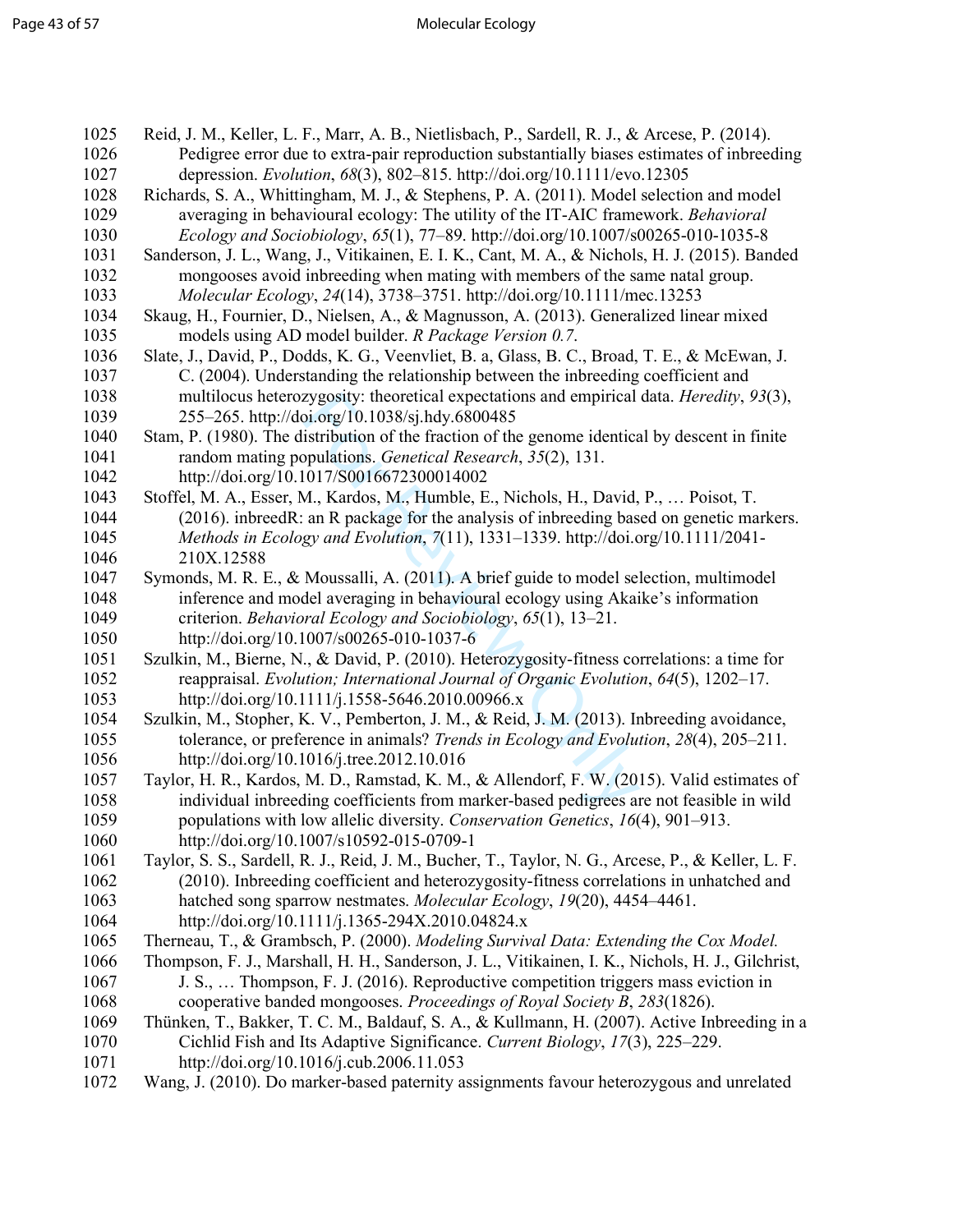- 1073 males? *Molecular Ecology*, *19*(9), 1898–1913. http://doi.org/10.1111/j.1365- 294X.2010.04601.x
- 1075 Wang, J. (2016). Pedigrees or markers: Which are better in estimating relatedness and 1076 inbreeding coefficient? *Theoretical Population Biology*, *107*, 4–13. 1077 http://doi.org/10.1016/j.tpb.2015.08.006
- 1078 Weir, B. S., Avery, P. J., & Hill, W. G. (1980). Effect of mating structure on variation in 1079 inbreeding. *Theoretical Population Biology*, *18*(3), 396–429. 1080 http://doi.org/10.1016/0040-5809(80)90061-1
- 1081 Zuur, A. F. ., Ieno, E. N. ., & Saveliev, A. (2009). *Mixed Effects Models and Extensions in*  1082 *Ecology with R*. (R. M. Gail, K. Krickeberg, S. JM, T. A, & W. Wong, Eds.). New York, 1083 NY: Spring Science and Bussiness Media.
- 1084

A Bussine.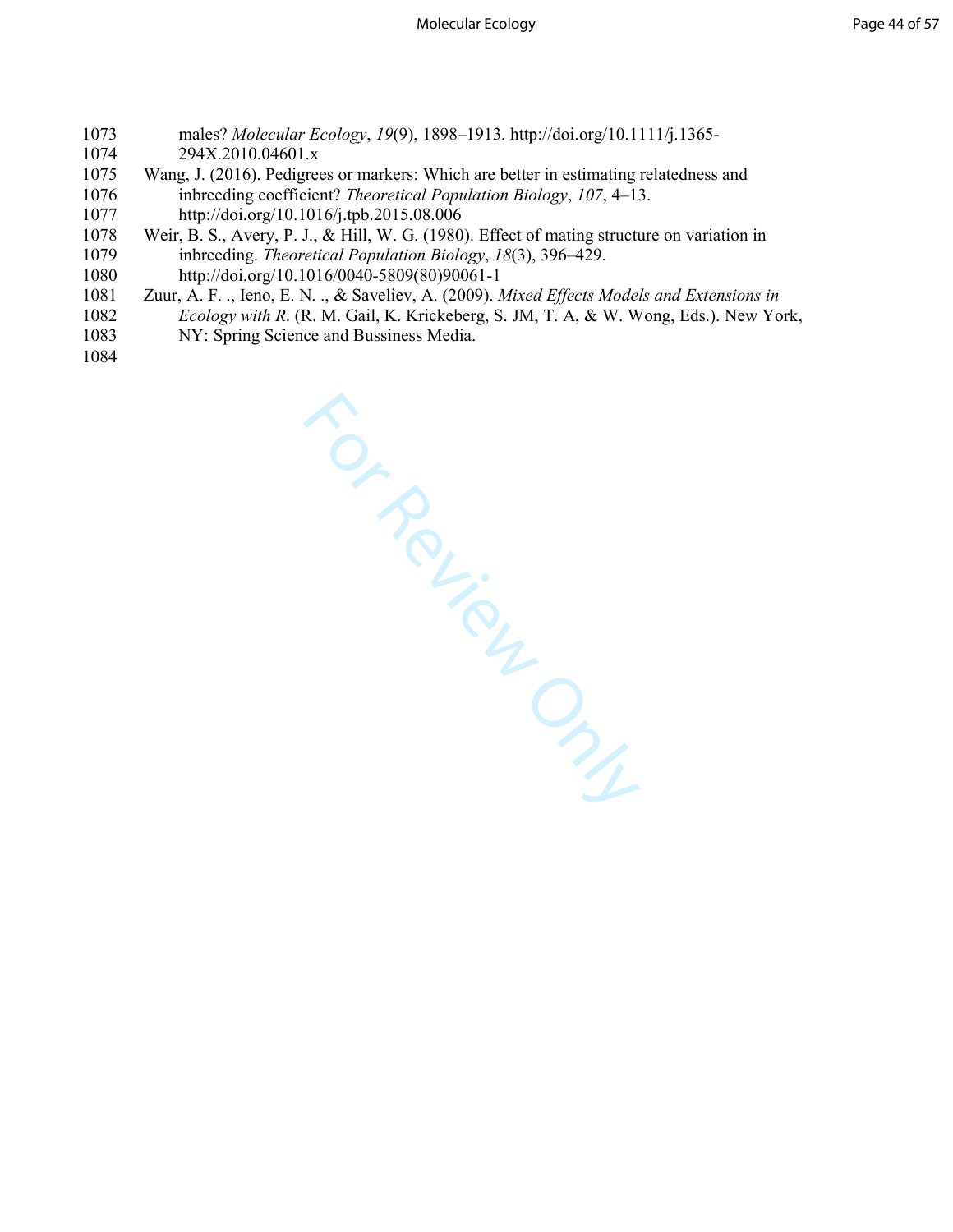## 1085 **Data Accessibility**

- 1086 Microsatellite genotypes, pedigree inbreeding coefficients, and lifetime and annual data
- 1087 records are available via Dryad doi:10.5061/dryad.bq868sh. All of the computer code used to
- 1088 analyse the data are provided as R script files.

1089

### 1090 **Author Contributions**

- 1091 J.I.H. and H.J.N. designed the research; D.A.W. genotyped individuals and assigned
- 1092 parentage and sibships; D.A.W conducted data analyses with assistance from J.I.H.; J.I.H. and
- 1093 D.A.W. wrote the manuscript with comments from H.J.N.; field data were collected by H.J.N
- For Crypton 1094 and M.A.C. All of the authors read and commented upon the final manuscript.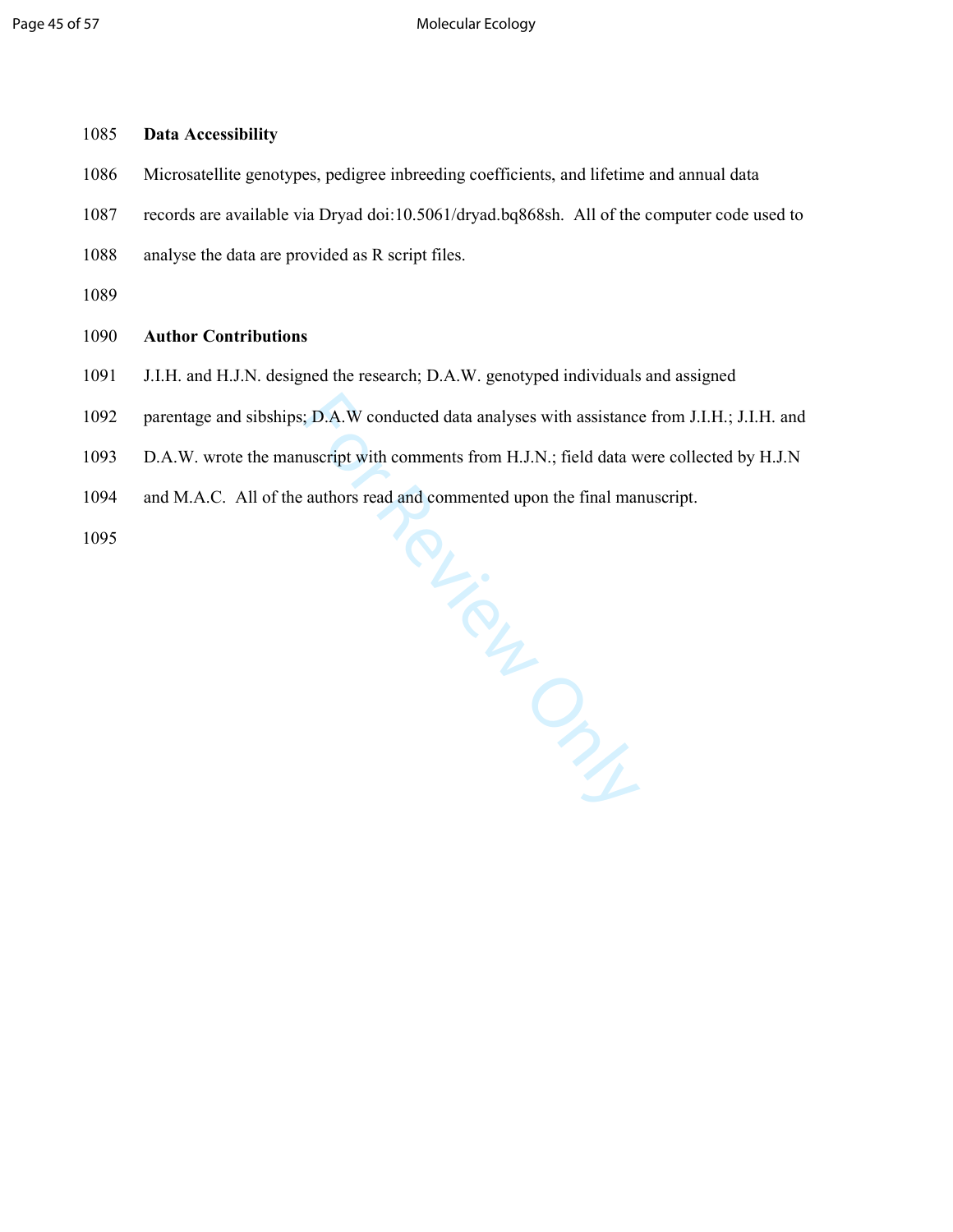# 1096 **Tables**

1097

1098 **Table 1.** Alternative models of survival to nutritional independence ranked in order of their 1099 AIC<sub>c</sub> support. See the Materials and Methods section for further details.

| 1099 |  | $AIC_c$ support. See the Materials and Methods section for further details. |  |
|------|--|-----------------------------------------------------------------------------|--|
|------|--|-----------------------------------------------------------------------------|--|

| Model          | Structure                                             | k logLikelihood | AIC <sub>c</sub> | $\triangle$ AIC <sub>c</sub> | $AICc$ -weight |
|----------------|-------------------------------------------------------|-----------------|------------------|------------------------------|----------------|
| M <sub>5</sub> | Rain + escorting                                      | 5 -271.954      | 554.033          | 0.000                        | 0.348          |
| M7             | Rain + escorting + sMLH                               | 6 -271.944      | 556.061          | 2.029                        | 0.126          |
| M6             | Rain + escorting + $f_{\text{ped}}$                   | $6 - 271.953$   | 556.081          | 2.048                        | 0.125          |
| M1             | Rain                                                  | 4 -274.286      | 556.655          | 2.623                        | 0.094          |
| M15            | Rain * sMLH + escorting                               | 7 -271.866      | 557.965          | 3.932                        | 0.049          |
| M11            | Rain $* f_{\text{ped}}$ + escorting                   | 7 -271.917      | 558.066          | 4.034                        | 0.046          |
| M8             | Rain + escorting + $f_{\text{ped}}$ + residual sMLH   | 7 -271.939      | 558.110          | 4.078                        | 0.045          |
| M <sub>3</sub> | Rain + sMLH                                           | $5 - 274.263$   | 558.651          | 4.618                        | 0.035          |
| M <sub>2</sub> | Rain + $f_{\text{ped}}$                               | $5 - 274.282$   | 558.688          | 4.655                        | 0.034          |
| M16            | Rain * residual sMLH + escorting + $f_{\text{ped}}$   | 8 -271.811      | 559.923          | 5.890                        | 0.018          |
| M12            | Rain $* f_{\text{ped}}$ + escorting + residual sMLH   | 8 -271.902      | 560.103          | 6.071                        | 0.017          |
| M13            | Rain * sMLH                                           | $6 - 274.182$   | 560.539          | 6.506                        | 0.013          |
| M9             | Rain $* f_{\text{ped}}$                               | $6 - 274.203$   | 560.580          | 6.547                        | 0.013          |
| M4             | Rain + $f_{\text{ped}}$ + residual sMLH               | $6 - 274.248$   | 560.669          | 6.637                        | 0.013          |
| M18            | Rain * $(f_{\text{ped}}$ + residual sMLH) + escorting | 9 -271.781      | 561.937          | 7.905                        | 0.007          |
| M19            | (Intercept only)                                      | 3 -278.019      | 562.087          | 8.054                        | 0.006          |
| M14            | Rain * residual sMLH + $f_{\text{ped}}$               | 7 -274.091      | 562.415          | 8.382                        | 0.005          |
| M10            | Rain $* f_{\text{ped}}$ + residual sMLH               | 7 -274.168      | 562.568          | 8.536                        | 0.005          |
| M17            | Rain * $(f_{\text{ped}}$ + residual sMLH)             | $8 - 274.022$   | 564.345          | 10.312                       | 0.002          |
|                |                                                       |                 |                  |                              |                |
|                |                                                       |                 |                  |                              |                |
|                |                                                       |                 |                  |                              |                |
|                |                                                       |                 |                  |                              |                |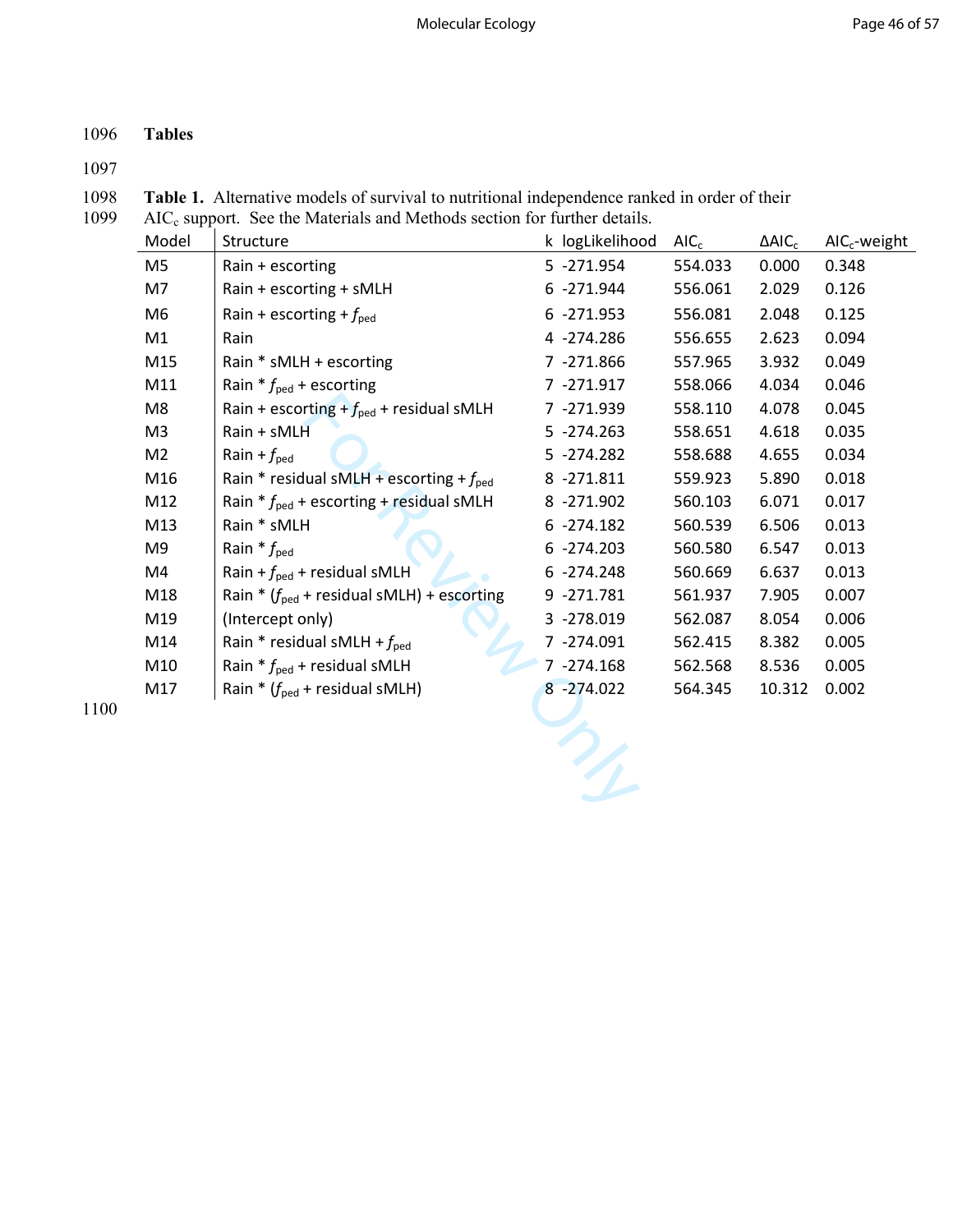#### Page 47 of 57 and 2008 and 2009 and 2009 and 2009 and 2009 and 2009 and 2009 and 2009 and 2009 and 2009 and 20

1101 **Table 2.** Alternative models of survival beyond nutritional independence ranked in order of 1102 their AIC<sub>c</sub> support. See the Materials and Methods section for further details.

their AIC<sub>c</sub> support. See the Materials and Methods section for further details. 1103

1104

| Model          | Structure                                       | k   | LogLikelihood | AIC <sub>c</sub> | $\Delta AIC_c$ | $AICc$ -weight |  |
|----------------|-------------------------------------------------|-----|---------------|------------------|----------------|----------------|--|
| M7             | Sex + rain + sMLH                               | 8.5 | $-1645.576$   | 3297.209         | 0.000          | 0.261          |  |
| M11            | Sex + rain * sMLH                               | 9.4 | $-1644.911$   | 3297.916         | 0.707          | 0.183          |  |
| M1             | Sex                                             | 6.9 | $-1647.964$   | 3297.938         | 0.728          | 0.181          |  |
| M <sub>3</sub> | $Sex + sMLH$                                    | 8.1 | $-1647.174$   | 3298.376         | 1.167          | 0.145          |  |
| M5             | $Sex + rain$                                    | 6.3 | $-1647.560$   | 3299.149         | 1.939          | 0.099          |  |
| M8             | Sex + rain + $f_{\text{ped}}$ + residual sMLH   | 7.9 | $-1646.837$   | 3301.768         | 4.559          | 0.027          |  |
| M <sub>2</sub> | Sex + $f_{\text{ped}}$                          | 6.6 | $-1649.023$   | 3302.074         | 4.865          | 0.023          |  |
| M4             | Sex + $f_{\text{ped}}$ + residual sMLH          | 7.8 | $-1648.015$   | 3302.086         | 4.876          | 0.023          |  |
| M6             | Sex + rain + $f_{\text{ped}}$                   | 6.6 | $-1648.164$   | 3302.385         | 5.176          | 0.020          |  |
| M12            | Sex + rain * residual sMLH + $f_{\text{ped}}$   | 8.6 | $-1646.418$   | 3302.979         | 5.769          | 0.015          |  |
| M10            | Sex + rain $* f_{\text{ped}}$ + residual sMLH   | 9.0 | $-1646.708$   | 3303.559         | 6.350          | 0.011          |  |
| M9             | Sex + rain $* f_{\text{ped}}$                   | 7.7 | $-1648.083$   | 3304.261         | 7.052          | 0.008          |  |
| M13            | Sex + rain * $(f_{\text{ped}}$ + residual sMLH) | 9.7 | $-1646.283$   | 3304.765         | 7.555          | 0.006          |  |
| M14            | (Intercept only)                                | 4.9 | $-1650.698$   | 3322.777         | 25.568         | 0.000          |  |
| 105            |                                                 |     |               |                  |                |                |  |
|                |                                                 |     |               |                  |                |                |  |
|                |                                                 |     |               |                  |                |                |  |
|                |                                                 |     |               |                  |                |                |  |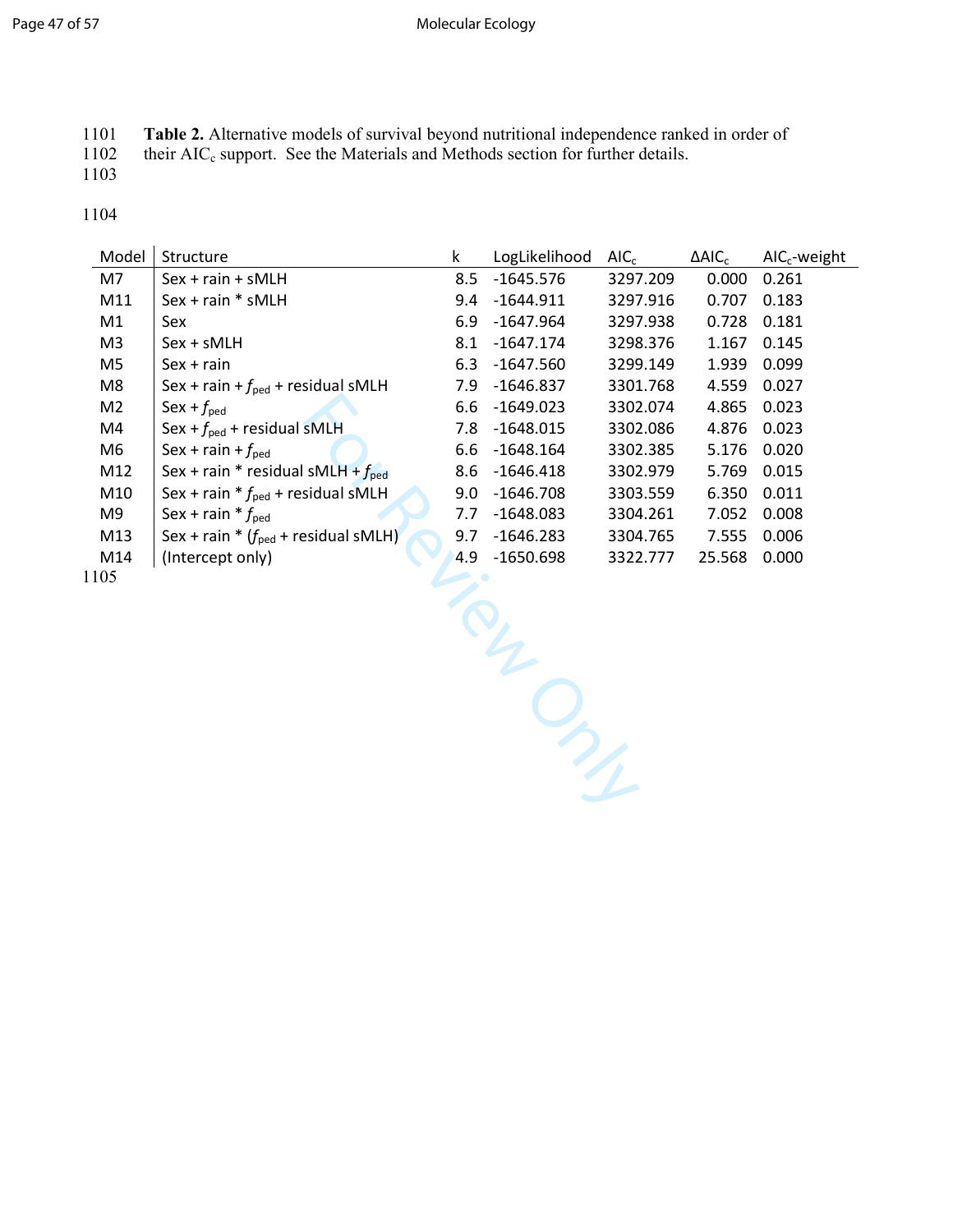| 1106 | <b>Table 3.</b> Alternative models of yearling body mass ranked in order of their AIC <sub>c</sub> support. See |
|------|-----------------------------------------------------------------------------------------------------------------|
| 1107 | the Materials and Methods section for further details. Only models with AIC <sub>c</sub> -weights greater       |
| 1108 | than $0.01$ are shown.                                                                                          |

1109

| Model          | Structure                                             | k | logLikelihood | AIC <sub>c</sub> | $\Delta AIC_c$ | $AICc$ -weight |
|----------------|-------------------------------------------------------|---|---------------|------------------|----------------|----------------|
| M28            | $Sex + f_{ped}$                                       | 6 | -930.982      | 1874.551         | 0.000          | 0.325          |
| M32            | Sex + rain + $f_{\text{ped}}$                         | 7 | -930.896      | 1876.581         | 2.029          | 0.118          |
| M36            | Sex + index + $f_{\text{ped}}$                        | 7 | -930.935      | 1876.659         | 2.107          | 0.113          |
| M30            | Sex + $f_{\text{ped}}$ + residual sMLH                | 7 | -930.955      | 1876.699         | 2.147          | 0.111          |
| M43            | Sex + rain $* f_{\text{ped}}$                         | 8 | $-930.509$    | 1878.039         | 3.488          | 0.057          |
| M34            | Sex + rain + $f_{\text{ped}}$ + residual sMLH         | 8 | -930.849      | 1878.719         | 4.168          | 0.040          |
| M40            | Sex + rain + index + $f_{\text{ped}}$                 | 8 | -930.849      | 1878.719         | 4.168          | 0.040          |
| M38            | Sex + index + $f_{\text{ped}}$ + residual sMLH        | 8 | $-930.910$    | 1878.841         | 4.290          | 0.038          |
| M44            | Sex + rain $* f_{\text{ped}}$ + residual sMLH         | 9 | -930.436      | 1880.158         | 5.606          | 0.020          |
| M45            | Sex + escorting + rain $* f_{\text{ped}}$             | 9 | $-930.448$    | 1880.182         | 5.630          | 0.019          |
| M48            | Sex + rain * residual sMLH + $f_{\text{ped}}$         | 9 | -930.644      | 1880.574         | 6.022          | 0.016          |
| M42            | Sex + rain + index + $f_{\text{ped}}$ + residual sMLH | 9 | -930.804      | 1880.894         | 6.342          | 0.014          |
| M27            | Sex                                                   | 5 | $-935.417$    | 1881.251         | 6.699          | 0.011          |
| M <sub>2</sub> | $f_{\rm{ped}}$                                        | 5 | $-935.495$    | 1881.407         | 6.855          | 0.011          |
|                |                                                       |   |               |                  |                |                |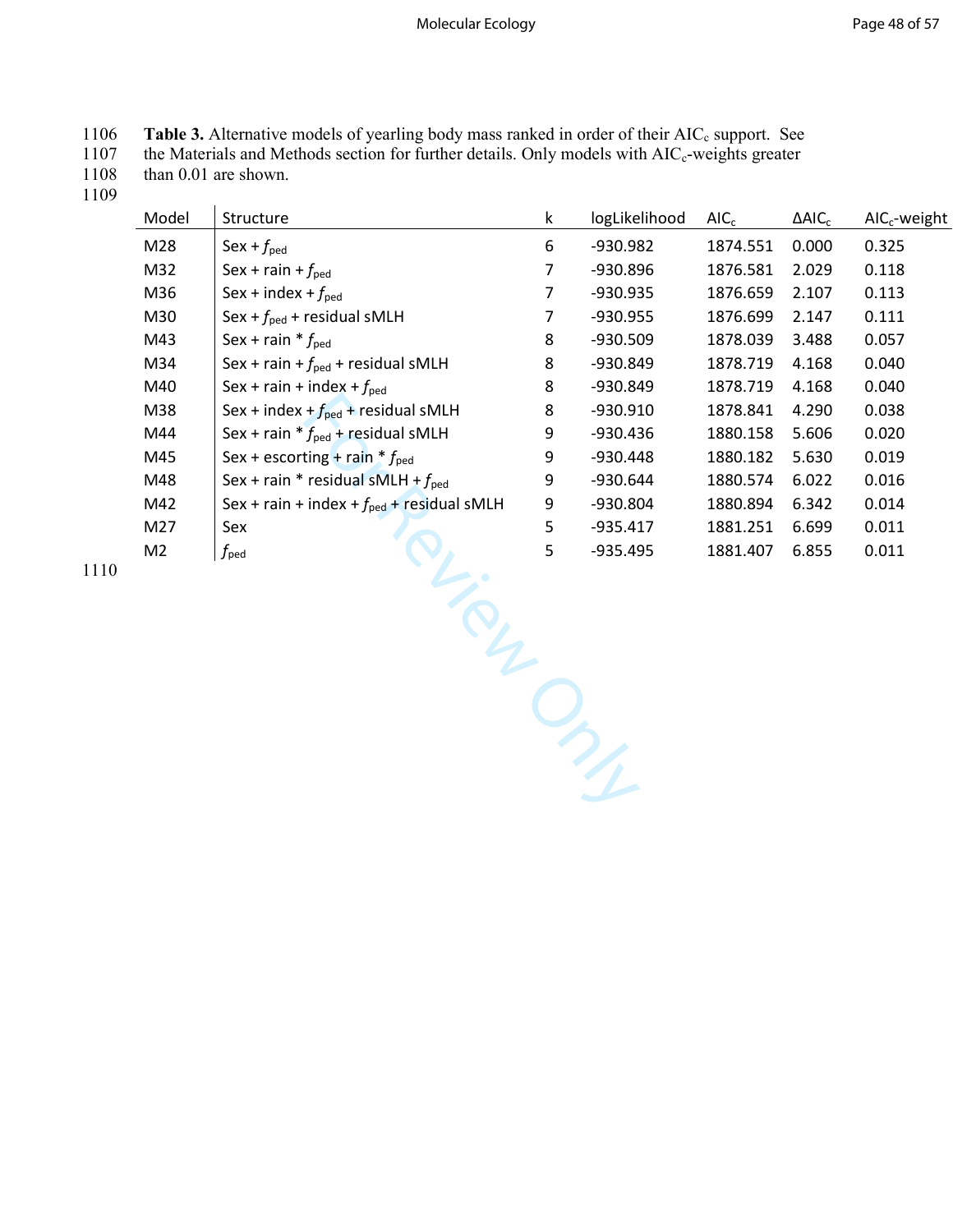|  |  |  |  | 1111 Table 4. Alternative models of annual reproductive success in (a) females, and (b) males, |  |  |  |
|--|--|--|--|------------------------------------------------------------------------------------------------|--|--|--|
|--|--|--|--|------------------------------------------------------------------------------------------------|--|--|--|

1112 ranked in order of their  $AIC_c$  support. The models of female annual reproductive success

1113 which included inbreeding–stress interactions failed to converge and so were omitted. See the

1114 Materials and Methods section for further details.

1115

 $1116$  (a)

|              | Model          | Structure                                                          | k              |                 | logLikelihood | AIC <sub>c</sub> |                  | $\triangle AIC_c$ |                   | $AICc$ -weight |
|--------------|----------------|--------------------------------------------------------------------|----------------|-----------------|---------------|------------------|------------------|-------------------|-------------------|----------------|
|              | M4             | Age + age <sup>2</sup> + $f_{\text{ped}}$                          | 8              |                 | $-329.679$    |                  | 675.981          | 0.000             |                   | 0.286          |
|              | M1             | Age + $age^2$                                                      | $\overline{7}$ |                 | $-330.848$    |                  | 676.179          | 0.197             |                   | 0.259          |
|              | M <sub>5</sub> | Age + age <sup>2</sup> + rain + $f_{\text{ped}}$                   | 9              |                 | $-329.642$    |                  | 678.067          | 2.085             |                   | 0.101          |
|              | M <sub>8</sub> | Age + age <sup>2</sup> + $f_{\text{ped}}$ + residual sMLH          | 9              |                 | $-329.652$    |                  | 678.087          | 2.105             |                   | 0.100          |
|              | M <sub>3</sub> | Age + $age2$ + $sMLH$                                              | 8              |                 | $-330.790$    |                  | 678.203          | 2.222             |                   | 0.094          |
|              | M <sub>2</sub> | Age + $age2$ + rain                                                | 8              |                 | $-330.808$    |                  | 678.239          | 2.258             |                   | 0.092          |
|              | M7             | Age + age <sup>2</sup> + rain + $f_{\text{ped}}$ + residual sMLH   | 10             |                 | $-329.625$    |                  | 680.211          | 4.229             |                   | 0.034          |
|              | M <sub>6</sub> | Age + $age^2$ + rain + sMLH                                        | 9              |                 | $-330.733$    |                  | 680.249          | 4.267             |                   | 0.034          |
|              | M14            | (Intercept only)                                                   | 5              |                 | $-369.474$    |                  | 749.204          |                   | 73.223            | 0.000          |
| 1117<br>1118 | (b)            |                                                                    |                |                 |               |                  |                  |                   |                   |                |
|              | Model          | Structure                                                          |                | k               | logLikelihood |                  | AIC <sub>c</sub> |                   | $\triangle AIC_c$ | $AICc$ -weight |
|              | M <sub>8</sub> | Age + age <sup>2</sup> + $f_{\text{ped}}$ + residual sMLH          |                | 9               | $-300.139$    |                  | 618.801          |                   | 0.000             | 0.494          |
|              | M7             | Age + age <sup>2</sup> + rain + $f_{\text{ped}}$ + residual sMLH   |                | 10              | $-300.133$    |                  | 620.907          |                   | 2.106             | 0.172          |
|              | M12            | Age + age <sup>2</sup> + rain * residual sMLH + $f_{\text{ped}}$   |                | 11              | $-299.697$    |                  | 622.166          |                   | 3.365             | 0.092          |
|              | M10            | Age + age <sup>2</sup> + rain * $f_{\text{ped}}$ + residual sMLH   |                | 11              | $-300.051$    |                  | 622.874          |                   | 4.073             | 0.065          |
|              | M <sub>3</sub> | Age + $age^2$ + sMLH                                               |                | $\overline{8}$  | $-303.333$    |                  | 623.083          |                   | 4.282             | 0.058          |
|              | M4             | Age + age <sup>2</sup> + $f_{\text{ped}}$                          |                | $\overline{8}$  | $-303.792$    |                  | 624.001          |                   | 5.200             | 0.037          |
|              | M13            | Age + age <sup>2</sup> + rain * $(f_{\text{ped}}$ + residual sMLH) |                | 12 <sup>7</sup> | $-299.663$    |                  | 624.241          |                   | 5.440             | 0.033          |
|              | M <sub>6</sub> | Age + $age^2$ + rain + sMLH                                        |                | 9               | $-303.332$    |                  | 625.187          |                   | 6.386             | 0.020          |
|              | M <sub>5</sub> | Age + age <sup>2</sup> + rain + $f_{\text{ped}}$                   |                | 9               | $-303.779$    |                  | 626.081          |                   | 7.280             | 0.013          |
|              | M11            | Age + $age^2$ + rain * smlh                                        |                | 10              | $-302.895$    |                  | 626.431          |                   | 7.630             | 0.011          |
|              | M <sub>9</sub> | Age + age <sup>2</sup> + rain * $f_{\text{ped}}$                   |                | 10              | $-303.725$    |                  | 628.091          |                   | 9.290             | 0.005          |
|              | M1             | Age + $age^2$                                                      |                | $\overline{7}$  | $-309.393$    |                  | 633.110          |                   | 14.308            | 0.000          |
|              | M <sub>2</sub> | Age + $age^2$ + rain                                               |                | 8               | $-309.390$    |                  | 635.197          |                   | 16.396            | 0.000          |
|              | M14            | (Intercept only)                                                   |                | 5               | $-343.651$    |                  | 697.474          |                   | 78.673            | 0.000          |
| 1119         |                |                                                                    |                |                 |               |                  |                  |                   |                   |                |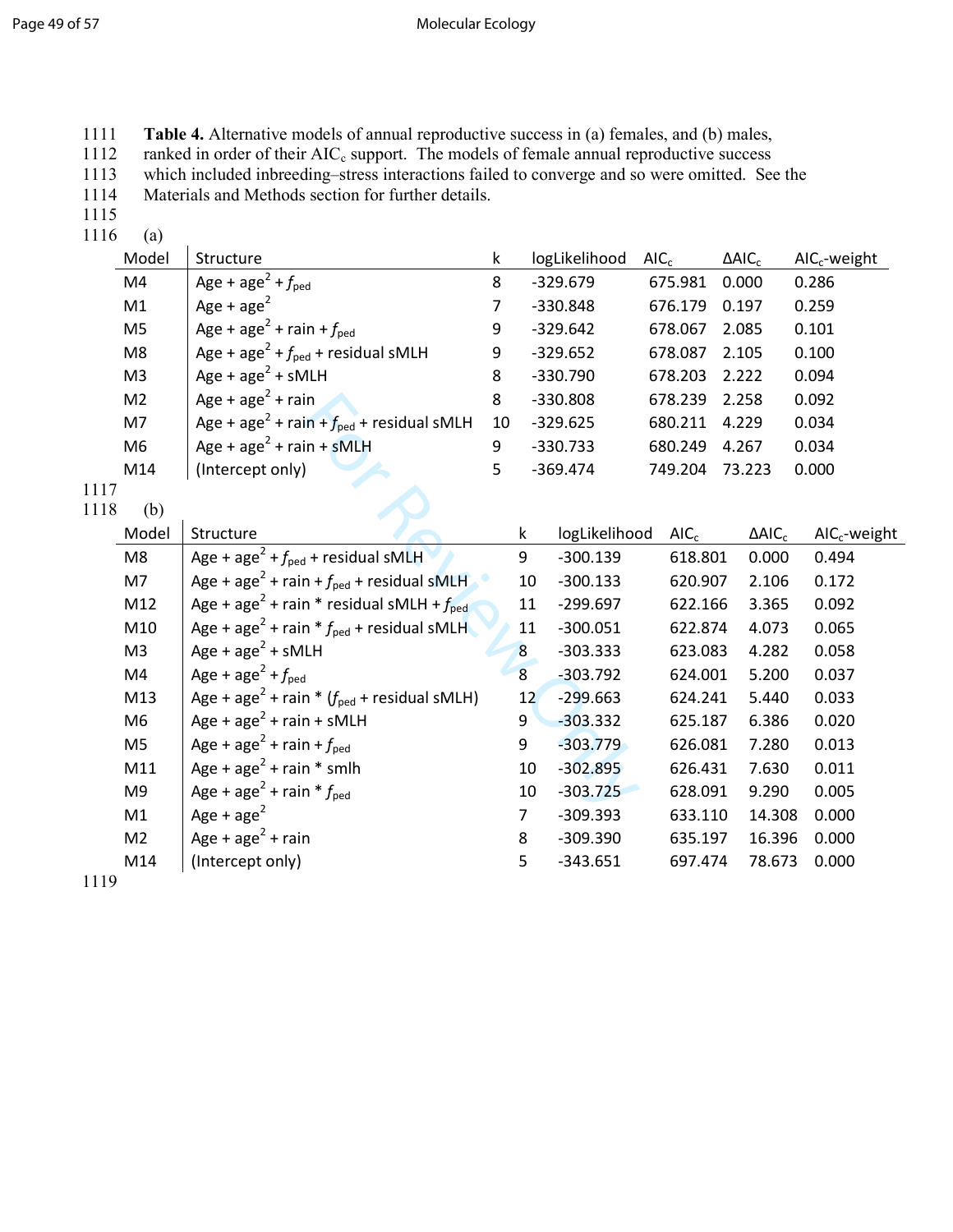| 1120 | <b>Table 5.</b> Statistical significance and variance explained by inbreeding terms in models of five                 |
|------|-----------------------------------------------------------------------------------------------------------------------|
| 1121 | fitness traits. The significance of $f_{\text{ped}}$ and sMLH was derived by comparing models containing              |
| 1122 | these terms with equivalent 'null models' containing only the relevant non-inbreeding terms,                          |
| 1123 | while <i>p</i> -values for residual sMLH were obtained through the comparison of models                               |
| 1124 | containing $f_{\text{ped}}$ + residual sMLH with equivalent models containing only $f_{\text{ped}}$ . For each trait, |
| 1125 | the models that we constructed are listed in the first column of the table, with the null model                       |
| 1126 | shown first. Conditional $R^2_{\text{plmm}}$ was calculated following Nakagawa & Schielzeth (2013) and                |
| 1127 | Cox and Snells's pseudo $R^2$ was calculated using the number of uncensored observations                              |
| 1128 | rather than the total number of observations as recommended by O'Quigley et al. (2005). As                            |
| 1129 | $R2$ values cannot be calculated for zero-inflated negative binomial GLMMs, log likelihood                            |
| 1130 | values are presented as a measure of the fit of models of annual male reproductive success.                           |

1131

### **a) Survival to nutritional independence**

| Structure                           | Likelihood ratio | <i>p</i> -value | Conditional $R^2_{\text{glmm}}$ |
|-------------------------------------|------------------|-----------------|---------------------------------|
| Rain $+$ escorting                  |                  |                 | 0.4701                          |
| Rain + escorting + $f_{\text{ped}}$ | 0.0017           | 0.9671          | 0.4702                          |
| Rain + escorting + sMLH             | 0.0213           | 0.8839          | 0.4703                          |

# **b) Survival beyond nutritional independence**

| Binomial GLMM, $n = 489$                    |                  |            |                                 |  |  |  |  |
|---------------------------------------------|------------------|------------|---------------------------------|--|--|--|--|
| Structure                                   | Likelihood ratio | $p$ -value | Conditional $R^2_{\text{glmm}}$ |  |  |  |  |
| Rain + escorting                            |                  |            | 0.4701                          |  |  |  |  |
| Rain + escorting + $f_{\text{ped}}$         | 0.0017           | 0.9671     | 0.4702                          |  |  |  |  |
| Rain + escorting + sMLH                     | 0.0213           | 0.8839     | 0.4703                          |  |  |  |  |
|                                             |                  |            |                                 |  |  |  |  |
| b) Survival beyond nutritional independence |                  |            |                                 |  |  |  |  |
| Cox proportional hazard model, $n = 428$    |                  |            |                                 |  |  |  |  |
| Structure                                   | Likelihood ratio | p-value    | Cox and Snell's                 |  |  |  |  |
|                                             |                  |            | pseudo $R^2$                    |  |  |  |  |
| Sex                                         |                  |            | 0.0817                          |  |  |  |  |
| Sex + $f_{\text{ped}}$                      | 2.1178           | 0.1456     | 0.0755                          |  |  |  |  |
| Sex + sMLH                                  | 1.5803           | 0.2087     | 0.0863                          |  |  |  |  |
|                                             |                  |            |                                 |  |  |  |  |
| c) Yearling body mass                       |                  |            |                                 |  |  |  |  |
| Gaussian GLMM, $n = 150$                    |                  |            |                                 |  |  |  |  |
| <b>Structure</b>                            | Likelihood ratio | $p$ -value | Conditional $R^2_{\text{glmm}}$ |  |  |  |  |
| Sex                                         |                  |            | 0.5734                          |  |  |  |  |

## **c) Yearling body mass**

| Gaussian GLMM, $n = 150$ |                  |            |                                                   |
|--------------------------|------------------|------------|---------------------------------------------------|
| Structure                | Likelihood ratio | $p$ -value | <b>Conditional R</b> <sup>2</sup> <sub>glmm</sub> |
| Sex                      |                  |            | 0.5734                                            |
| Sex + $f_{\text{ped}}$   | 8.87             | 0.0029     | 0.6221                                            |
| $Sex + sMLH$             | 0.674            | 0.4117     | 0.5766                                            |

### **d) Female annual reproductive success**

Zero-inflated, negative binomial GLMM, *n* = 240

| Structure                                 | Likelihood ratio  p-value |        | Log Likelihood |
|-------------------------------------------|---------------------------|--------|----------------|
| Age + $age^2$                             |                           |        | -330.848       |
| Age + age <sup>2</sup> + $f_{\text{ped}}$ | 2.338                     | 0.1263 | $-329.679$     |
| Age + $age^2$ + sMLH                      | 0.116                     | 0.7334 | $-330.790$     |

# **e) Male annual reproductive success**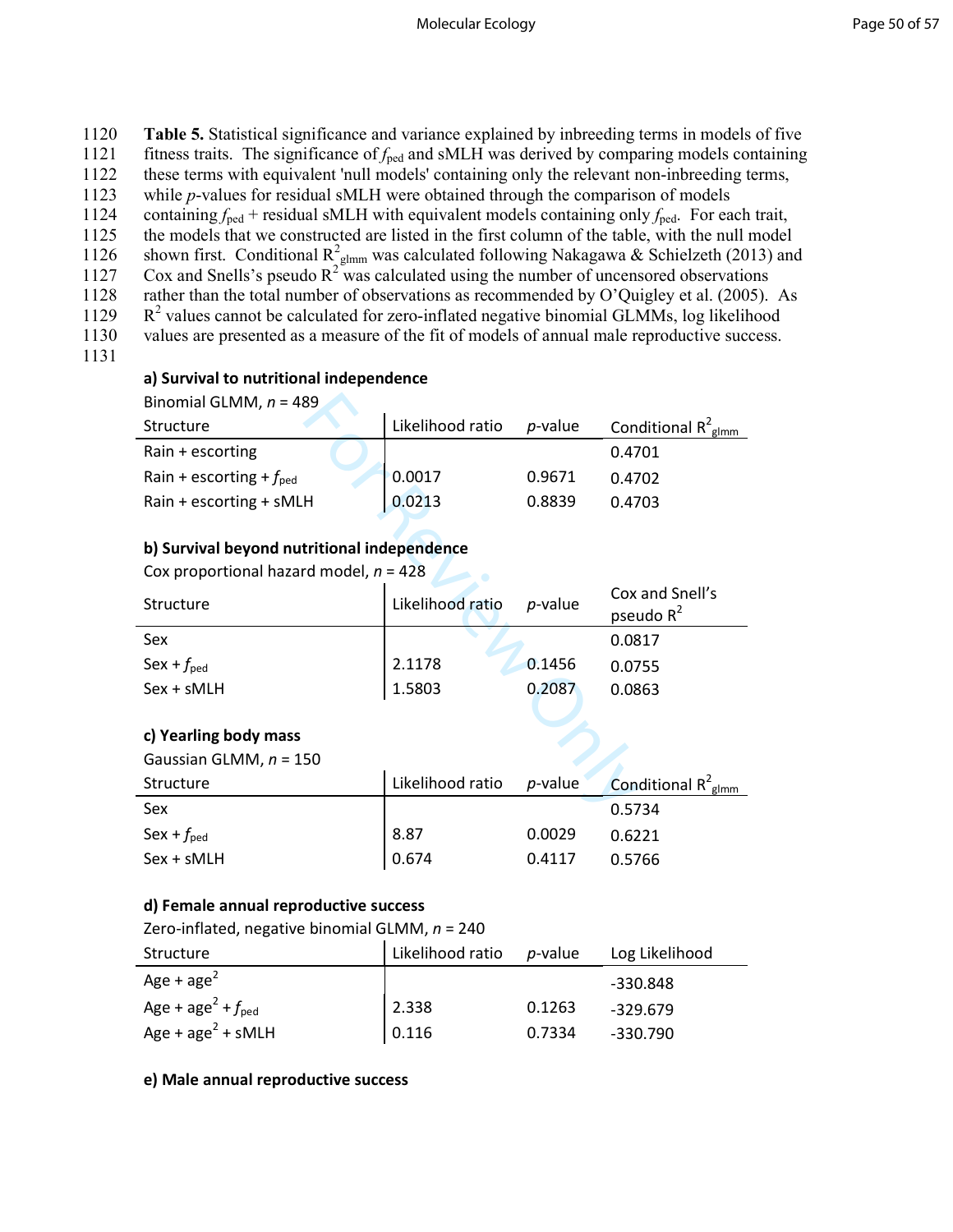| Structure                                                         | Likelihood ratio | $p$ -value | Log Likelihood |
|-------------------------------------------------------------------|------------------|------------|----------------|
| Age + $age2$                                                      |                  |            | $-309.393$     |
| Age + age <sup>2</sup> + $f_{\text{ped}}$                         | 11.202           | 0.0008     | $-303.792$     |
| Age + $age^2$ + sMLH                                              | 12.12            | 0.0005     | $-303.333$     |
| Age + age <sup>2</sup> + $f_{\text{ped}}$ + residual sMLH   7.306 |                  | 0.0069     | $-300.139$     |
|                                                                   |                  |            |                |

1132

For Review Only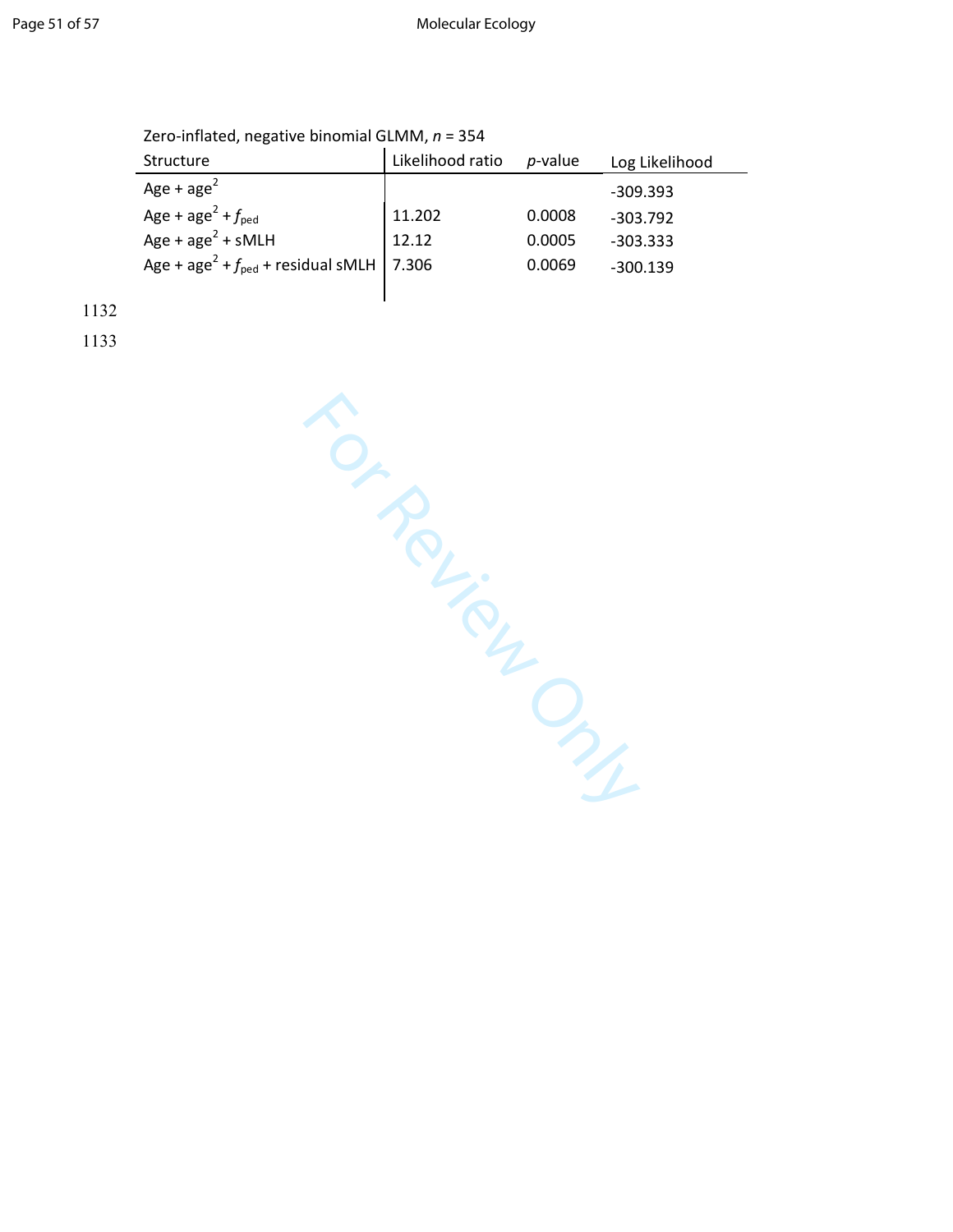### 1134 **Figure legends**

1135

1136 **Figure 1.** The relationship between the pedigree-based inbreeding coefficient, *f*ped and sMLH 1137 for 777 banded mongoose individuals with all four grandparents assigned ( $R = 0.34$ ,  $p <$ 1138 0.001). Scatter on the y-axis for a given *f*ped value represents variation in microsatellite 1139 heterozygosity among individuals with the same pedigree inbreeding coefficient. Marginal 1140 histograms show the distributions of  $f_{\text{ped}}$  (top) and sMLH (right axis).

1142 **Figure 2.** The relationship between  $f_{\text{ped}}$  and yearling body mass. The trend line shows the 1143 expected body mass of a female yearling and the shaded region shows the 95% confidence 1144 interval.

1141

1145<br>1146 **Figure 3.** The relationship between annual male reproductive success and a)  $f_{\text{ped}}$ , and b) 1147 residual sMLH derived from a single model (M8 in table 4b) where both inbreeding measures 1148 are fitted together. The trend line shows expected values based on average age and the shaded 1149 region shows associated 95% confidence intervals. Data points in plot a) were given a small 1150 amount of jitter to avoid over plotting.

1151

1152 **Figure 4.** Estimated regression coefficients of the three inbreeding terms in models of five 1153 different fitness traits, showing point estimates and associated 95% confidence intervals. 1154 Each panel shows three different models–one containing  $f_{\text{ped}}$  (shown in black), one containing  $f_{\text{Bdd}}$  = SMLH (shown in dark orange) and one containing  $f_{\text{ped}}$  + residual sMLH (shown in light

sMLH (shown in dark orange) and one containing  $f_{\text{ped}}$  + residual sMLH (shown in light

1156 turquoise) as described in the Results section. In addition to these inbreeding terms, all of the

1157 models contained other fixed effects but these are not shown for ease of interpretation. The

1158 larger confidence intervals of *f*ped relative to sMLH result from its smaller range (Figure 1).

1159

If from a single model (M8 in table 4b) where bo<br>then a single model (M8 in table 4b) where bo<br>trend line shows expected values based on aver<br>d 95% confidence intervals. Data points in plot is<br>id over plotting.<br>gression c 1160 **Figure 5.** The relationship between AIC<sub>c</sub> of models of annual male reproductive success and 1161 the number of microsatellites used to calculate standardised multilocus heterozygosity. Open 1162 points represent models with the structure:  $age + age^2 + sMLH$ ; closed points represent 1163 models with the structure: age +  $age^2 + f_{ped} +$  residual sMLH. The horizontal line represents a 1164 model with the structure:  $age + age^2 + f_{\text{ped}}$ . We selected *n* different microsatellite loci at

1165 random and calculated heterozygosity as sMLH 100 times for each value of *n*. Points

1166 represent mean values and the shaded regions indicate  $\pm$  1sd.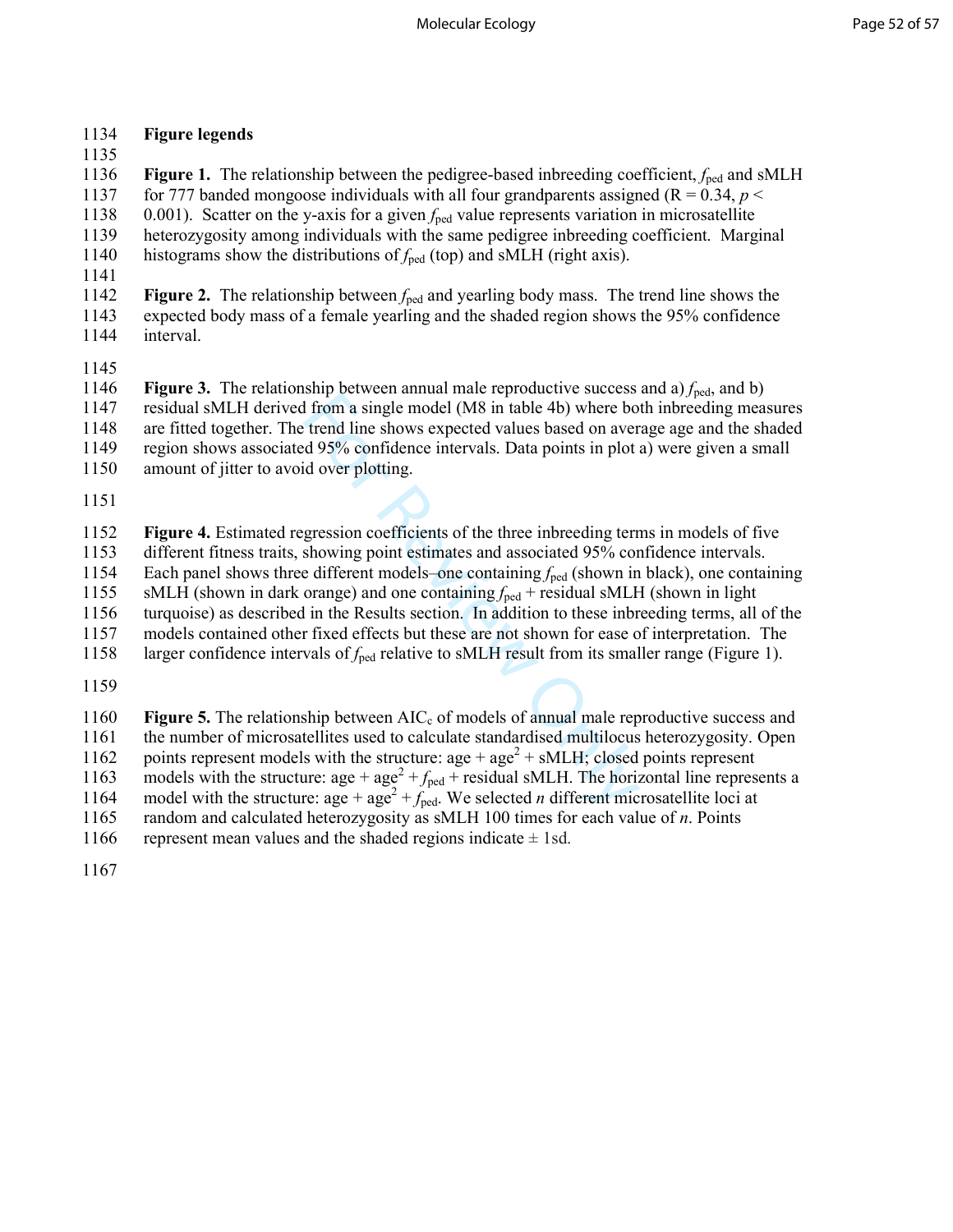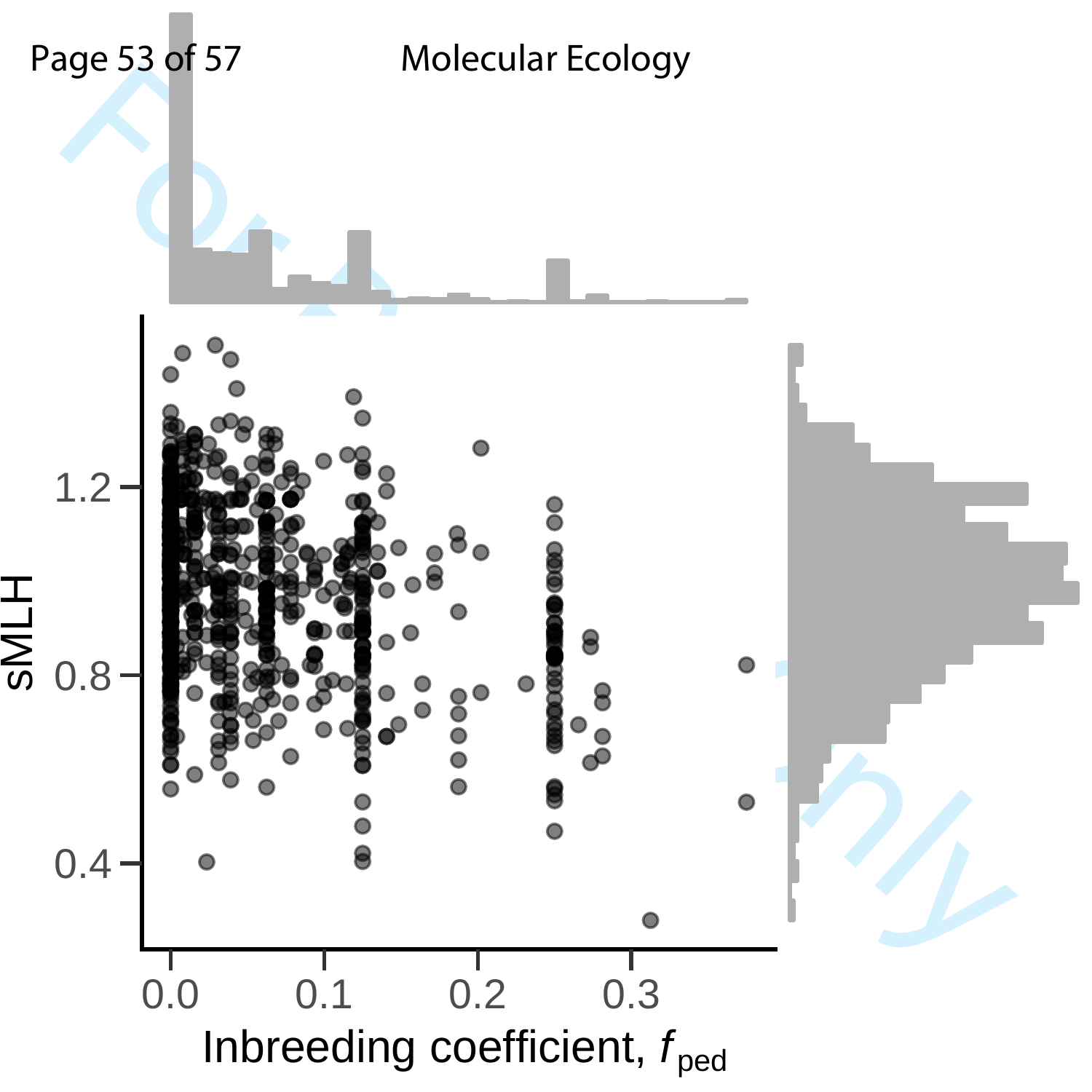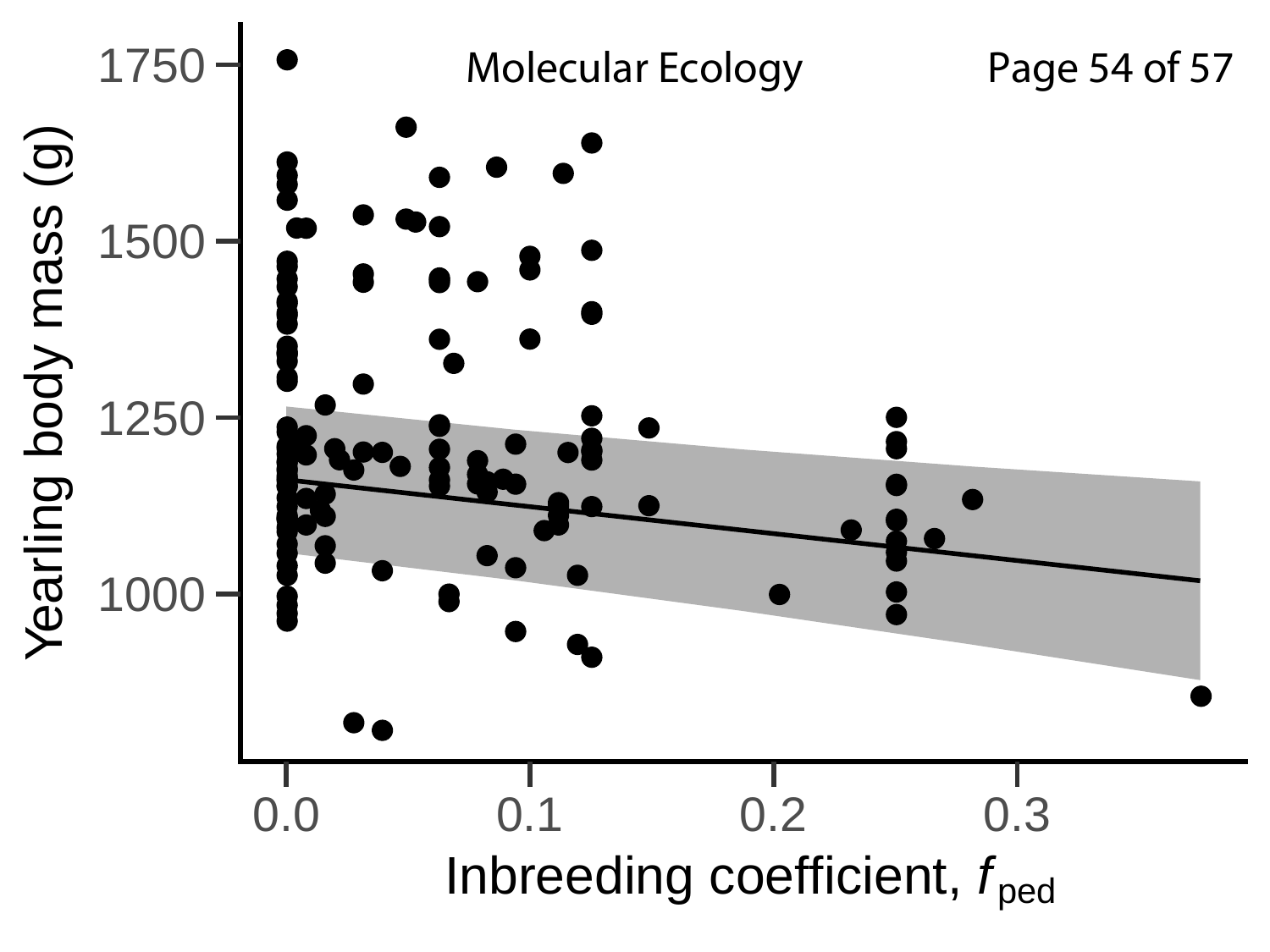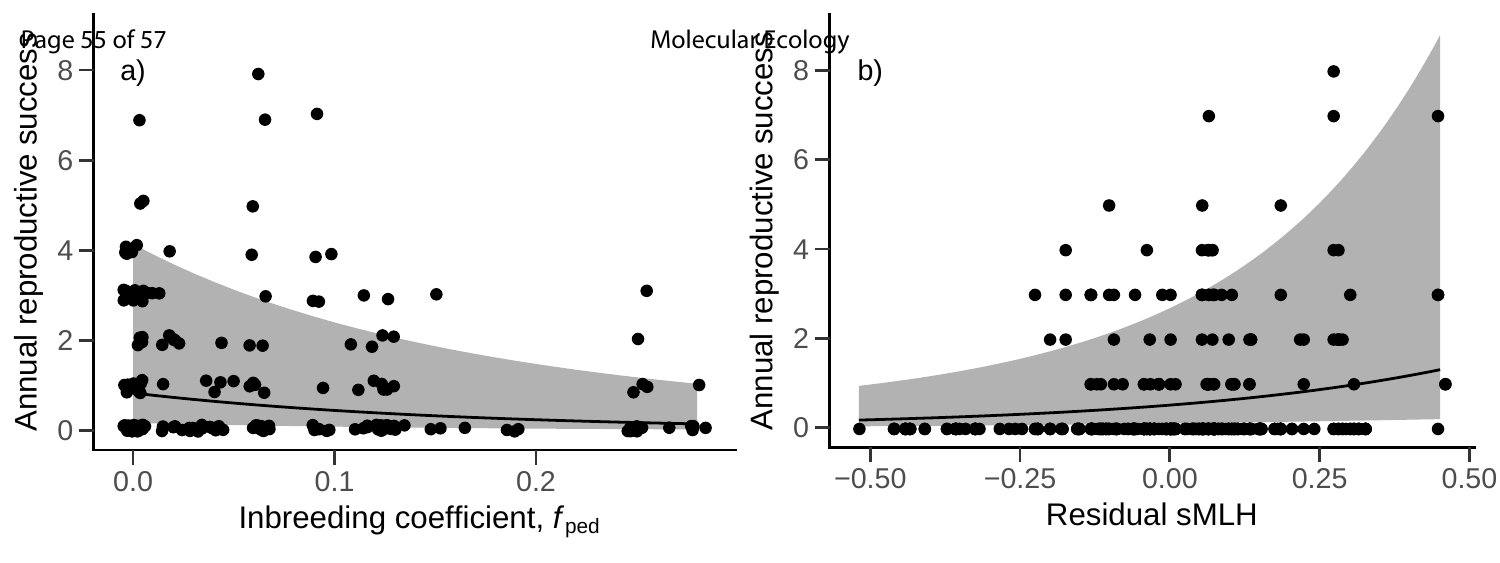

### **b) Survival beyond nutritional independence**



### **c) Yearling body mass**



### **d) Female annual reproductive success**



### **e) Male annual reproductive success**